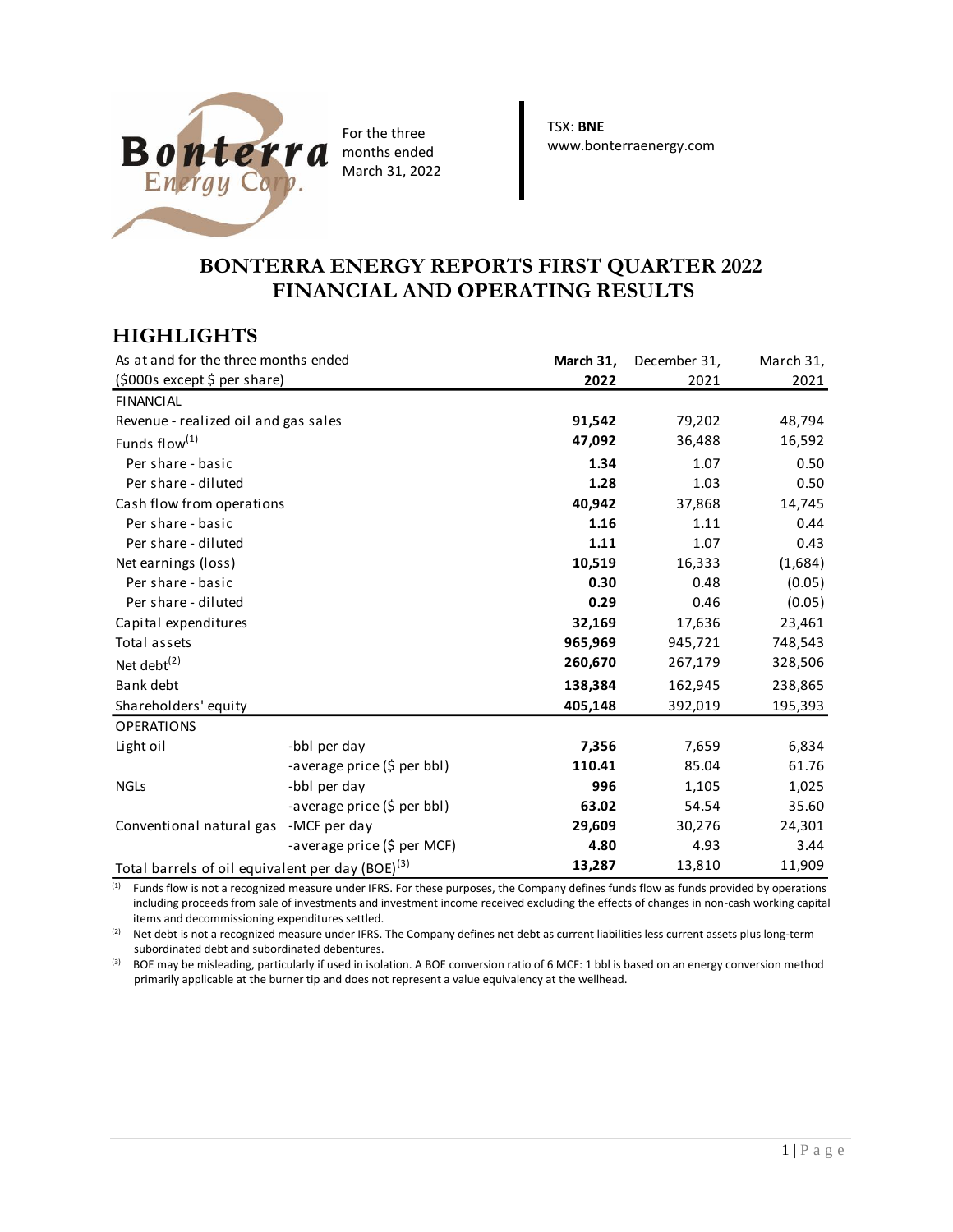## **REPORT TO SHAREHOLDERS**

Bonterra Energy Corp. (Bonterra or the Company) is pleased to present our operating and financial results for the three month period ended March 31, 2022. Readers are encouraged to review in conjunction with the Company's full Q1 2022 report which has been filed on SEDAR and is available on Bonterra's website.

Bonterra benefitted from significantly stronger commodity prices in Q1 2022 as global supply and demand dynamics created a positive tailwind for pricing. As a result, higher netbacks complemented by a successful drilling and completions program have led to improved quarterly sales revenue, funds flow and free funds flow, which could be directed towards further improving Bonterra's leverage profile. These results have strategically positioned the Company to continue pursuing the ongoing profitable development of our high-quality, light oil weighted asset base.

### **FINANCIAL & OPERATING HIGHLIGHTS**

- Production averaged 13,287 BOE per day in Q1 2022, 12 percent higher than Q1 2021, reflecting an active drilling program along with the continued reactivation of wells that were previously shut-in voluntarily due to low commodity prices.
- Revenue from realized oil and gas sales totaled \$91.5 million in Q1 2022, an 88 percent increase over Q1 2021 and 16 percent higher than Q4 2021, due primarily to significantly improved commodity prices that drove strong netbacks coupled with a strong production profile.
- Generated funds flow<sup>1</sup> of \$47.1 million in the quarter (\$1.28 per diluted share), an increase of 184 percent over Q1 2021, and 29 percent higher than the preceding quarter.
- Generated funds flow<sup>1</sup> in excess of capital expenditures ("free funds flow"<sup>1</sup>) of \$14.9 million in Q1 2022 which was largely directed to debt repayment.
- Realized average field netbacks<sup>1</sup> of \$44.97 per BOE in Q1 2022, representing an increase of 83 percent over Q1 2021 and a 30 percent increase from the preceding quarter, primarily reflecting significantly higher per unit revenue offset by realized losses on risk management contracts, increased per unit royalty expenses and production costs.
- Capital expenditures totaled \$32.2 million in Q1 2022, with \$25.6 million directed to the drilling of 12 gross (11.8 net) operated wells and the completion, equip and tie-in of 11 gross (10.8 net) operated wells, with six of the completed and equipped wells having been drilled late in 2021. Five (5.0 net) of the remaining wells drilled in Q1 2022 were placed on production in Q2 2022. The balance of the capital was allocated to related infrastructure, recompletions and non-operated capital programs.
- Drilling, completion and equipping costs per well increased 27 percent in Q1 2022 compared to Q1 2021 due largely to supply chain issues, higher inflation rates, and labour shortages as the demand for drilling and completion services increased alongside commodity prices.
- Achieved a 15 percent reduction in quarter-end bank debt to total \$138.4 million compared to year-end 2021, largely as a result of the Company's increased funds flow, while net debt<sup>1</sup> decreased by two percent to total \$260.7 million. Bonterra's net debt to twelve-month trailing cash flow ratio<sup>1</sup> at quarter-end improved to 2.1 times compared to 2.8 times at year-end 2021.
- Demonstrated the Company's ongoing focus on environmental initiatives by successfully abandoning 51.2 net wells, 12.0 net pipeline segments and decommissioned 2.0 net battery sites with support from the Alberta Site Rehabilitation Program. Throughout 2022, a further 79.8 net wells and associated pipelines that have no further economic potential are targeted for abandonment.

<sup>1</sup> Non-IFRS measure. See advisories later in this report.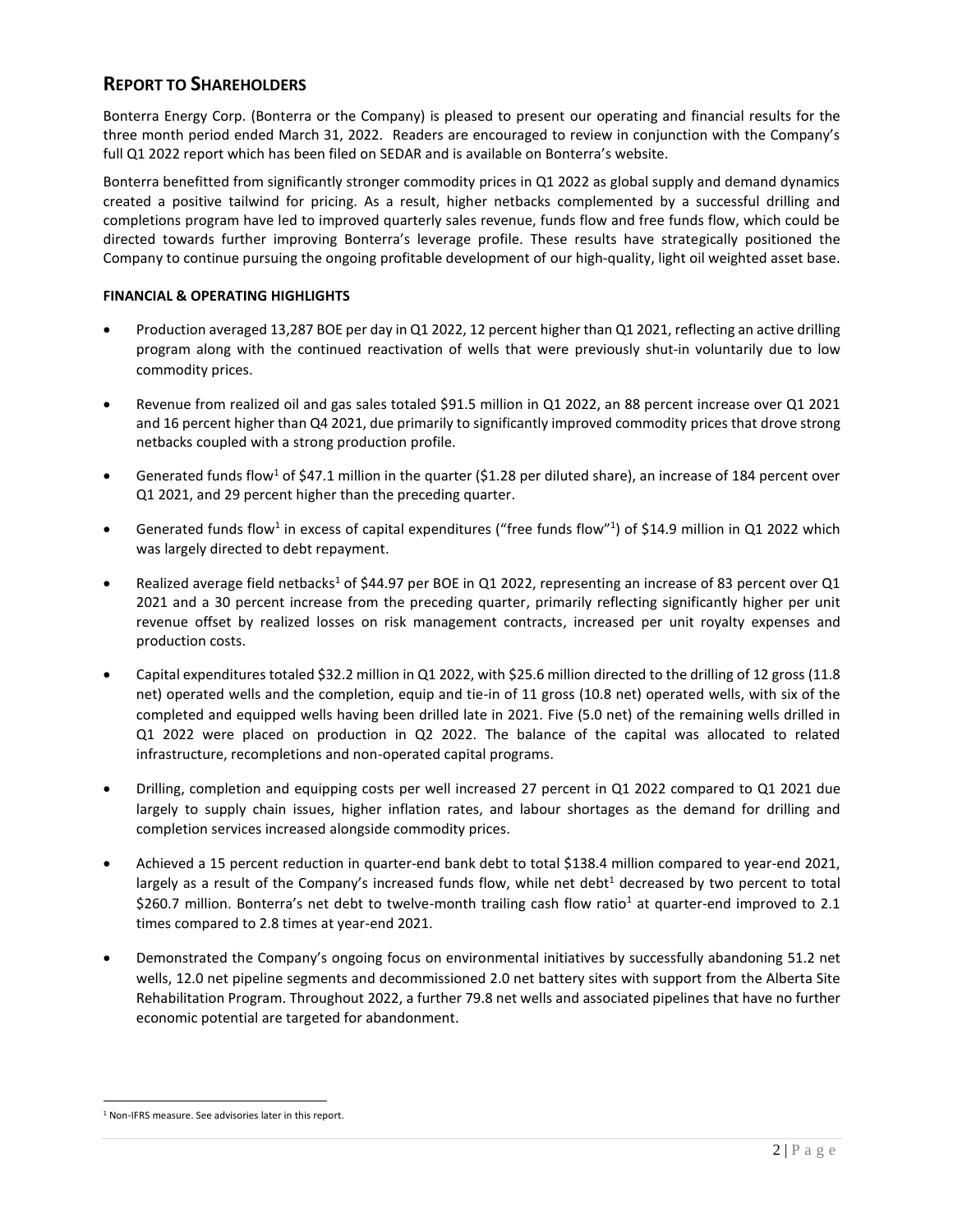Production averaged 13,287 BOE per day for the first three months of 2022, an increase of 12 percent over Q1 2021 despite temporary shut-ins due to gas processing capacity limitations. These limitations are expected to be mitigated going forward by the commissioning of a wholly-owned gas plant, which has a scheduled on-stream date in May 2022. When compared to Q1 2021, the increase in production was the result of our active drilling program which delivered new volumes into a strong commodity price environment along with the reactivation of wells that were previously shut-in due to low commodity prices.

Bonterra invested total capital expenditures of \$32.2 million in the first quarter of 2022, representing approximately half of our anticipated annual capital program. We intend to continue investing capital for incremental growth initiatives to support increased free funds flow<sup>1</sup> generation that can be allocated to further reducing outstanding bank debt and balance sheet improvements.

A strong commodity price environment was leveraged throughout the quarter, contributing to the generation of \$47.1 million of funds flow<sup>1</sup> and \$14.9 million of free funds flow<sup>1</sup> during the period. In Q1 2022, Bonterra realized average oil prices of \$110.41 per bbl, average NGL prices of \$63.02 per bbl, and average natural gas prices of \$4.80 per mcf, representing increases of 79 percent, 77 percent and 40 percent, respectively, compared to the same period in 2021. With stronger prices and higher revenues, the Company's Q1 2022 field and cash netbacks<sup>1</sup> increased 83 percent and 154 percent, respectively, compared to the same period in the prior year, averaging \$44.97 per BOE and \$39.38 per BOE, respectively.

### **OUTLOOK**

Based on a successful first quarter of 2022, we are pleased to reaffirm our previously announced 2022 production guidance of 13,300 to 13,700 BOE per day<sup>2</sup> based on a capital expenditure budget range of \$55 million to \$65 million. With a strong first quarter and the remaining 2022 capital program, the Company estimates \$100 million of free funds flow<sup>1</sup> for fiscal 2022 (assuming US\$70 WTI price for the remaining three quarters), which is expected to drive continued improvement in leverage metrics.

With a stronger financial and operating position combined with a proven track record of operational execution, Bonterra remains focused on generating long‐term returns for shareholders while prioritizing economic and environmental sustainability. Today, our stable and high-quality production base is realizing strong oil prices and enhanced netbacks, driving robust funds flow. With our focus on cost control and capital efficiencies, Bonterra plans to continue generating free funds flow that can be directed to ongoing balance sheet strengthening, ultimately supporting our goal of returning capital to shareholders. Bonterra remains committed to employing local services, being a key economic contributor to rural and surrounding communities located within central Alberta, upholding a responsible abandonment and reclamation program, and maintaining rigorous safety measures.

mb/

George F. Fink Chief Executive Officer

<sup>2</sup> 2022 volumes expected to be comprised of 7,320 bbl/d light and medium crude oil, 1,320 bbl/d NGLs and 29,200 mcf/d of conventional natural gas based on a midpoint of 13,500 BOE/d.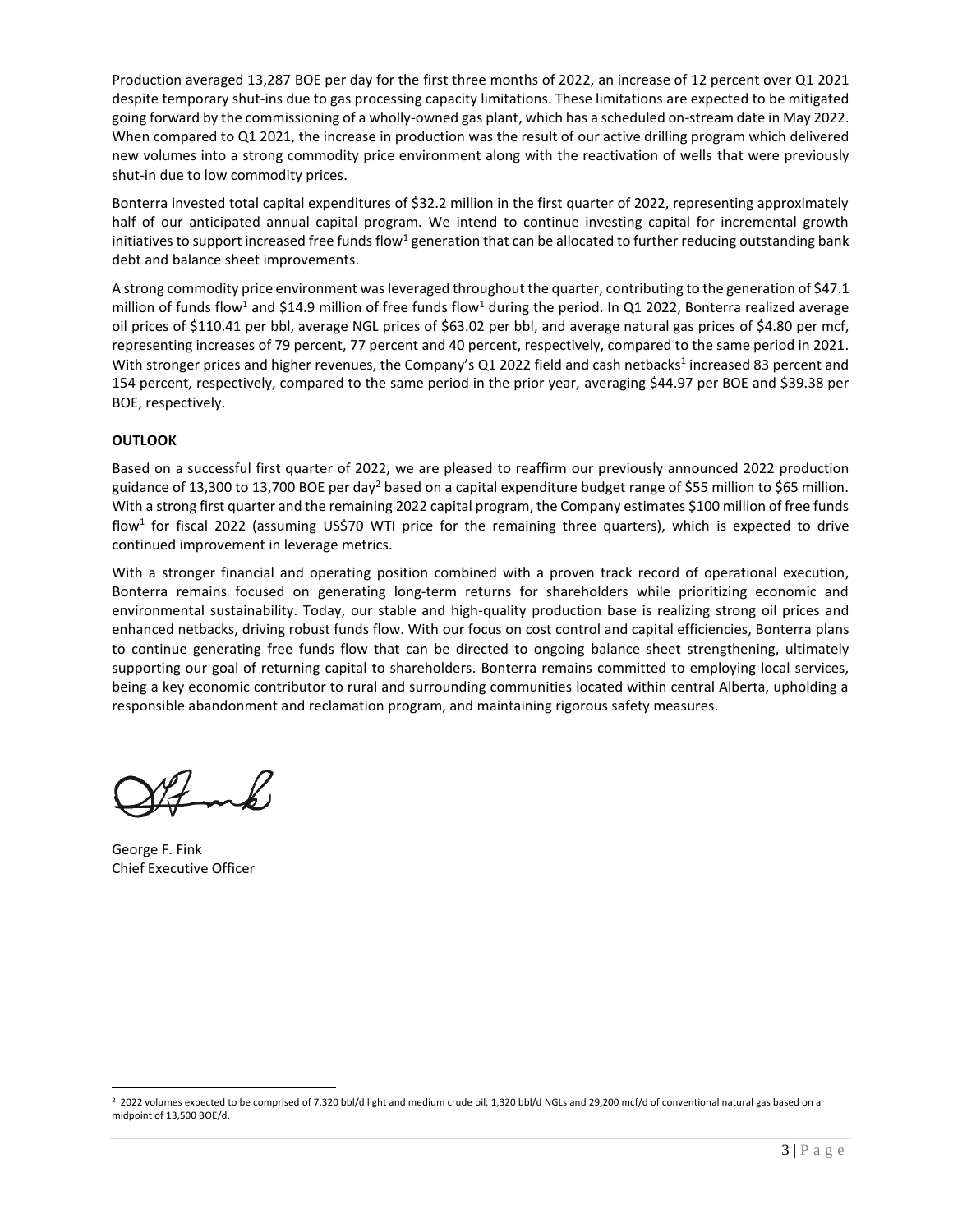# **MANAGEMENT'S DISCUSSION AND ANALYSIS**

The following report dated May 10, 2022 is a review of the operations and current financial position for the three months ended March 31, 2022 for Bonterra Energy Corp. ("Bonterra" or "the Company") and should be read in conjunction with the unaudited condensed financial statements and the audited financial statements including the notes related thereto for the fiscal year ended December 31, 2021 presented under International Financial Reporting Standards (IFRS), as well as Bonterra Annual Information From ("AIF"), each of which is filed on SEDAR at www.sedar.com

## **Use of Non-IFRS Financial Measures**

Throughout this Management's Discussion and Analysis (MD&A) the Company uses the terms "field netback", "cash netback" and "net debt" to analyze operating performance, which are not standardized measures recognized under IFRS and do not have a standardized meaning prescribed by IFRS. These measures are commonly used in the oil and gas industry and are considered informative by management, shareholders and analysts. These measures may differ from those made by other companies and accordingly may not be comparable to such measures as reported by other companies.

The Company calculates cash and field netback by dividing various financial statement items as determined by IFRS by total production for the period on a barrel of oil equivalent basis. The Company calculates net debt as long-term debt plus working capital deficiency (current liabilities less current assets).

## **Frequently Recurring Terms**

Bonterra uses the following frequently recurring terms in this MD&A: "WTI" refers to West Texas Intermediate, a grade of light sweet crude oil used as benchmark pricing in the United States; "MSW Stream Index" or "Edmonton Par" refers to the mixed sweet blend that is the benchmark price for conventionally produced light sweet crude oil in Western Canada; "AECO" is the benchmark price for natural gas in Alberta, Canada; "bbl" refers to barrel; "NGL" refers to Natural gas liquids; "MCF" refers to thousand cubic feet; "MMBTU" refers to million British Thermal Units; "GJ" refers to gigajoule; and "BOE" refers to barrels of oil equivalent. Disclosure provided herein in respect of a BOE may be misleading, particularly if used in isolation. A BOE conversion ratio of 6 MCF: 1 bbl is based on an energy conversion method primarily applicable at the burner tip and does not represent a value equivalency at the wellhead.

## **Numerical Amounts**

The reporting and the functional currency of the Company is the Canadian dollar.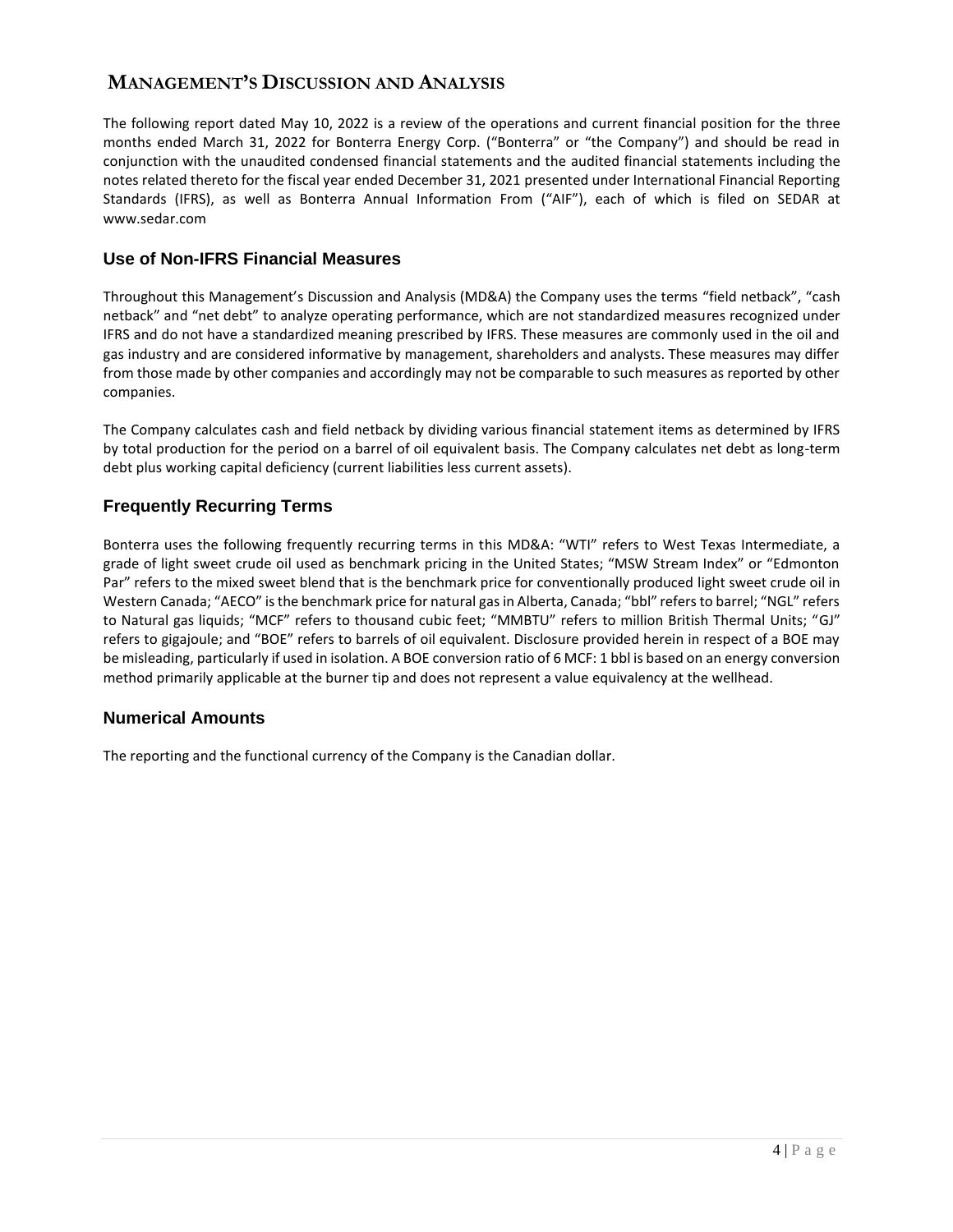# **QUARTERLY COMPARISONS**

|                                        | 2022    |         | 2021           |         |         |
|----------------------------------------|---------|---------|----------------|---------|---------|
| As at and for the periods ended        |         |         |                |         |         |
| $(5000s$ except \$ per share)          | Q1      | Q4      | Q <sub>3</sub> | Q2      | Q1      |
| <b>Financial</b>                       |         |         |                |         |         |
| Revenue - oil and gas sales            | 91,542  | 79,202  | 64,457         | 59,163  | 48,794  |
| Cash flow from operations              | 40,942  | 37,868  | 24,616         | 18,874  | 14,745  |
| Per share - basic                      | 1.16    | 1.11    | 0.73           | 0.56    | 0.44    |
| Per share - diluted                    | 1.11    | 1.07    | 0.71           | 0.55    | 0.43    |
| Net earnings (loss) <sup>(1)</sup>     | 10,519  | 16,333  | 7,296          | 157,354 | (1,684) |
| Per share - basic                      | 0.30    | 0.48    | 0.22           | 4.68    | (0.05)  |
| Per share - diluted                    | 0.29    | 0.46    | 0.21           | 4.55    | (0.05)  |
| Capital expenditures                   | 32,169  | 17,636  | 18,578         | 7,607   | 23,461  |
| Total assets                           | 965,969 | 945,721 | 939,835        | 948,260 | 748,543 |
| Net debt                               | 260,670 | 267,179 | 307,729        | 319,310 | 328,506 |
| Shareholders' equity                   | 405,148 | 392,019 | 361,590        | 353,431 | 195,393 |
| <b>Operations</b>                      |         |         |                |         |         |
| Light oil (barrels per day)            | 7,356   | 7,659   | 6,948          | 7,370   | 6,834   |
| NGLs (barrels per day)                 | 996     | 1,105   | 928            | 996     | 1,025   |
| Conventional natural gas (MCF per day) | 29,609  | 30,276  | 27,995         | 26,057  | 24,301  |
| Total BOE per day                      | 13,287  | 13,810  | 12,542         | 12,709  | 11,909  |

<sup>(1)</sup> In Q2 2021, with stronger forward benchmark prices since the impact of COVID-19 beginning in March 2020, the Company recorded a \$203,197,000 impairment reversal on its Alberta CGU's oil and gas assets less \$47,149,000 deferred income tax expense.

|                                        | 2020     |         |                |            |  |
|----------------------------------------|----------|---------|----------------|------------|--|
| As at and for the periods ended        |          |         |                |            |  |
| $(5000s$ except \$ per share)          | Q4       | Q3      | Q <sub>2</sub> | Q1         |  |
| <b>Financial</b>                       |          |         |                |            |  |
| Revenue - oil and gas sales            | 31,761   | 29,155  | 22,171         | 38,555     |  |
| Cash flow from (used in) operations    | (1, 199) | 6,370   | 4,429          | 22,473     |  |
| Per share - basic                      | (0.04)   | 0.19    | 0.13           | 0.67       |  |
| Per share - diluted                    | (0.04)   | 0.19    | 0.13           | 0.67       |  |
| Net $loss^{(1)}$                       | (11,071) | (5,211) | (5,954)        | (284, 653) |  |
| Per share - basic                      | (0.33)   | (0.16)  | (0.18)         | (8.53)     |  |
| Per share - diluted                    | (0.33)   | (0.16)  | (0.18)         | (8.53)     |  |
| Capital expenditures                   | 19,064   | 2,819   | 104            | 21,741     |  |
| Total assets                           | 731,859  | 722,910 | 732,462        | 743,533    |  |
| Net debt                               | 315,573  | 295,168 | 299,445        | 300,688    |  |
| Shareholders' equity                   | 196,633  | 207,325 | 212,342        | 218,211    |  |
| <b>Operations</b>                      |          |         |                |            |  |
| Light oil (barrels per day)            | 5,371    | 5,355   | 5,553          | 7,058      |  |
| NGLs (barrels per day)                 | 960      | 1,064   | 1,104          | 999        |  |
| Conventional natural gas (MCF per day) | 22,560   | 21,510  | 21,142         | 23,864     |  |
| Total BOE per day                      | 10,091   | 10,004  | 10,181         | 12,034     |  |

 $^{(1)}$  In the first quarter of 2020 the Company recorded a \$331,678,000 impairment provision less a \$54,107,000 deferred income tax recovery related to its Alberta CGU's oil and gas assets due to the impact of COVID-19 on forward benchmark prices for crude oil.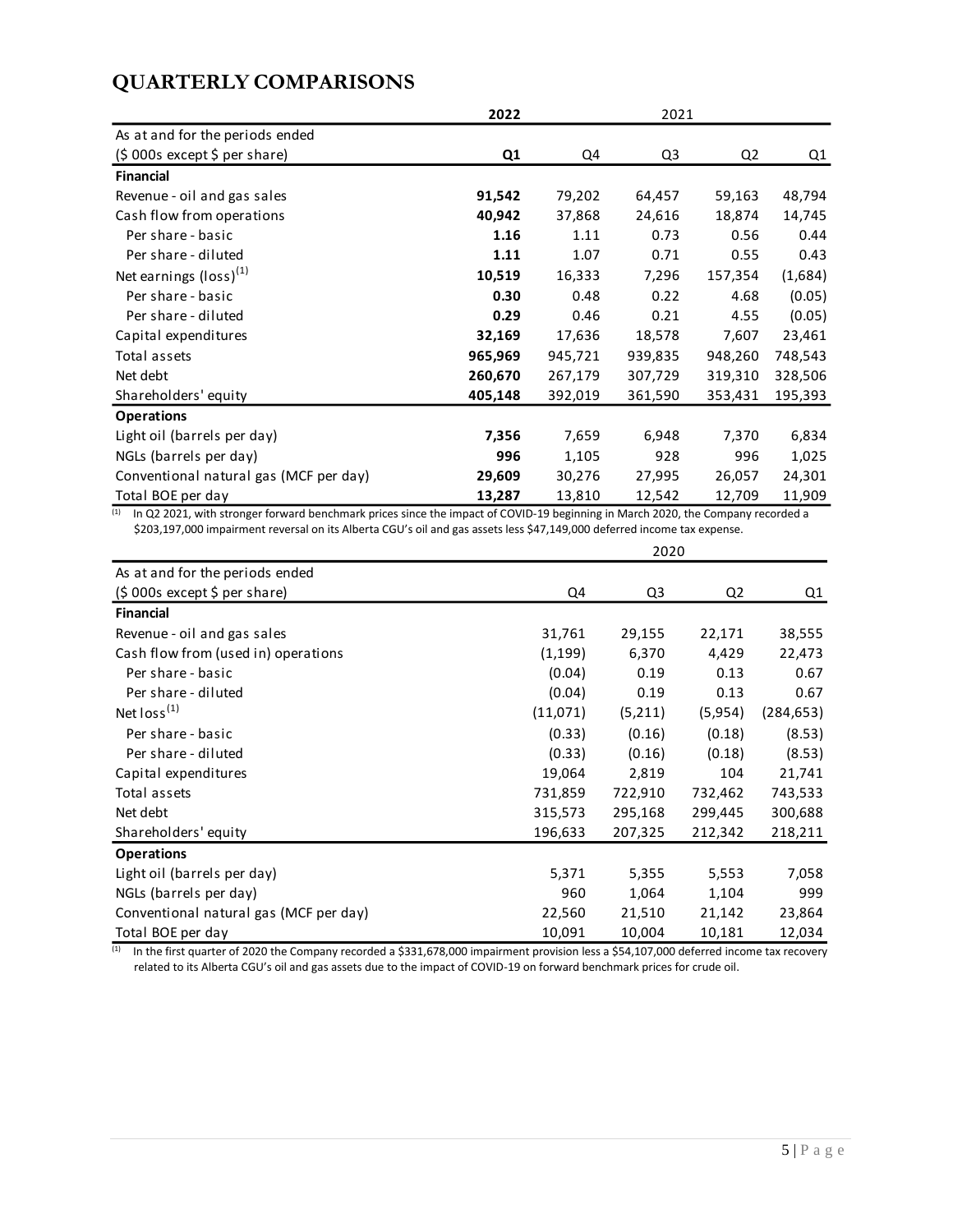## **Business Environment and Sensitivities**

Bonterra's financial results are significantly influenced by fluctuations in commodity prices, including price differentials, as well as production volumes and foreign exchange rates. The following table depicts selective market benchmark commodity prices, differentials, and foreign exchange rates in the last eight quarters to assist in understanding how past volatility has impacted Bonterra's financial and operating performance. The increases or decreases in Bonterra's realized average price for oil and natural gas for each of the eight quarters is also outlined in detail in the following table.

|                                  | 01-2022 | 04-2021 03-2021 02-2021 |        |        |        |        | Q1-2021 Q4-2020 Q3-2020 Q2-2020 |        |
|----------------------------------|---------|-------------------------|--------|--------|--------|--------|---------------------------------|--------|
| Crude oil                        |         |                         |        |        |        |        |                                 |        |
| $WTI (U.S.\frac{2}{5}/bbI)$      | 94.29   | 77.19                   | 70.56  | 66.07  | 57.84  | 42.66  | 40.93                           | 27.85  |
| WTI to MSW Stream Index          |         |                         |        |        |        |        |                                 |        |
| Differential $(U.S.\$/bb)^{(1)}$ | (2.96)  | (3.10)                  | (4.08) | (3.11) | (5.24) | (4.07) | (3.51)                          | (6.14) |
| Foreign exchange                 |         |                         |        |        |        |        |                                 |        |
| U.S.S to CdnS                    | 1.2662  | 1.2601                  | 1.2602 | 1.2280 | 1.2663 | 1.3031 | 1.3316                          | 1.3860 |
| Bonterra average realized        |         |                         |        |        |        |        |                                 |        |
| oil price (Cdn\$/bbl)            | 110.41  | 85.04                   | 78.42  | 71.49  | 61.76  | 47.16  | 45.73                           | 33.31  |
| Natural gas                      |         |                         |        |        |        |        |                                 |        |
| AECO (Cdn\$/mcf)                 | 4.72    | 4.63                    | 3.58   | 3.08   | 3.14   | 2.63   | 2.23                            | 1.98   |
| Bonterra average realized        |         |                         |        |        |        |        |                                 |        |
| gas price (Cdn\$/mcf)            | 4.80    | 4.93                    | 3.94   | 3.37   | 3.44   | 3.02   | 2.40                            | 2.14   |

(1) This differential accounts for the majority of the difference between WTI and Bonterra's average realized price (before quality adjustments and foreign exchange).

Bonterra's average realized commodity prices can be impacted by numerous events or factors. Volatility in WTI benchmark pricing has been significant since the onset of COVID-19 in early 2020. WTI benchmark prices for the first quarter of 2022 increased by nearly \$17 USD per barrel compared to the fourth quarter of 2021. The increase was driven by continuing improvements in real demand, ongoing supply discipline from both OPEC+ and US shale producers, and geopolitical risk attributed to Russia's invasion of Ukraine. These factors have led to significant destocking of global crude and product inventories, which continues to support a higher price environment. Uncertainty still remains around prolonged COVID-19 related market impacts, the impact of sanctions on Russia and supply and demand levels through 2022, and as such, it is likely that pricing volatility will continue.

In addition to crude prices, Canadian crude oil differentials can also impact Bonterra's financial performance. Differentials continued to narrow in the first quarter of 2022 compared to the previous quarter. Strong North American refining demand and the startup in late 2021 of the long-anticipated Enbridge Line 3 expansion project both contributed to improved Canadian differentials in the first quarter. Longer term, the Trans Mountain Expansion is expected to increase Canada's export capabilities, and similar to Line 3, is anticipated to have a positive effect on the movement and pricing of Canadian barrels. Ongoing concern around the outcome of Enbridge's Line 5 crossing into Michigan is a factor that could have a negative effect on the pricing differential between WTI and MSW or Edmonton Par pricing.

Low natural gas inventories continue to persist around the globe and continue to keep many natural gas commodity benchmark prices at or near multi-year highs, including the AECO benchmark price which was up \$0.09 per mcf in the first quarter of 2022 relative to the previous quarter and \$1.14 per mcf from Q3 2021. Forecast natural gas pricing in 2022 continues to reflect an improved AECO market. Planned facility additions for the NGTL system in the near term and progress by LNG Canada for the Kitimat liquefied natural gas export facility over the longer term may continue to support and improve market sentiment towards western Canadian-based natural gas producers.

The following chart shows the Company's sensitivity to key commodity price variables. The sensitivity calculations are performed independently and show the effect of changing one variable while holding all other variables constant.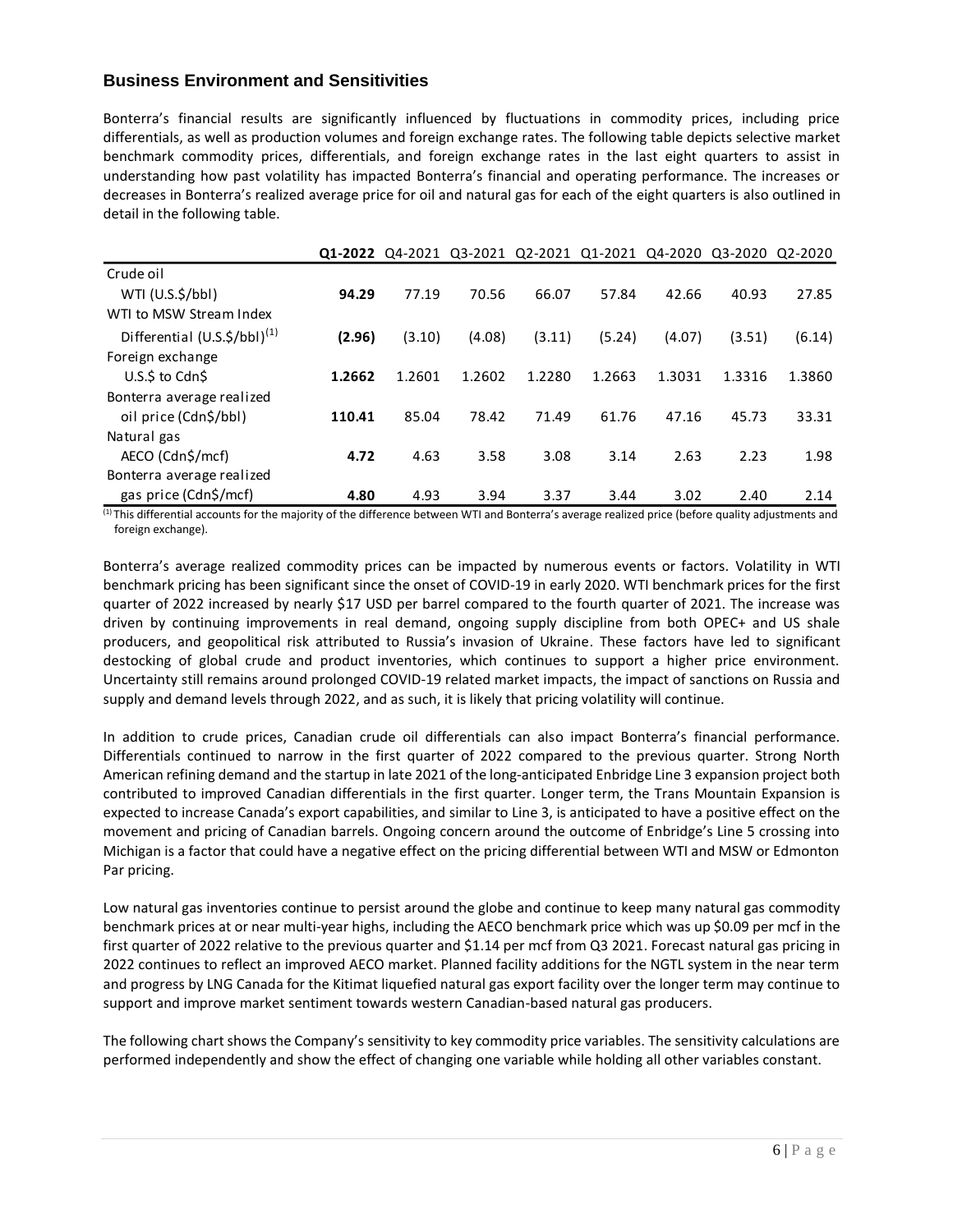Annualized sensitivity analysis on cash flow, as estimated for  $2022^{(1)}$ 

| Impact on cash flow                 | Change (\$) | \$000s | \$ per share <sup>(2)</sup> |
|-------------------------------------|-------------|--------|-----------------------------|
| Realized crude oil price (\$/bbl)   | 1.00        | 2.406  | 0.07                        |
| Realized natural gas price (\$/mcf) | 0.10        | 1.021  | 0.03                        |
| U.S.\$ to Canadian \$ exchange rate | 0.01        | 1.925  | 0.05                        |

<sup>(1)</sup> This analysis uses current royalty rates, annualized estimated average production of 13,500 BOE per day and no changes in working capital.

<sup>(2)</sup> Based on annualized basic weighted average shares outstanding of 35,501,671.

### **Business Overview, Strategy and Key Performance Drivers**

Bonterra believes that the Company has established a strong position to continue pursuing profitable development of its high-quality, light oil weighted asset base and remains focused on maximizing the Company's financial position, reducing net debt and creating long term value. Into 2022, global supply and demand dynamics for crude oil and natural gas, due largely to lack of capital investment in oil and gas, along with supply chain issues related to the COVID-19 pandemic and the significant geopolitical events in Europe, have all led to higher commodity prices.

The Company's production of 13,287 BOE per day in Q1 2022, was an increase of 1,378 BOE per day, or twelve percent compared to the same period in 2021. Quarter-over-quarter, Bonterra's production decreased by 523 BOE per day which primarily related to approximately 1,000 BOE per day of restricted production in Q1 2022 due to gas processing capacity limitations. These limitations will be mitigated by the commissioning of a wholly owned gas plant with a scheduled on-stream date in May 2022. With some of the gas handling issues soon to be resolved, the Company expects annual production to be within the previously announced guidance range of 13,300 to 13,700 BOE per day.

In 2022, the Company's per well drilling, completion and equipping costs increased 27 percent compared to the same period last year due to supply chain issues, labour shortage as the demand for well drilling and completion services increased along with higher commodity prices and increased inflation rates. The Company has spent approximately 50 percent of its annual capital budget, which included the majority of its planned infrastructure budget to address gas handling issues. Bonterra invested total capital expenditures of \$32.2 million in the first quarter of 2022, which is approximately half of its annual capital budget. Of the total capital invested, \$25.6 million was directed to the drilling of 12 gross (11.8 net) operated wells and the completing, equipping, tying-in and placing on production of 11 gross (10.8 net) operated wells, with six of the completed and equipped wells having been drilled late in 2021. Approximately \$6.6 million of the capital program was directed to related infrastructure, recompletions and nonoperated capital programs. The five gross (5.0 net) operated wells drilled in the first quarter of 2022 were completed, equipped and tied-in in the second quarter of 2022.

Bonterra successfully abandoned 51.2 net wells, 12.0 net pipeline segments and decommissioned 2.0 net battery sites during Q1 2022 with support from the Alberta Site Rehabilitation Program ("SRP"). As the Company continues to execute its abandonment program through 2022, a further 79.8 net wells and associated pipelines that have no deemed future economic potential are forecast to be abandoned. Bonterra continuously reviews its inactive well inventory for future potential to determine if a well bore should be reactivated, repurposed, or abandoned.

To further support stability, and as part of Bonterra's ongoing efforts to diversify commodity pricing and to protect future cash flows, the Company has executed physical delivery sales and risk management contracts to the end of Q1 2023 on approximately 30 percent of its expected crude oil and natural gas production. For the next twelve months, Bonterra has secured a WTI price between \$48.00 USD to \$100.00 USD per bbl on 2,398 bbls per day, with a WTI to Edmonton par differential average of approximately \$5.82 on 1,226 bbls per day. In addition, the Company has secured natural gas prices between \$2.00 to \$5.00 on 11,055 GJ per day for the next twelve months.

Bonterra's successful operations are dependent upon several factors including, but not limited to: commodity prices, efficient management of capital spending, the ability to maintain desired levels of production, control over infrastructure, efficiency in developing and operating properties, and the ability to control costs. The Company's key measures of performance with respect to these drivers include but are not limited to: average daily production volumes, average realized prices, and average production costs per unit of production. Disclosure of these key performance measures can be found in this MD&A and/or previous interim or annual MD&A disclosures.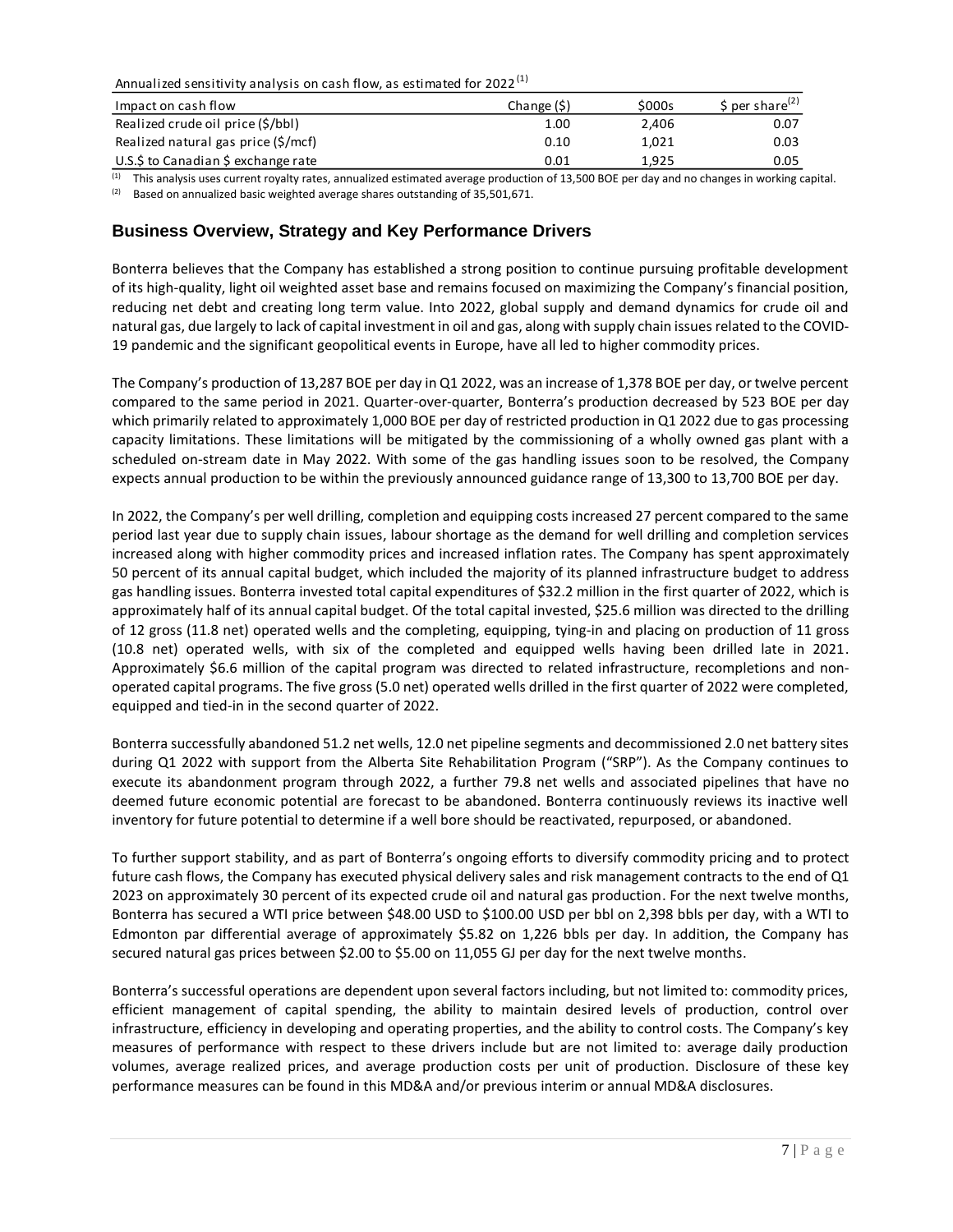## **Drilling**

|                                   | Three months ended |                    |                |                    |                          |                    |  |
|-----------------------------------|--------------------|--------------------|----------------|--------------------|--------------------------|--------------------|--|
|                                   |                    | March 31,          |                | December 31,       |                          | March 31,          |  |
|                                   |                    | 2022               |                | 2021               |                          | 2021               |  |
|                                   | $Gross^{(1)}$      | Net <sup>(2)</sup> | Gross $^{(1)}$ | Net <sup>(2)</sup> | Gross $^{(1)}$           | Net <sup>(2)</sup> |  |
| Crude oil horizontal-operated     | 12                 | 11.8               | 8              | 8.0                | 13                       | 12.9               |  |
| Crude oil horizontal-non-operated | 6                  | 0.7                |                | 0.4                | $\overline{\phantom{a}}$ |                    |  |
| Total                             | 18                 | 12.5               | 10             | 8.4                | 13                       | 12.9               |  |
| Success rate                      |                    | 100%               |                | 100%               |                          | 100%               |  |

 $(1)$  "Gross" wells are the number of wells in which Bonterra has a working interest.

<sup>(2)</sup> "Net" wells are the aggregate number of wells obtained by multiplying each gross well by Bonterra's percentage of working interest.

During the first quarter of 2022, the Company drilled 12 gross (11.8 net) operated wells and completed, tied-in and placed on production 11 gross (10.8 net) operated wells. An additional five gross (5.0 net) operated wells drilled in the first quarter of 2022 were completed, equipped and tied-in in the second quarter of 2022.

## **Production**

|                             | Three months ended |              |           |
|-----------------------------|--------------------|--------------|-----------|
|                             | March 31,          | December 31, | March 31, |
|                             | 2022               | 2021         | 2021      |
| Crude oil (barrels per day) | 7,356              | 7,659        | 6,834     |
| NGLs (barrels per day)      | 996                | 1,105        | 1,025     |
| Natural gas (MCF per day)   | 29.609             | 30,276       | 24,301    |
| Average BOE per day         | 13,287             | 13,810       | 11,909    |

The Company averaged 13,287 BOE per day of production in the first three months of 2022, compared to 11,909 BOE per day for Q1 2021, an increase of 1,378 BOE per day or 12 percent. The increase in production is largely due to the Company's increased capital drilling program and the reactivation of down wells due to increased commodity prices.

Quarter-over-quarter production decreased primarily due to approximately 1,000 BOE per day of shut-in production from gas processing capacity limitations. The gas processing capacity issue will be mitigated going forward by the commissioning of the Company's wholly owned gas plant that is scheduled to be on-stream in May 2022.

## **Cash Netback**

The following table illustrates the calculation of the Company's cash netback from operations for the periods ended:

|                                                | Three months ended |              |           |  |
|------------------------------------------------|--------------------|--------------|-----------|--|
|                                                | March 31,          | December 31, | March 31, |  |
| $$$ per BOE                                    | 2022               | 2021         | 2021      |  |
| Production volumes (BOE)                       | 1,195,873          | 1,270,488    | 1,071,835 |  |
| Gross production revenue                       | 76.55              | 62.34        | 45.52     |  |
| Risk management contracts realized gain (loss) | (5.43)             | (5.24)       | (1.83)    |  |
| Royalties                                      | (8.91)             | (6.94)       | (3.53)    |  |
| <b>Production costs</b>                        | (17.24)            | (15.70)      | (15.60)   |  |
| Field netback                                  | 44.97              | 34.46        | 24.56     |  |
| General and administrative                     | (2.43)             | (2.64)       | (2.68)    |  |
| Interest and other                             | (3.16)             | (3.10)       | (6.40)    |  |
| Cash netback                                   | 39.38              | 28.72        | 15.48     |  |

Cash netbacks increased in the first quarter of 2022 compared to the same period of 2021 primarily due to higher realized commodity prices and lower interest expense from reduced debt. This was partially offset by increased royalties, production costs and realized losses on risk management contracts. Quarter-over-quarter cash netbacks increased primarily due to further increases in commodity prices offset by an increase in royalties and production costs.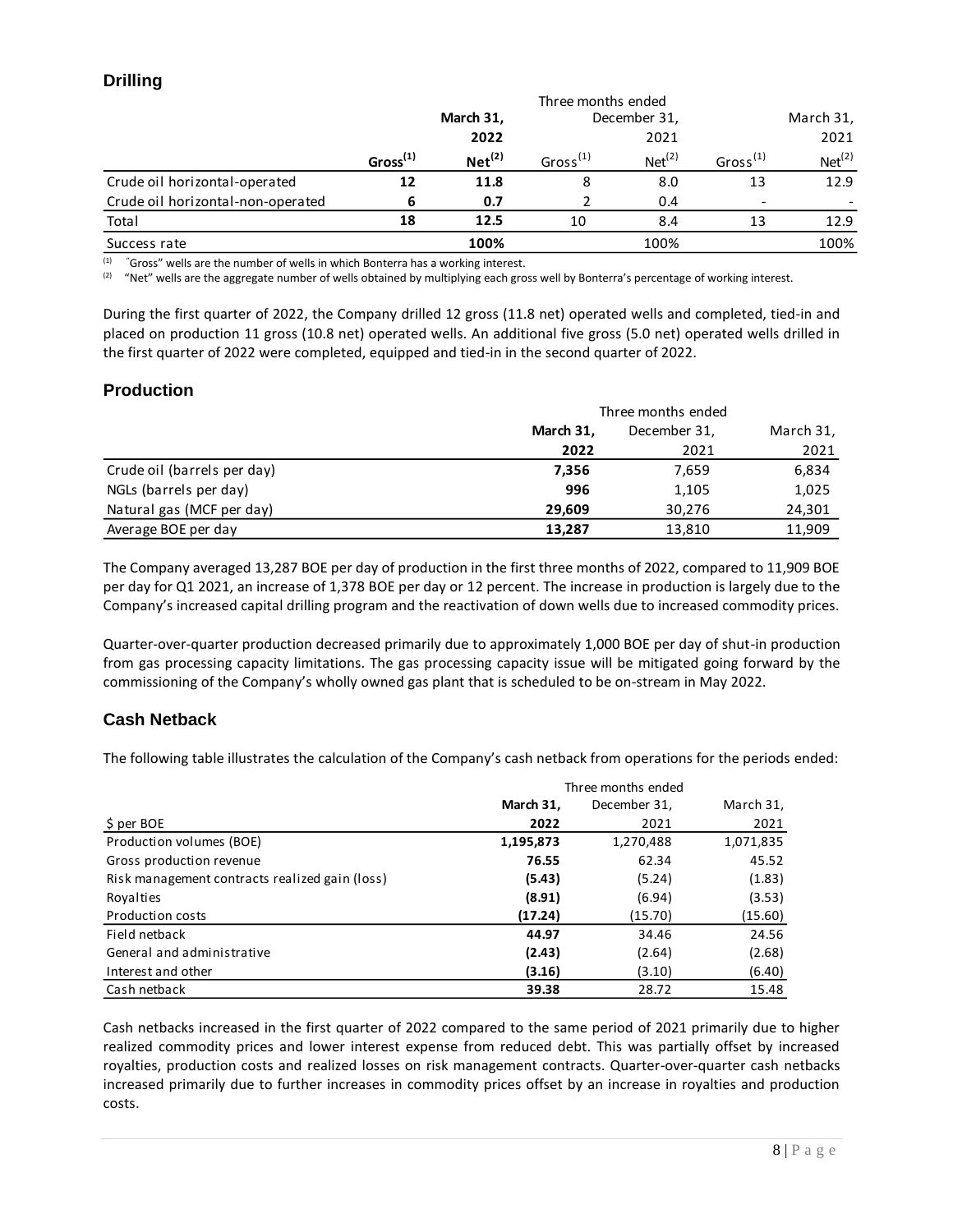## **Oil and Gas Sales**

|                                       | Three months ended |              |           |  |
|---------------------------------------|--------------------|--------------|-----------|--|
|                                       | March 31,          | December 31, | March 31, |  |
|                                       | 2022               | 2021         | 2021      |  |
| Revenue - oil and gas sales (\$ 000s) |                    |              |           |  |
| Light oil                             | 73,096             | 59,924       | 37,986    |  |
| <b>NGL</b>                            | 5,652              | 5,543        | 3,285     |  |
| Conventional natural gas              | 12,794             | 13,735       | 7,523     |  |
|                                       | 91,542             | 79,202       | 48,794    |  |
| Average realized prices:              |                    |              |           |  |
| Light oil (\$ per barrel)             | 110.41             | 85.04        | 61.76     |  |
| $NGL$ (\$ per barrel)                 | 63.02              | 54.54        | 35.60     |  |
| Conventional natural gas (\$ per MCF) | 4.80               | 4.93         | 3.44      |  |
| Average (\$ per BOE)                  | 76.55              | 62.34        | 45.52     |  |
| Average BOE per day                   | 13,287             | 13,810       | 11,909    |  |

Revenue from oil and gas sales in the first three months of 2022 increased by \$42.7 million, or 88 percent, compared to the same period in 2021. This increase was primarily driven by a 79 percent increase in Bonterra's realized crude oil prices and a 12 percent increase in average production volumes. Quarter-over-quarter, oil and gas sales increased as the Company benefited from further increases in crude oil and NGL prices while natural gas prices also decreased by three percent.

Bonterra's product split on a revenue basis was weighted approximately 86 percent to crude oil and NGLs during the first quarter of 2022.

### **Royalties**

|                                         | Three months ended |              |           |  |
|-----------------------------------------|--------------------|--------------|-----------|--|
|                                         | March 31,          | December 31, | March 31, |  |
| (5000s)                                 | 2022               | 2021         | 2021      |  |
| Crown royalties                         | 6,690              | 5,716        | 1,862     |  |
| Freehold, gross overriding and          |                    |              |           |  |
| other royalties                         | 3,970              | 3,099        | 1,924     |  |
| Total royalties                         | 10,660             | 8,815        | 3,786     |  |
| Crown royalties - percentage of revenue | 7.3                | 7.2          | 3.8       |  |
| Freehold, gross overriding and          |                    |              |           |  |
| other royalties - percentage of revenue | 4.3                | 3.9          | 3.9       |  |
| Royalties - percentage of revenue       | 11.6               | 11.1         | 7.7       |  |
| Royalties \$ per BOE                    | 8.91               | 6.94         | 3.53      |  |

Royalties paid by the Company consist of both Crown royalties to the Provinces of Alberta, Saskatchewan and British Columbia and other royalties. Total royalties for the three-month period ended March 31, 2022 increased by \$1.97 per BOE and \$5.38 per BOE compared to Q4 2021 and Q1 2021, respectively. The increase from both periods was primarily the result of commodity price improvements.

### **Production Costs**

|                             | Three months ended        |        |           |  |
|-----------------------------|---------------------------|--------|-----------|--|
|                             | March 31.<br>December 31, |        | March 31, |  |
| (\$ 000s except \$ per BOE) | 2022                      | 2021   | 2021      |  |
| <b>Production costs</b>     | 20.615                    | 19,951 | 16.716    |  |
| S per BOE                   | 17.24                     | 15.70  | 15.60     |  |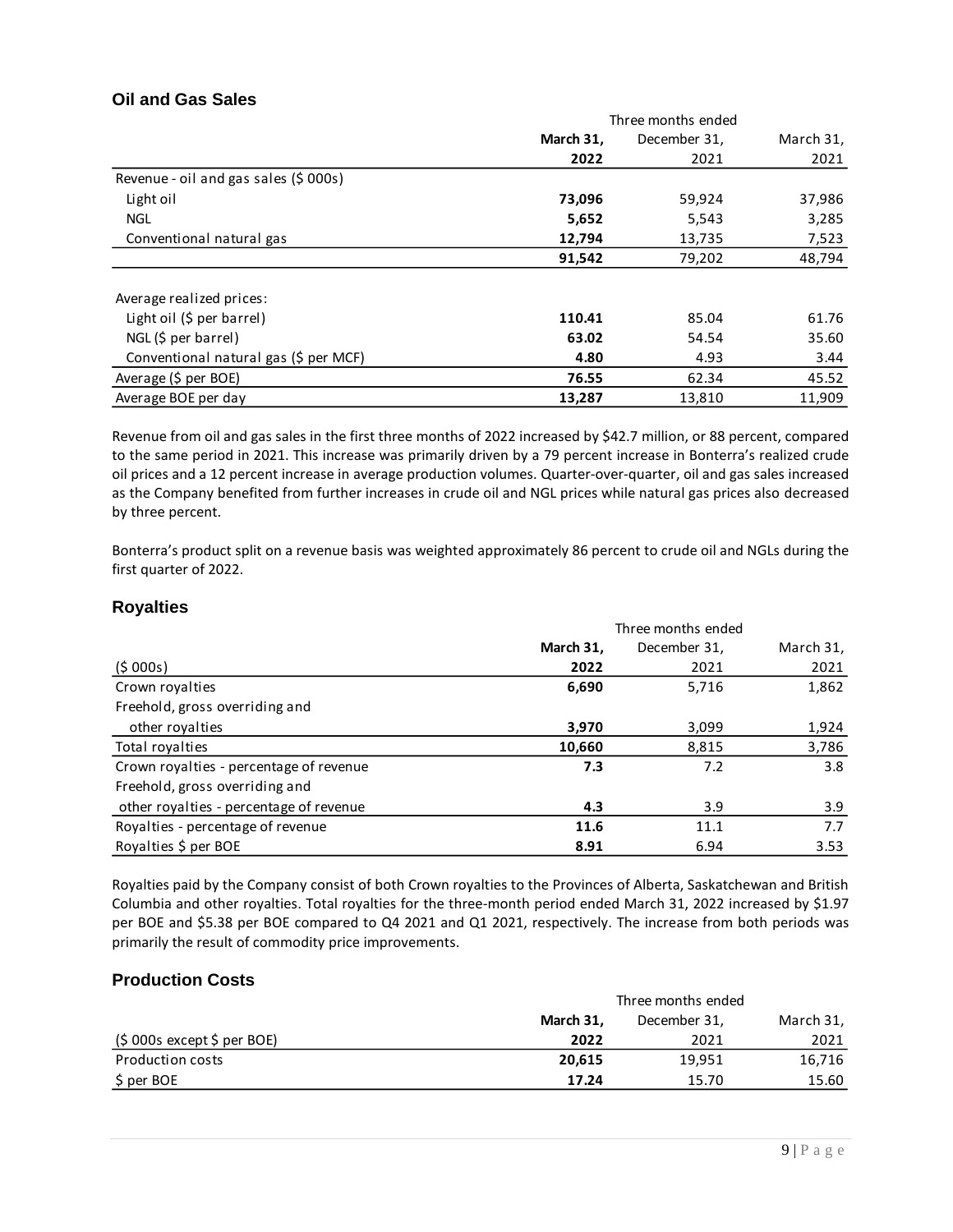Production costs in Q1 2022 increased compared to Q1 2021 primarily due to increased production and maintenance costs with increased well reactivations from the prior year as the Company expanded the number of service rigs to four compared to two in the first quarter of 2021. In addition, road and lease maintenance increased primarily from road clearing costs as a result of above average snow falls and high winds in February 2022. On a BOE basis, production costs also increased due to maintaining the same level of activity and having shut-in production from gas handling issues. With the new wholly owned gas plant coming on-line in May 2022, the Company anticipates improvements in per BOE production costs in future periods, offset by general inflation pressures and escalating carbon taxes.

Production costs in Q1 2022 also increased from Q4 2021. The quarter-over-quarter increase was primarily due to higher maintenance costs and a levy reduction in the fourth quarter of 2021 related to the Company's active abandonment program.

### **Other Income**

|                                                     | Three months ended |              |           |  |
|-----------------------------------------------------|--------------------|--------------|-----------|--|
|                                                     | March 31,          | December 31, | March 31, |  |
| (5000s)                                             | 2022               | 2021         | 2021      |  |
| Investment income                                   | 14                 | 38           | 5         |  |
| Administrative income                               | 104                | 195          | 63        |  |
| Gain on sale of property                            |                    | 225          |           |  |
| Government grant in-kind                            | 675                | 1,009        | 2,083     |  |
| Deferred consideration                              | 295                | 364          | 286       |  |
| Realized gain (loss) on risk management contracts   | (6,494)            | (6,657)      | (1,966)   |  |
| Unrealized gain (loss) on risk management contracts | (9, 110)           | 7,189        | (4,850)   |  |
|                                                     | (14,516)           | 2,363        | (4,379)   |  |

Deferred consideration relates to a deferred gain on the sale of a two percent overriding royalty interest, which is recognized into revenue using the same unit-of-production method as the encumbered property, plant, and equipment assets.

The market value and carrying value of the investments held by the Company on March 31, 2022 was \$1,436,000 (March 31, 2021 - \$385,000). There were no dispositions during the period ended March 31, 2022 or March 31, 2021. Dispositions that result in a gain or loss on sale are recorded as an equity transfer between accumulated other comprehensive income and retained earnings.

The Company receives administrative income for various oil and gas administrative services provided and production equipment rentals to other companies.

The Government of Alberta's SRP provides grant funding through service providers to abandon or remediate oil and gas sites. The Company derecognized approximately \$0.7 million of asset retirement obligations as an in-kind grant in 2021 (March 31, 2021 - \$2.1 million). The benefit of the in-kind grant is recognized through other income.

To minimize commodity price risk on crude oil and natural gas sales, Bonterra has entered into financial derivatives. The financial derivatives outstanding are for the period from April 1, 2022 to March 31, 2023 and are for a total of 556,900 barrels of light crude oil (approximately 1,526 barrels of oil per day for the next twelve months) at fixed WTI prices ranging from \$48.00 USD to \$100.00 USD per barrel, with a fixed differential from WTI to Edmonton Par prices for 447,500 barrels of oil (approximately 1,226 barrels of oil per day) at prices ranging from approximately \$5.32 to \$6.55 per barrel. These contracts are not considered normal sales contracts and are recorded at fair value.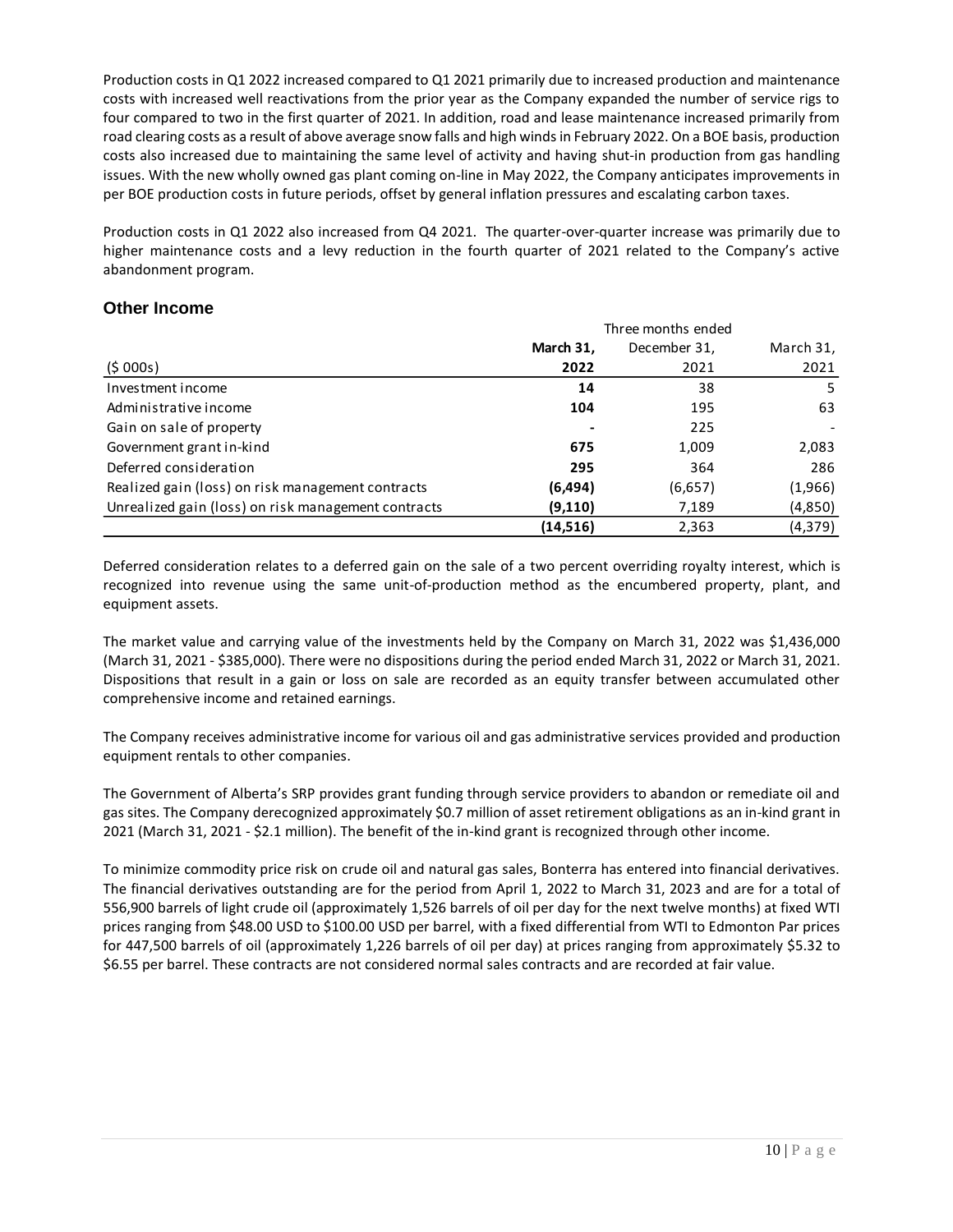## **General and Administrative ("G&A") Expense**

|                                          | Three months ended |              |           |
|------------------------------------------|--------------------|--------------|-----------|
|                                          | March 31,          | December 31, | March 31, |
| $(5000s$ except $5$ per BOE)             | 2022               | 2021         | 2021      |
| Employee compensation                    | 1,695              | 2,461        | 999       |
| Office and administrative - recurring    | 1,212              | 891          | 930       |
| Total G&A recurring                      | 2,907              | 3,352        | 1,929     |
| Office and administrative - nonrecurring |                    |              | 946       |
| Total G&A                                | 2,907              | 3,352        | 2,875     |
| \$ per BOE recurring                     | 2.43               | 2.64         | 1.80      |
| \$ per BOE nonrecurring                  |                    |              | 0.88      |
| \$ per BOE total                         | 2.43               | 2.64         | 2.68      |

Employee compensation expense increased by \$0.7 million for Q1 2022 compared to Q1 2021. The increase is primarily due to a larger bonus accrual due to increased net earnings before taxes. Quarter-over-quarter, employee compensation decreased due to the Company's 2021 bonus accrual being recorded in the fourth quarter of 2021.

Nonrecurring office and administrative costs reflect expenditures related to successfully defending an unsolicited hostile bid for the Company that expired March 29, 2021.

## **Finance Costs**

|                                             | Three months ended |              |           |
|---------------------------------------------|--------------------|--------------|-----------|
|                                             | March 31,          | December 31, | March 31, |
| $(5000s$ except $5$ per BOE)                | 2022               | 2021         | 2021      |
| Interest on bank debt and subordinated debt | 2,564              | 3,063        | 6,656     |
| Other interest                              | 1,328              | 1,109        | 271       |
| Interest expense                            | 3,892              | 4,172        | 6,927     |
| \$ per BOE                                  | 3.25               | 3.28         | 6.46      |
| Accretion of decommissioning liabilities    | 784                | 829          | 774       |
| Accretion on subordinated debentures        | 517                | 410          |           |
| Total finance costs                         | 5,193              | 5.411        | 7.701     |

Interest on bank debt decreased in Q1 2022 compared to 2021 due to a decrease in interest rates stemming from the reduction in the Company's net debt to earnings before income taxes and depletion and amortization (or "EBITDA" as defined by the Company's bank facility) ratio. With reduced debt and increased cash flow, the Company was able to remove the term portion of the facility on its bank debt which had a less favourable interest rate grid. Bank debt interest rates for the current quarter are determined based on the trailing quarter and calculated by taking the ratio of total debt (excluding accounts payable and accrued liabilities) to EBITDA (defined as net income excluding finance costs, provision for current and deferred taxes, depletion and depreciation, share-option compensation, gain or loss on sale of assets and impairment of assets) multiplied by four.

Subordinated debt interest relates to the Business Development Bank of Canada ("BDC") second lien non-revolving four-year term loan (the "BDC Loan"). The Company drew \$45 million on the BDC Loan and the first year of interest was added to the principal for a total owing of \$47 million. The BDC Loan bears interest at six percent and increases by one percent each year on the anniversary date of November 13. For more information about the subordinated debt, refer to Note 5 of the March 31, 2022 condensed financial statements.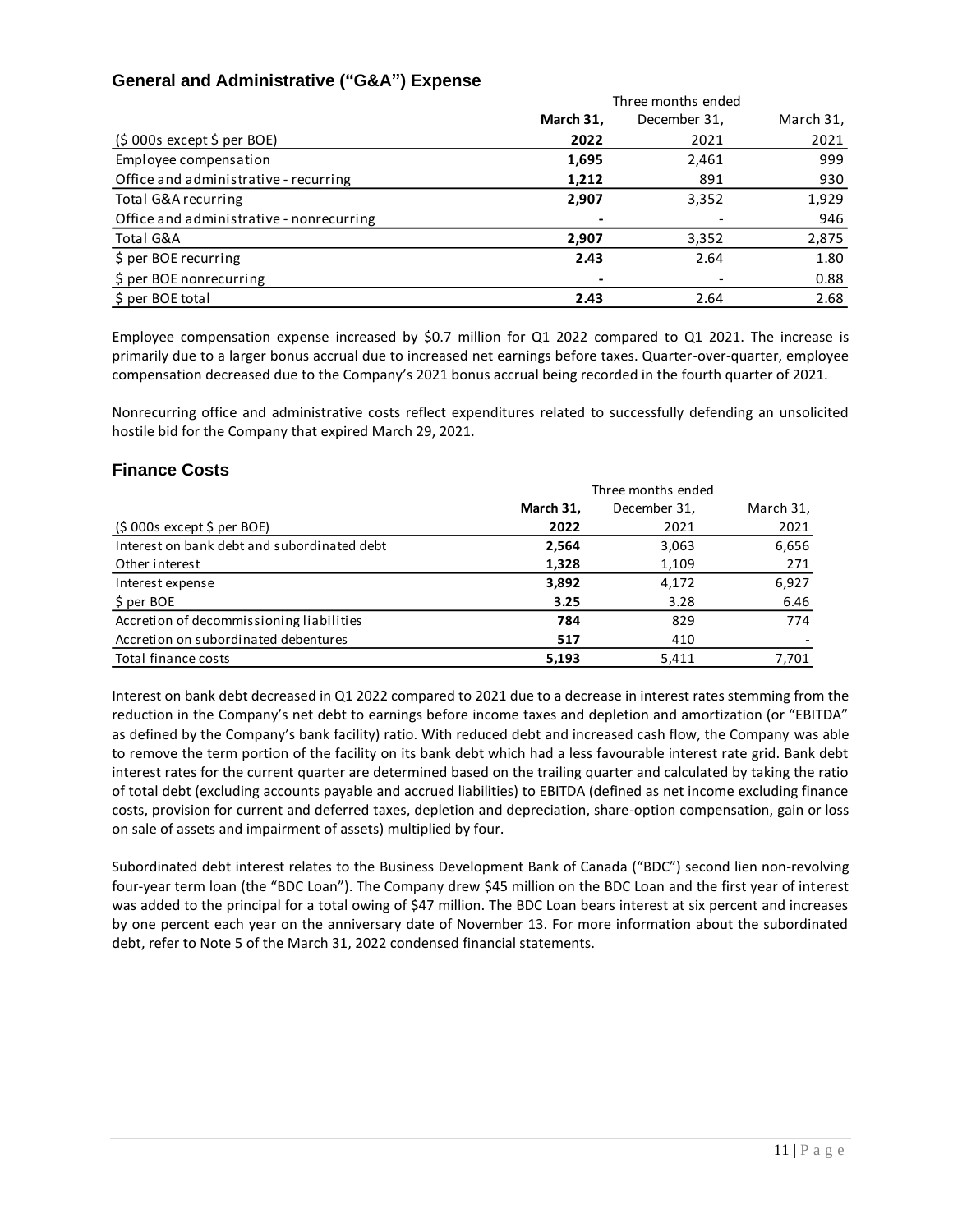In the fourth quarter of 2021, \$19.5 million of amounts due to a related party and a subordinated promissory note were exchanged for senior unsecured subordinated debentures. In addition, an additional \$39.5 million of these debentures were issued for total proceeds of \$59 million. As at March 31, 2022, the Company had a total of 59,000 senior unsecured subordinated debenture units outstanding. Each Unit is comprised of: (i) one senior unsecured debenture with a par value of \$1,000 per note and bearing interest at 9.0 percent per annum, which are payable semiannually; and (ii) 56 common share purchase warrants of Bonterra ("Warrants"). The debentures mature on October 20, 2025 and all or a portion of the principal amount outstanding can be repaid without penalty after October 20, 2024, however, all interest owing to the maturity date must be paid.

The unsecured subordinated debentures were determined to be a compound instrument with a debt and equity component. The fair value of the debt component of the \$59,000,000 in debentures were determined on issuance to be 15.6 percent using the effective interest rate method, by discounting future payments of interest and principal with the residual value allocated to Warrants and issue costs. The value of the debt will accrete up to the principal balance at maturity. For more information about unsecured subordinated debentures, please see Note 6 of the March 31, 2022 condensed financial statements.

A one percent increase (decrease) in the Canadian prime rate would decrease (increase) both annual net earnings and comprehensive income by approximately \$1,429,000.

## **Share-Option Compensation**

|                           | Three months ended                     |      |      |
|---------------------------|----------------------------------------|------|------|
|                           | March 31.<br>March 31,<br>December 31, |      |      |
| (5000s)                   | 2022                                   | 2021 | 2021 |
| Share-option compensation | 274                                    | 259  | 293  |

Share-option compensation is a statistically calculated value representing the estimated expense of issuing employee stock options. The Company records a compensation expense over the vesting period based on the fair value of options granted to directors, officers and employees.

Share-option compensation decreased by \$19,000 in Q1 2022 compared to Q1 2021.

Based on the outstanding options as of March 31, 2022, the Company has an unamortized expense of \$3,054,000, of which \$1,248,000 will be amortized for the remainder of 2022; \$1,227,000 in 2023; \$524,000 in 2024 and \$55,000 thereafter. For more information about options issued and outstanding, refer to Note 8 of the March 31, 2022 condensed financial statements.

## **Depletion and Depreciation, Exploration and Evaluation ("E&E") and Impairment**

|                            | Three months ended        |        |        |
|----------------------------|---------------------------|--------|--------|
|                            | March 31.<br>December 31. |        |        |
| (5000s)                    | 2022                      | 2021   | 2021   |
| Depletion and depreciation | 22.534                    | 22,567 | 15,312 |

The provision for depletion and depreciation ("D&D") increased in Q1 2022 compared to Q1 2021 primarily due to increased capital spending, higher production volumes and a greater carrying value to deplete from a \$203.2 million impairment reversal on Bonterra's Alberta CGU PP&E in the second quarter of 2021.

### **Taxes**

The Company recorded a deferred income tax expense of \$4.3 million in Q1 2022 (Q1 2021 – \$0.6 million recovery). The increase in deferred income tax expense for Q1 2022 compared to Q1 2021 was primarily due to an increase in earnings before income taxes.

For additional information regarding income taxes, see Note 7 of the March 31, 2022 condensed financial statements.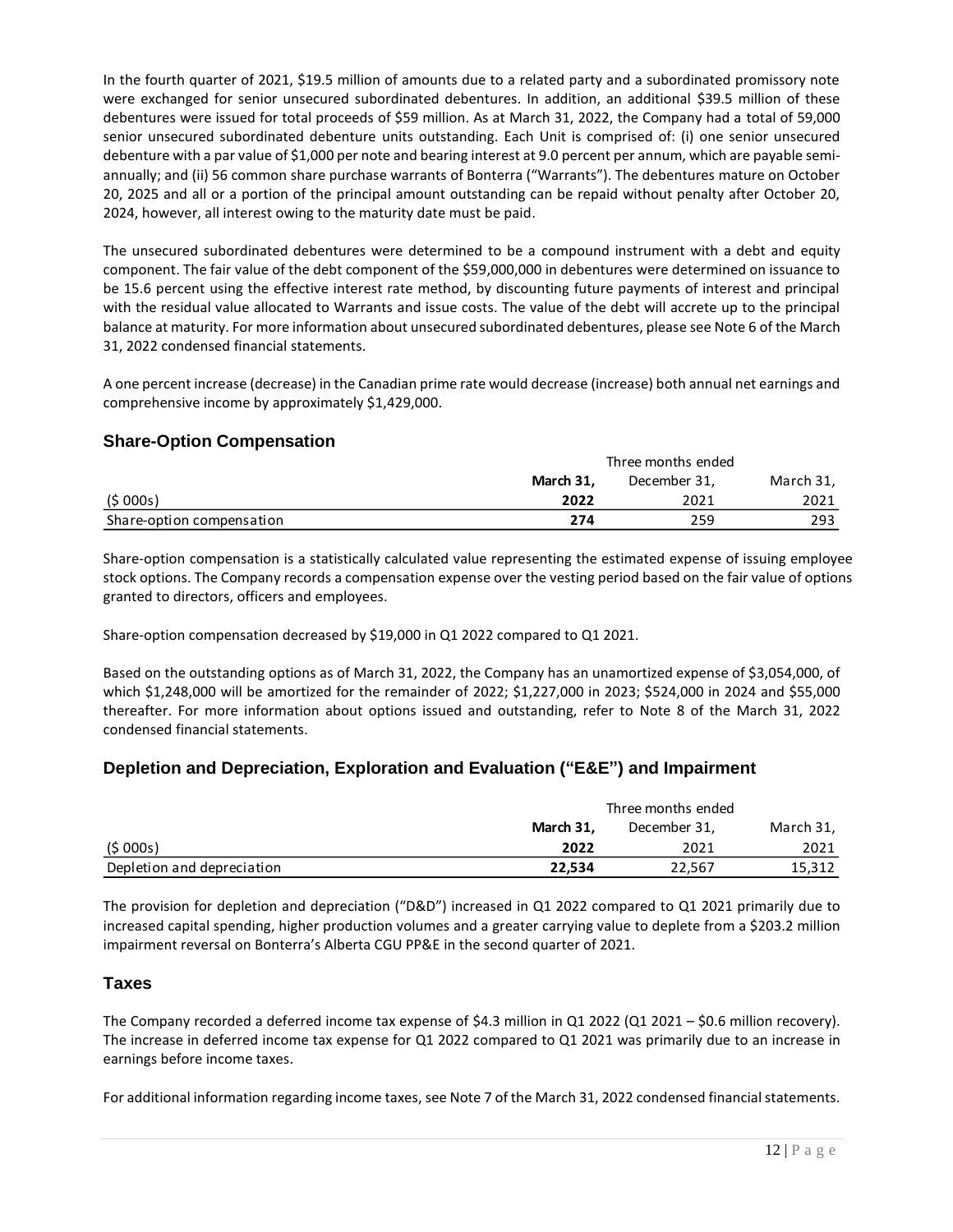## **Net Earnings (Loss)**

|                               | Three months ended |              |           |
|-------------------------------|--------------------|--------------|-----------|
|                               | March 31,          | December 31, | March 31, |
| $(5000s$ except \$ per share) | 2022               | 2021         | 2021      |
| Net earnings (loss)           | 10,519             | 16,333       | (1,684)   |
| \$ per share - basic          | 0.30               | 0.48         | (0.05)    |
| \$ per share - diluted        | 0.29               | 0.46         | (0.05)    |

Net earnings for the Q1 2022 increased by \$12.2 million compared to Q1 2021. The increase in net earnings was primarily attributed to an increase in production and commodity prices. Net earnings was partially offset by an increase in loss on risk management contracts, royalties, production costs and depletion and depreciation.

The quarter-over-quarter decrease in net earnings is primarily due to an increase in loss on risk management contracts, which was partially offset by increased revenue from higher realized crude oil prices.

## **Other Comprehensive Income (Loss)**

Other comprehensive income for Q1 2022 consists of an unrealized gain before tax on investments (including investment in a related party) of \$545,000 relating to an increase in the investments' fair value (March 31, 2021 – \$90,000). Realized gains result in decreases to accumulated other comprehensive income as these gains are transferred to retained earnings. Other comprehensive income varies from net earnings by unrealized changes in the fair value of Bonterra's holdings of investments, including the investment in a related party, net of tax.

## **Cash Flow From Operations**

|                               | Three months ended |              |           |
|-------------------------------|--------------------|--------------|-----------|
|                               | March 31,          | December 31, | March 31, |
| (\$ 000s except \$ per share) | 2022               | 2021         | 2021      |
| Cash flow from operations     | 40.942             | 37,868       | 14.745    |
| \$ per share - basic          | 1.16               | 1.11         | 0.44      |
| \$ per share - diluted        | 1.11               | 1.07         | 0.43      |

In Q1 2022, cash flow from operations increased by \$26.2 million compared to the same period in 2021. This was primarily due to an increase in commodity prices and production volumes and a decrease in interest expense, which was partially offset by an increase in royalties, production costs and higher realized risk management contract losses.

Quarter-over-quarter, cash flow from operations increased due to higher realized crude oil and NGL prices.

### **Related Party Transaction**

Bonterra holds 1,034,523 (December 31, 2021 – 1,034,523) common shares in Pine Cliff Energy Ltd. ("Pine Cliff") which represents less than one percent ownership in Pine Cliff's outstanding common shares. Pine Cliff's common shares had a fair market value as of March 31, 2022 of \$1,179,000 (December 31, 2021 – \$703,000).

### **Liquidity and Capital Resources**

### **Net Debt to Cash Flow from Operations**

Bonterra continues to focus on reducing overall debt while managing its cash flow and capital expenditures. The Company's net debt to twelve-month trailing cash flow ratio as of March 31, 2022 was 2.1 to 1 times (versus 2.8 to 1 times at December 31, 2021). The decreased net debt to cash flow ratio is the result of an increase in the Company's twelve-month trailing cash flow that is primarily due to rising commodity prices. Compared to the first three months of 2021, average net debt for the first three months of 2022 compared to 2021 decreased by \$35.8 million due to a 178 percent increase in cash flow from higher commodity prices and production volumes, and a \$7 million flow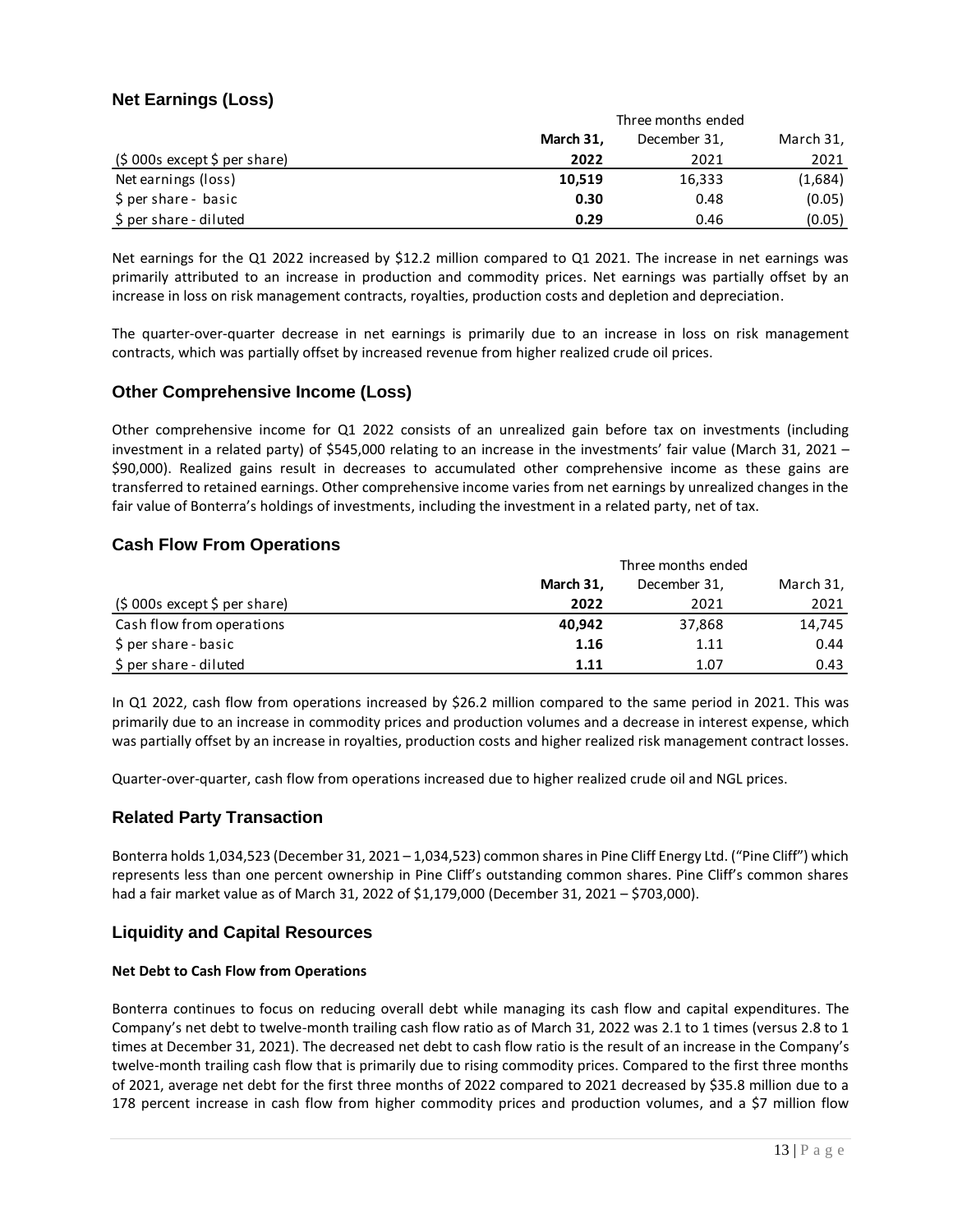through share issuance. In addition, the fair value of the warrants of \$9.8 million and issuance costs of \$2.2 million reduced the carrying value of the subordinated debentures issued in Q4 2021, which reduced net debt. Bonterra will continue to assess its capital expenditures compared to cash flow from operations on a quarterly basis.

#### **Working Capital Deficiency and Net Debt**

|                                               | March 31. | December 31, | March 31, |
|-----------------------------------------------|-----------|--------------|-----------|
| (5000s)                                       | 2022      | 2021         | 2021      |
| Working capital deficiency                    | 164.198   | 172.552      | 282.908   |
| Subordinated debt and subordinated debentures | 96.472    | 94.627       | 45.598    |
| Net Debt                                      | 260,670   | 267,179      | 328,506   |

Net debt is a combination of subordinated debt, subordinated debentures and working capital. As of March 31, 2022, the Company's bank facility has a maturity date of November 30, 2022 and is recorded as a current liability. Bonterra actively monitors its credit availability and working capital to ensure that it has sufficient available funds to meet its financial requirements as they come due. Any of these events present risks that could affect Bonterra's ability to fund ongoing operations. If required, Bonterra will also consider short-term or long-term financing alternatives in order to meet its future liabilities.

Net debt at March 31, 2022 decreased by \$67.8 million compared to March 31, 2021 primarily due to increased cash flow resulting from rising commodity prices and higher production volumes. With commodity prices remaining strong to date in 2022, the Company intends to continue its focus on reducing net debt.

Working capital is calculated as current assets less current liabilities. Included in the working capital deficiency as at March 31, 2022 is \$138.4 million of bank debt.

#### **Financial Risk Management**

Bonterra is exposed to market risk for the oil and gas produced by the Company. External factors beyond the Company's control may affect the marketability of oil and gas produced. Oil prices are affected by worldwide supply and demand fundamentals and access to market, while natural gas prices are largely affected by North American supply and demand fundamentals. In order to manage commodity risk, the Company executed physical delivery sales contracts in Q1 2022 which are considered normal sales contracts and are not recorded at fair value in the financial statements, and also executed risk management contracts which are not considered normal sales contracts and are recorded at fair value. The Company has contracts in place on approximately 30 percent of its estimated oil and gas production for the next twelve months. The Company relies on its cash flow, access to equity markets and bank financing to support its operations and capital program. Bonterra uses these futures contracts to hedge its exposure to the potential adverse impact of commodity price volatility and provide a measure of stability to Bonterra's capital development program. For more information on physical delivery and risk management contracts in place, see Note 11 of the March 31, 2022 condensed financial statements.

### **Capital Expenditures**

During the three months ended March 31, 2022, the Company incurred capital expenditures of \$32.2 million (March 31, 2021 - \$23.5 million). Of the total capital invested, \$25.6 million was directed to the drilling of 12 gross (11.8 net) wells and the completion, equip and tie-in of 11 gross (10.8 net) wells, of which six of the completed and equipped wells were drilled in 2021. Five of the 12 wells drilled in Q1 2022 were placed on production in early Q2 2022. An additional \$6.6 million was spent primarily on related infrastructure and recompletions.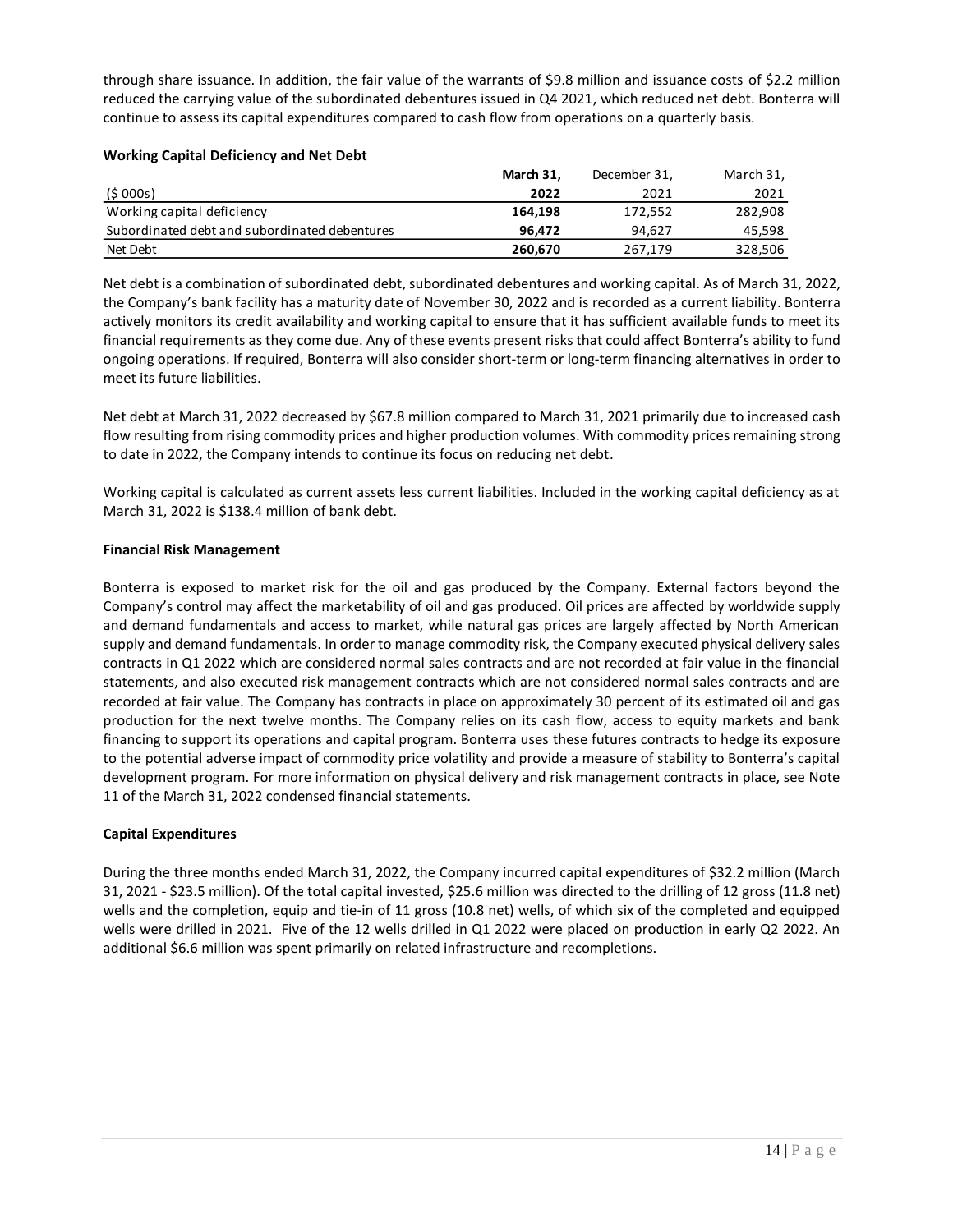#### **Decommissioning Liabilities**

Bonterra participates in the province of Alberta's Voluntary Closure Target program ("VCT") to reduce abandonment and reclamation costs and liabilities. This program provides numerous incentives to efficiently manage decommissioning liabilities that reduce overall cost. The Company's mandatory target under the VCT program for 2022 is \$3.7 million of which \$1.0 million has been spent in the first quarter excluding any Alberta SRP funding. The VCT program also sets an upper limit voluntary spend target that comes with additional incentives. The voluntary target under the VCT is set at \$3.9 million for 2022 and Bonterra expects to meet or exceed this amount.

### **Bank Debt**

Bank debt represents the outstanding amounts drawn on the Company's bank facility. On October 20, 2021 the Company entered into its Fourth Amended and Restated Credit Agreement ("ARCA"). As at March 31, 2022, the ARCA represents a total bank facility of \$200.0 million, comprised of a \$175.0 million syndicated revolving credit facility and a \$25.0 million non-syndicated revolving facility. The amount drawn under the total bank facility at March 31, 2022 was \$138.4 million (December 31, 2021 - \$162.9 million). The amounts borrowed under the total bank facility bear interest at a floating rate based on the applicable Canadian prime rate or Banker's Acceptance rate, plus between 2.00 percent and 7.00 percent, depending on the type of borrowing and the Company's consolidated debt to EBITDA ratio. EBITDA is defined as net income for the period excluding finance costs, provision for current and deferred taxes, depletion and depreciation, share-option compensation, gain or loss on sale of assets and impairment of assets. The terms of the total revolving bank facility provide that the loan facility is revolving to May 31, 2022, with a maturity date of November 30, 2022. The available lending limit of the bank facility is scheduled to be reviewed before May 31, 2022.

Under the ARCA, the Company is restricted from making any payment of dividend distributions. In addition, the Company is also limited to expenditures on an annual basis which cannot:

- exceed 110 percent or be less than 90 percent of the forecasted decommissioning expenditures settled; and
- exceed 110 percent of the forecasted capital expenses.

As at March 31, 2022, Bonterra classified its bank debt as a current liability and had a working capital deficiency. The Company was in compliance with all financial covenants on its total bank facility as at March 31, 2022.

After examining the economic factors that are causing the liquidity risk facing the Company, the judgment applied to these factors, and the various initiatives that the Company has and will undertake to strengthen its financial position, Bonterra believes it will have sufficient liquidity to support its ongoing operations and meet its current financial obligations as they come due for at least the next twelve months. There can be no assurance that the next bank review will not result in a material reduction in the borrowing base, and that the necessary funds will be available to meet its obligations as they become due, subject to other alternative sources of financing.

Advances drawn under the bank facility are secured by a fixed and floating charge debenture over the assets of the Company. In the event the bank facility is not extended or renewed, amounts drawn under the facility would be due and payable on the maturity date. The size of the committed credit facilities is based primarily on the value of the Company's producing petroleum and natural gas assets and related tangible assets as determined by the lenders. For more information see Note 4 of the March 31, 2022 condensed financial statements.

The amount available for borrowing under the bank facility is reduced by outstanding letters of credit. Letters of credit totaling \$1.4 million were issued as at March 31, 2022 (December 31, 2021 - \$1.4 million). Security for the bank facility consists of various floating demand debentures totaling \$750 million (December 31, 2021 - \$750 million) over all of the Company's assets and a general security agreement with first ranking over all personal and real property.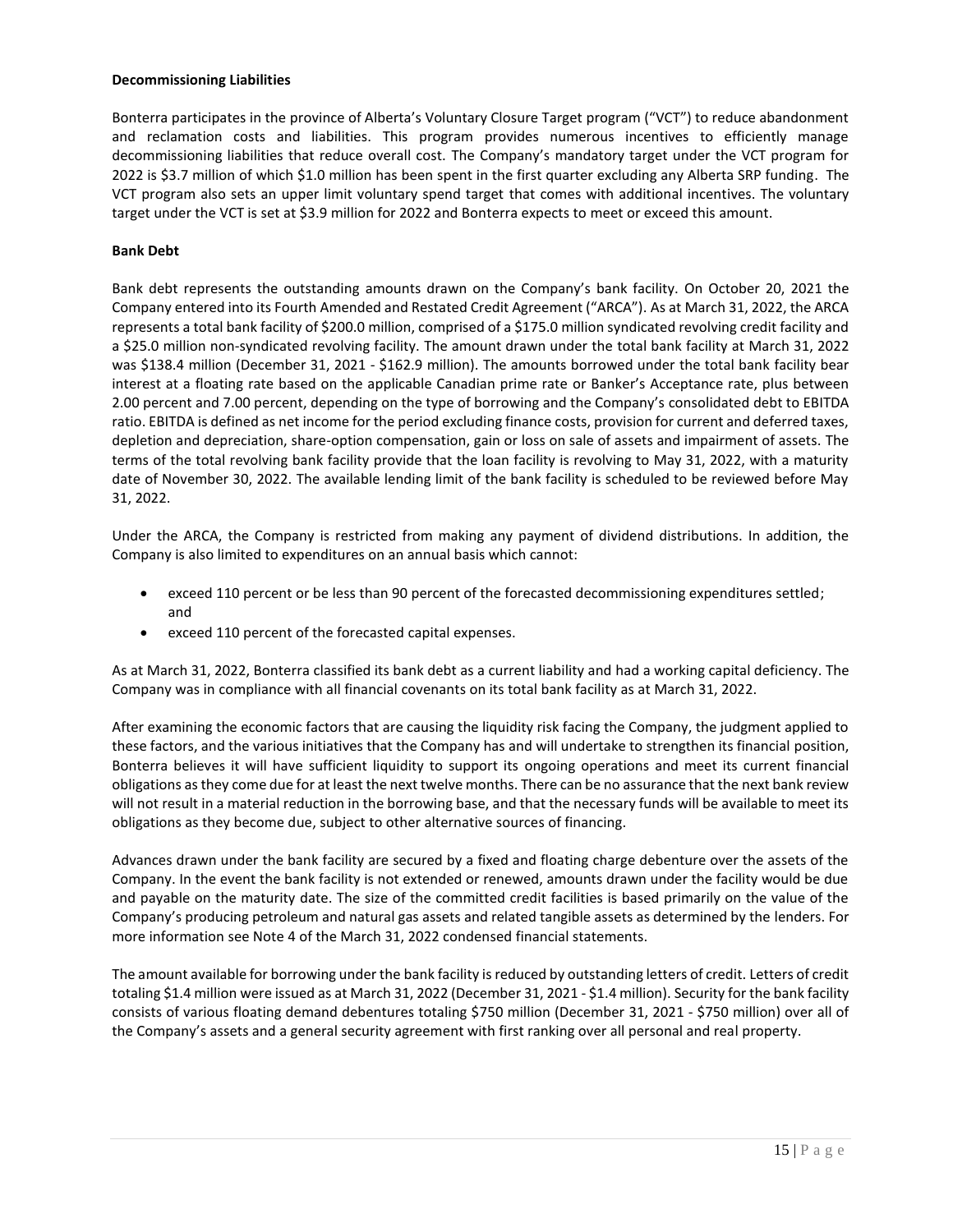### **Shareholders' Equity**

The Company is authorized to issue an unlimited number of common shares without nominal or par value.

The Company is also authorized to issue an unlimited number of Class "A" redeemable Preferred Shares and an unlimited number of Class "B" Preferred Shares. There are currently no outstanding Class "A" redeemable Preferred Shares or Class "B" Preferred Shares.

|                                                    |               | Amount  |
|----------------------------------------------------|---------------|---------|
| Issued and fully paid - common shares              | <b>Number</b> | (5000s) |
| Balance, December 31, 2021                         | 35,000,952    | 772,781 |
| Issued pursuant to the Company's share option plan | 491.665       | 653     |
| Transfer from contributed surplus to share capital |               | 414     |
| Issued pursuant to the exercise of warrants        | 155.000       | 1,201   |
| Transfer from warrants to share capital            |               | 341     |
| Balance, March 31, 2022                            | 35,647,617    | 775,390 |

Total of 3,149,000 Warrants are outstanding as at March 31, 2022, entitling the holder to purchase one Common Share of Bonterra for each Warrant at a price of \$7.75, until October 20, 2025.

Subsequent to the quarter, 296,000 warrants were exercised for total proceeds of \$2.3 million.

The Company provides a stock option plan for its directors, officers and employees. Under the plan, the Company may grant options for up to 3,564,762 (December 31, 2021 – 3,500,095) common shares. The exercise price of each option granted will not be lower than the market price of the common shares on the date of grant and the option's maximum term is five years.

For additional information regarding warrants and options outstanding, see Note 8 of the March 31, 2022 condensed financial statements.

### **Quarterly Financial Information**

|                               | 2022     |         | 2021   |                |            |
|-------------------------------|----------|---------|--------|----------------|------------|
| For the periods ended         |          |         |        |                |            |
| $(5000s$ except \$ per share) | Q1       | Q4      | Q3     | Q <sub>2</sub> | Q1         |
| Revenue - oil and gas sales   | 91,542   | 79,202  | 64,457 | 59,163         | 48,794     |
| Cash flow from operations     | 40,942   | 37,868  | 24,616 | 18,874         | 14,745     |
| Net earnings (loss)           | 10,519   | 16,333  | 7,296  | 157,354        | (1,684)    |
| Per share - basic             | 0.30     | 0.48    | 0.22   | 4.68           | (0.05)     |
| Per share - diluted           | 0.29     | 0.46    | 0.21   | 4.55           | (0.05)     |
|                               |          |         |        |                |            |
|                               |          | 2020    |        |                |            |
| For the periods ended         |          |         |        |                |            |
| $(5000s$ except \$ per share) | Q4       | Q3      |        | Q <sub>2</sub> | Q1         |
| Revenue - oil and gas sales   | 31,761   | 29,155  |        | 22,171         | 38,555     |
| Cash flow from operations     | (1, 199) | 6,370   |        | 4,429          | 22,473     |
| Net earnings (loss)           | (11,071) | (5,211) |        | (5,954)        | (284, 653) |
| Per share - basic             | (0.33)   | (0.16)  |        | (0.18)         | (8.53)     |
| Per share - diluted           | (0.33)   | (0.16)  |        | (0.18)         | (8.53)     |

The fluctuations in the Company's revenue and net earnings from quarter-to-quarter are caused by variations in production volumes, realized commodity pricing and the related impact on royalties, production, G&A and finance costs. In 2020, the Company's net earnings and cash flow significantly decreased mainly due to the effect of the COVID-19 pandemic on crude oil demand. With the utilization of the BDC funding for the Company's capital program and well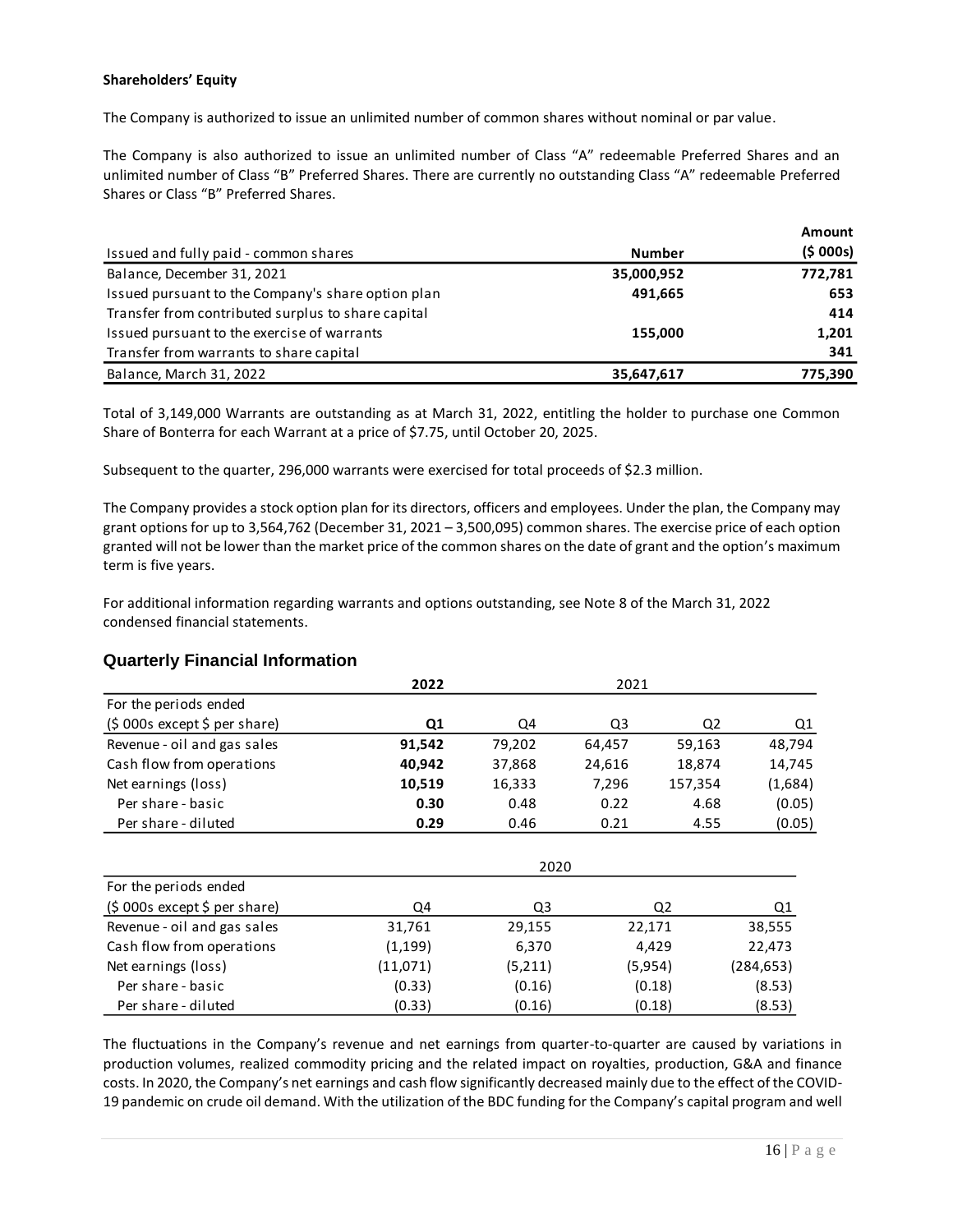reactivation costs in the fourth quarter of 2020, the Company increased production, net earnings and cash flow from operations in the quarters subsequent to December 31, 2020. Net loss for Q1 2020 and net earnings in Q2 2021 were significantly higher than other quarters due to an impairment provision and reversal on the Company's Alberta cash generating unit. More recent quarters' results have also been positively affected by the rise in oil and natural gas commodity prices primarily due to current geopolitical events.

## **Contractual Obligations and Commitments**

At March 31, 2022, Bonterra's total contractual obligations and commitments were \$332,006,000. These include obligations and commitments in place as of December 31, 2021, changes in accrued interest in the period, as well as additional firm service commitments entered into during the three months ended March 31, 2022. For more information, refer to Note 12 "Commitments and Financial Liabilities" of the March 31, 2022 condensed financial statements.

## **Off-Balance Sheet Financing**

Bonterra does not have any guarantees or off-balance sheet arrangements that have been excluded from the annual statement of financial position or balance sheet other than commitments disclosed in Note 12 of the March 31, 2022 condensed financial statements.

## **Critical Accounting Estimates**

There have been no changes to the Company's critical accounting policies and estimates as of the period ended in the financial statements.

### **Assessment of Business Risk**

Bonterra's exploration and production activities are concentrated in the Western Canadian Sedimentary Basin, where activity is highly competitive and includes a variety of different sized companies. Bonterra is subject to a number of risks that are also common to other organizations involved in the oil and gas industry. Such risks include finding and developing oil and gas reserves at economic costs, estimating amounts of recoverable reserves, production of oil and gas in commercial quantities, marketability of oil and gas produced, fluctuations in commodity prices, stock market volatility, debt service which may limit market price of shares, financial and liquidity risks and environmental and safety risks.

The Company mitigates its risk related to producing hydrocarbons through the utilization of current technology and information systems. In addition, Bonterra strives to operate the majority of its properties, thereby maintaining operational control where possible.

The Company's business, operations and financial condition has been significantly adversely affected by COVID-19. Actions taken to reduce the spread of COVID-19 have resulted in volatility and disruptions in regular business operations, supply chains and financial markets. COVID-19 also poses a risk on the financial capacity of Bonterra's contract counterparties and potentially their ability to perform contractual obligations. These difficulties have been exacerbated in Canada by political and other actions resulting in uncertainty surrounding regulatory, tax, royalty changes and environmental regulation.

Additional information regarding risk factors including, but not limited to, business risks is available in our Annual Information Form for the year ended December 31, 2021, which can be accessed on our website [www.bonterraenergy.com](http://www.bonterraenergy.com/) or on SEDAR at www.sedar.com.

### **Environmental Risk**

### **General Risks**

Oil and gas exploration and production can involve environmental risks such as litigation, physical and regulatory risks. Physical risks include the pollution of the environment, climate change and destruction of natural habitat, as well as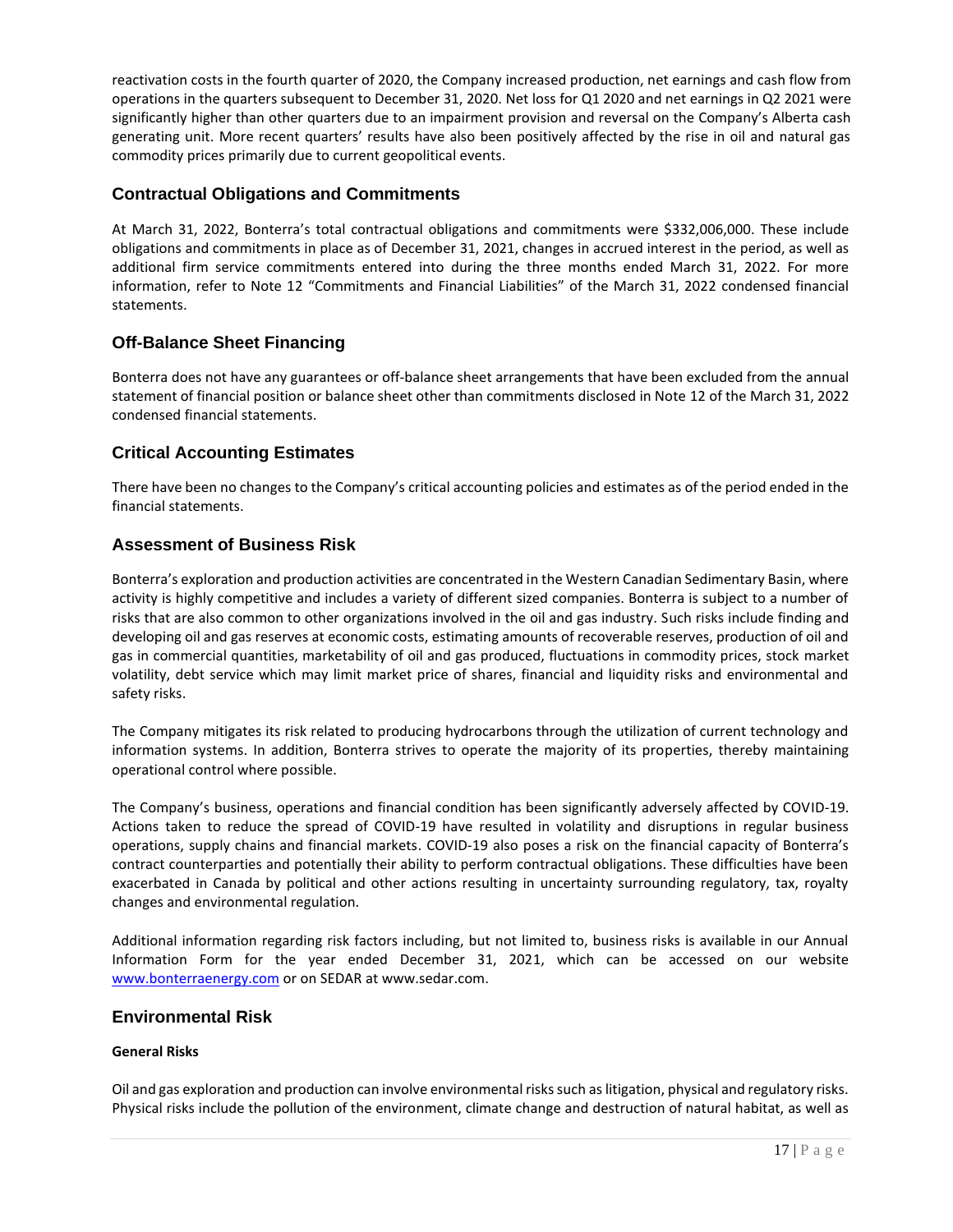safety risks such as personal injury. The Company conducts its operations and ensures to protect the environment, its various stakeholders, and the general public. Bonterra maintains current insurance coverage for comprehensive and general liability as well as limited pollution liability. The amount and terms of this insurance are reviewed on an ongoing basis and adjusted as necessary to reflect current corporate requirements, availability, as well as industry standards and government regulations. Without such insurance, and if the Company becomes subject to environmental liabilities, the payment of such liabilities could reduce or eliminate its available funds or could exceed the funds the Company has available and result in financial distress.

### **Climate Change Risks**

Our exploration and production facilities and other operations and activities emit greenhouse gasses ("GHG") which require us to comply with federal and/or provincial GHG emissions legislation. Climate change policy is evolving at regional, national and international levels, and political and economic events may significantly affect the scope and timing of climate change measures that are ultimately put in place to prevent climate change or mitigate our effects. The direct or indirect costs of compliance with GHG-related regulations may have a material adverse effect on our business, financial condition, results of operations and prospects. Some of our significant facilities may ultimately be subject to future regional, provincial and/or federal climate change regulations to manage GHG emissions. In addition, climate change has been linked to long-term shifts in climate patterns and extreme weather conditions both of which pose the risk of causing operational difficulties.

Additional information regarding risk factors including, but not limited to, environmental risks is available in our Annual Information Form for the year ended December 31, 2021, which can be accessed on our website [www.bonterraenergy.com](http://www.bonterraenergy.com/) or on SEDAR at www.sedar.com.

## **Forward-Looking Information**

Certain statements contained in this MD&A include statements which contain words such as "anticipate", "could", "should", "expect", "seek", "may", "intend", "likely", "will", "believe" and similar expressions, relating to matters that are not historical facts, and such statements of our beliefs, intentions and expectations about development, results and events which will or may occur in the future, constitute "forward-looking information" within the meaning of applicable Canadian securities legislation and are based on certain assumptions and analysis made by us derived from our experience and perceptions. Forward-looking information in this MD&A includes, but is not limited to: expected cash provided by continuing operations; cash dividends; future capital expenditures, including the amount and nature thereof; oil and natural gas prices and demand; expansion and other development trends of the oil and gas industry; business strategy and outlook; expansion and growth of our business and operations; and maintenance of existing customer, supplier and partner relationships; supply channels; accounting policies; credit risks; climate change risks; cyber security; impact of COVID-19; and other such matters.

All such forward-looking information is based on certain assumptions and analyses made by us in light of our experience and perception of historical trends, current conditions and expected future developments, as well as other factors we believe are appropriate in the circumstances. The risks, uncertainties, and assumptions are difficult to predict and may affect operations, and may include, without limitation: foreign exchange fluctuations; equipment and labour shortages and inflationary costs; general economic conditions; industry conditions; changes in applicable environmental, taxation and other laws and regulations as well as how such laws and regulations are interpreted and enforced; the ability of oil and natural gas companies to raise capital or maintain its syndicated bank facility; the effect of weather conditions on operations and facilities; the existence of operating risks; volatility of oil and natural gas prices; oil and gas product supply and demand; risks inherent in the ability to generate sufficient cash flow from operations to meet current and future obligations; increased competition; stock market volatility; opportunities available to or pursued by us; and other factors, many of which are beyond our control. The foregoing factors are not exhaustive.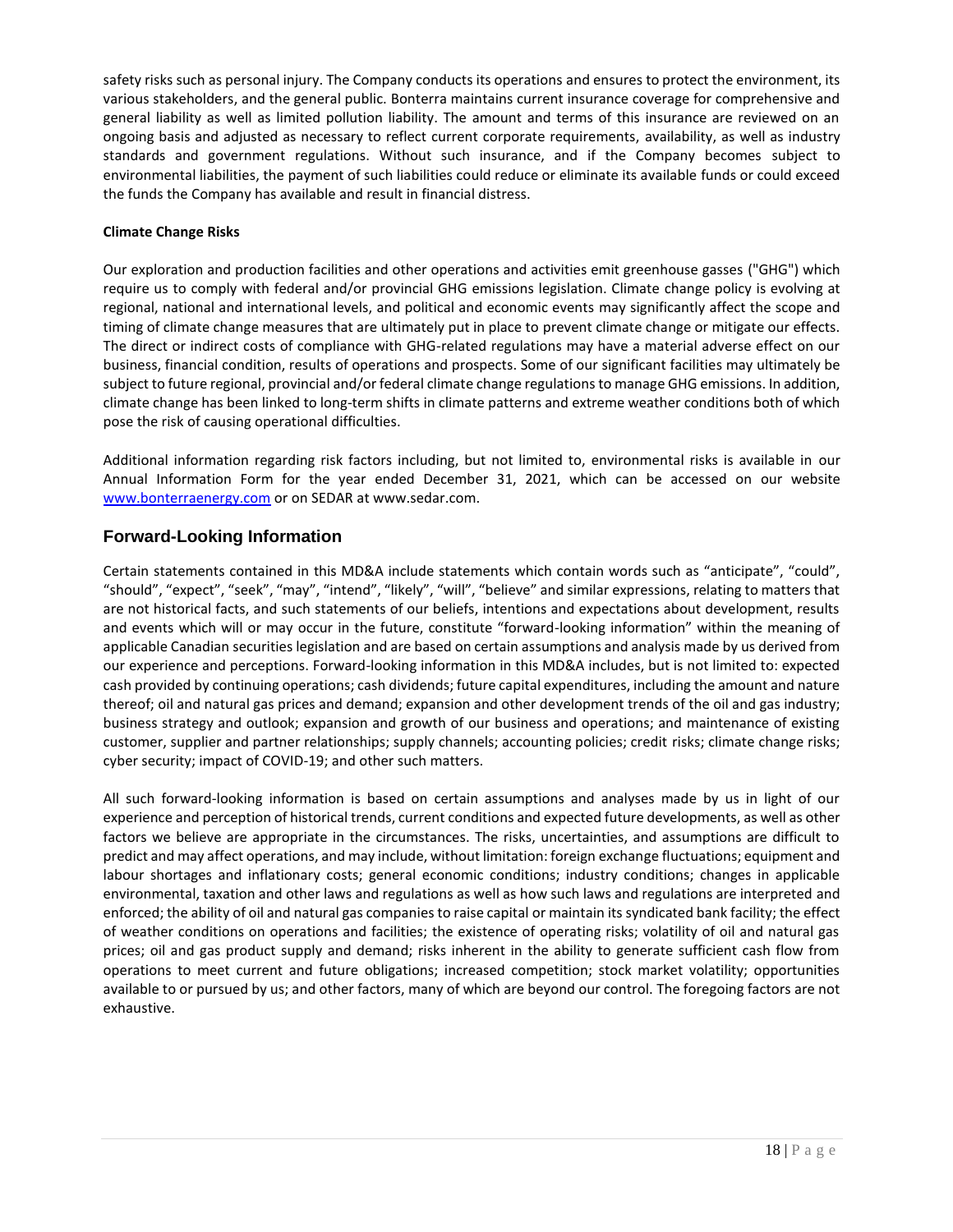Actual results, performance or achievements could differ materially from those expressed in, or implied by, this forward-looking information and, accordingly, no assurance can be given that any of the events anticipated by the forward-looking information will transpire or occur, or if any of them do, what benefits will be derived therefrom. Except as required by law, Bonterra disclaims any intention or obligation to update or revise any forward-looking information, whether as a result of new information, future events or otherwise.

The forward-looking information contained herein is expressly qualified by this cautionary statement.

## **Internal Controls Over Financial Reporting**

The Company is required to comply with National Instrument 52-109 "Certification of Disclosure in Issuers' Annual and Interim Filings." The certification of interim filings for the interim period ended March 31, 2022 requires that Bonterra disclose in the interim MD&A any changes in the Company's internal control over financial reporting that occurred during the period that have materially affected, or are reasonably likely to materially affect, the Company's internal control over financial reporting. Bonterra confirms that no such changes were made to its internal controls over financial reporting during the three months ended March 31, 2022.

Additional information relating to the Company may be found on [www.sedar.com](http://www.sedar.com/) or by visiting our website at www.bonterraenergy.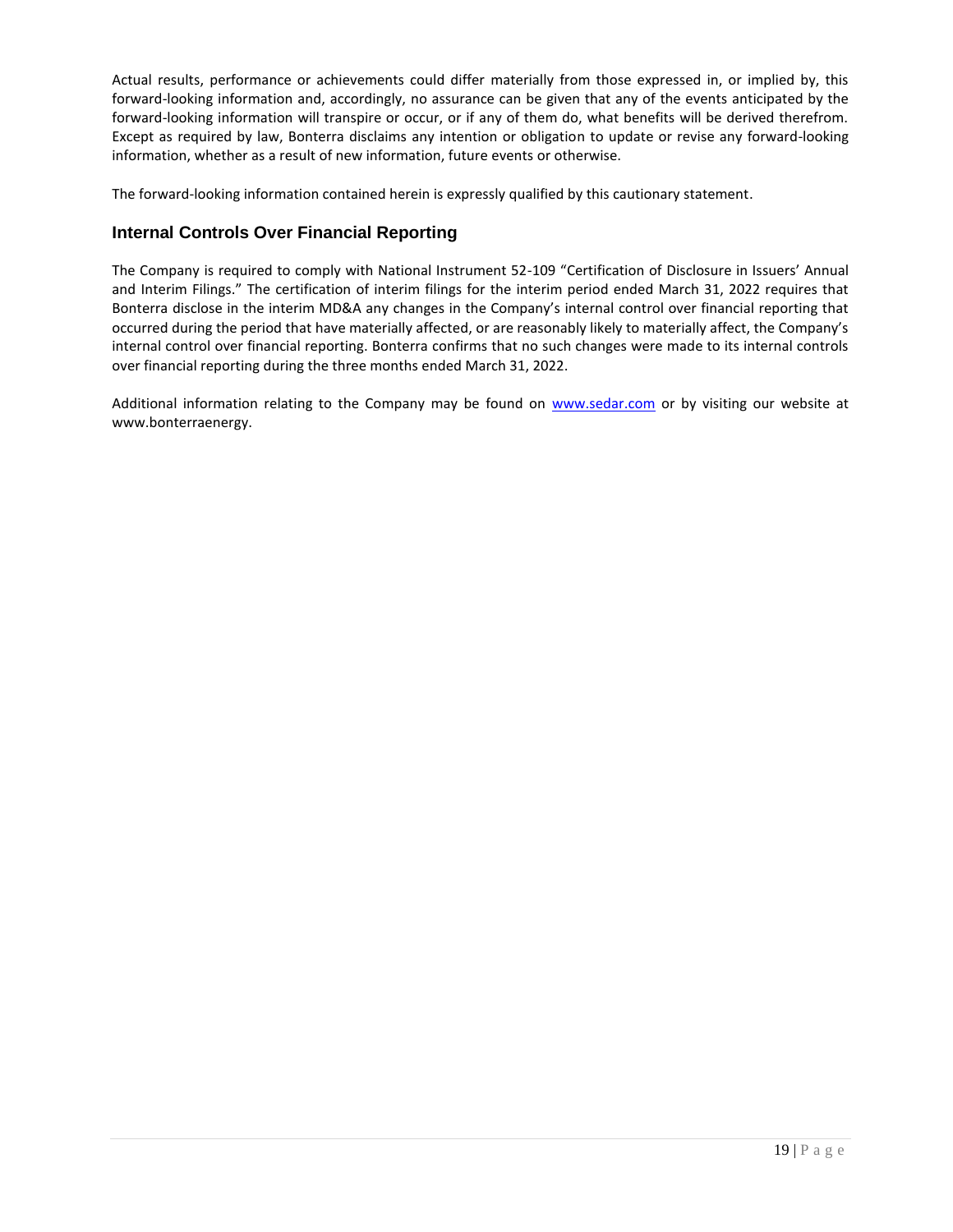# **MANAGEMENT'S RESPONSIBILITY FOR FINANCIAL STATEMENTS**

The information provided in this report, including the financial statements, is the responsibility of management. The timely preparation of the financial statements requires that management make estimates and use judgment regarding the reported amounts of assets and liabilities and disclosures of contingent assets and liabilities as at the date of the financial statements and the reported amounts of revenues and expenses during the period. Such estimates primarily relate to unsettled transactions and events as at the date of the financial statements. Accordingly, actual results may differ from estimated amounts as future confirming events occur. Management believes such estimates have been based on careful judgments and have been properly reflected in the accompanying financial statements.

Management maintains a system of internal controls to provide reasonable assurance that the Company's assets are safeguarded and to facilitate the preparation of relevant and timely information.

The audit committee has reviewed these condensed financial statements with management and has reported to the Board of Directors. The Board of Directors has approved the financial statements as presented in this interim report.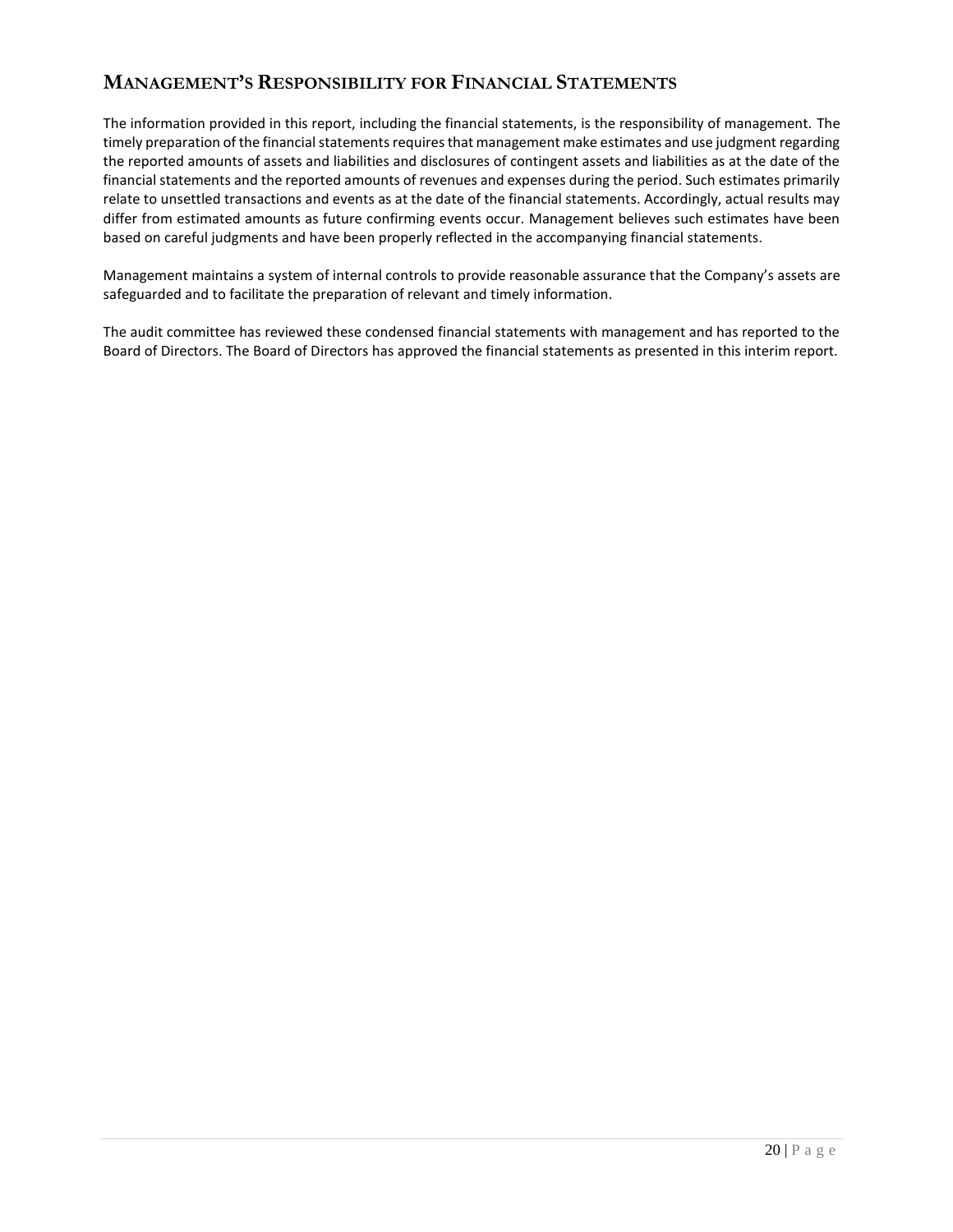# **CONDENSED STATEMENT OF FINANCIAL POSITION**

| As at (unaudited)                             |                | March 31,  | December 31, |
|-----------------------------------------------|----------------|------------|--------------|
| (5000s)                                       | <b>Note</b>    | 2022       | 2021         |
| <b>Assets</b>                                 |                |            |              |
| <b>Current</b>                                |                |            |              |
| Accounts receivable                           |                | 36,774     | 24,215       |
| Crude oil inventory                           |                | 1,025      | 988          |
| Prepaid expenses                              |                | 6,203      | 5,922        |
| Investments                                   |                | 257        | 188          |
|                                               |                | 44,259     | 31,313       |
| Investment in related party                   |                | 1,179      | 703          |
| Exploration and evaluation assets             |                | 2,000      | 1,994        |
| Property, plant and equipment                 | 3              | 909,670    | 902,850      |
| Investment tax credit receivable              |                | 8,861      | 8,861        |
|                                               |                | 965,969    | 945,721      |
| <b>Liabilities</b>                            |                |            |              |
| Current                                       |                |            |              |
| Accounts payable and accrued liabilities      |                | 55,246     | 35,194       |
| Risk management contract                      |                | 13,677     | 4,567        |
| Bank debt                                     | 4              | 138,384    | 162,945      |
| Deferred consideration                        |                | 1,150      | 1,159        |
|                                               |                | 208,457    | 203,865      |
| Subordinated debt                             | 5              | 47,268     | 47,268       |
| Subordinated debentures                       | 6              | 49,204     | 47,359       |
| Deferred consideration                        |                | 9,802      | 10,089       |
| Decommissioning liabilities                   |                | 132,042    | 135,815      |
| Deferred tax liability                        | $\overline{7}$ | 114,048    | 109,306      |
|                                               |                | 560,821    | 553,702      |
| Shareholders' equity                          |                |            |              |
| Share capital                                 | 8              | 775,390    | 772,781      |
| Contributed surplus                           |                | 31,459     | 31,599       |
| Warrants                                      | 8              | 6,924      | 7,265        |
| Accumulated other comprehensive income (loss) |                | 261        | (221)        |
| Deficit                                       |                | (408, 886) | (419, 405)   |
|                                               |                | 405,148    | 392,019      |
|                                               |                | 965,969    | 945,721      |
|                                               |                |            |              |
| <b>Commitments and contingencies</b>          | 12             |            |              |
| <b>Subsequent events</b>                      | 8,11           |            |              |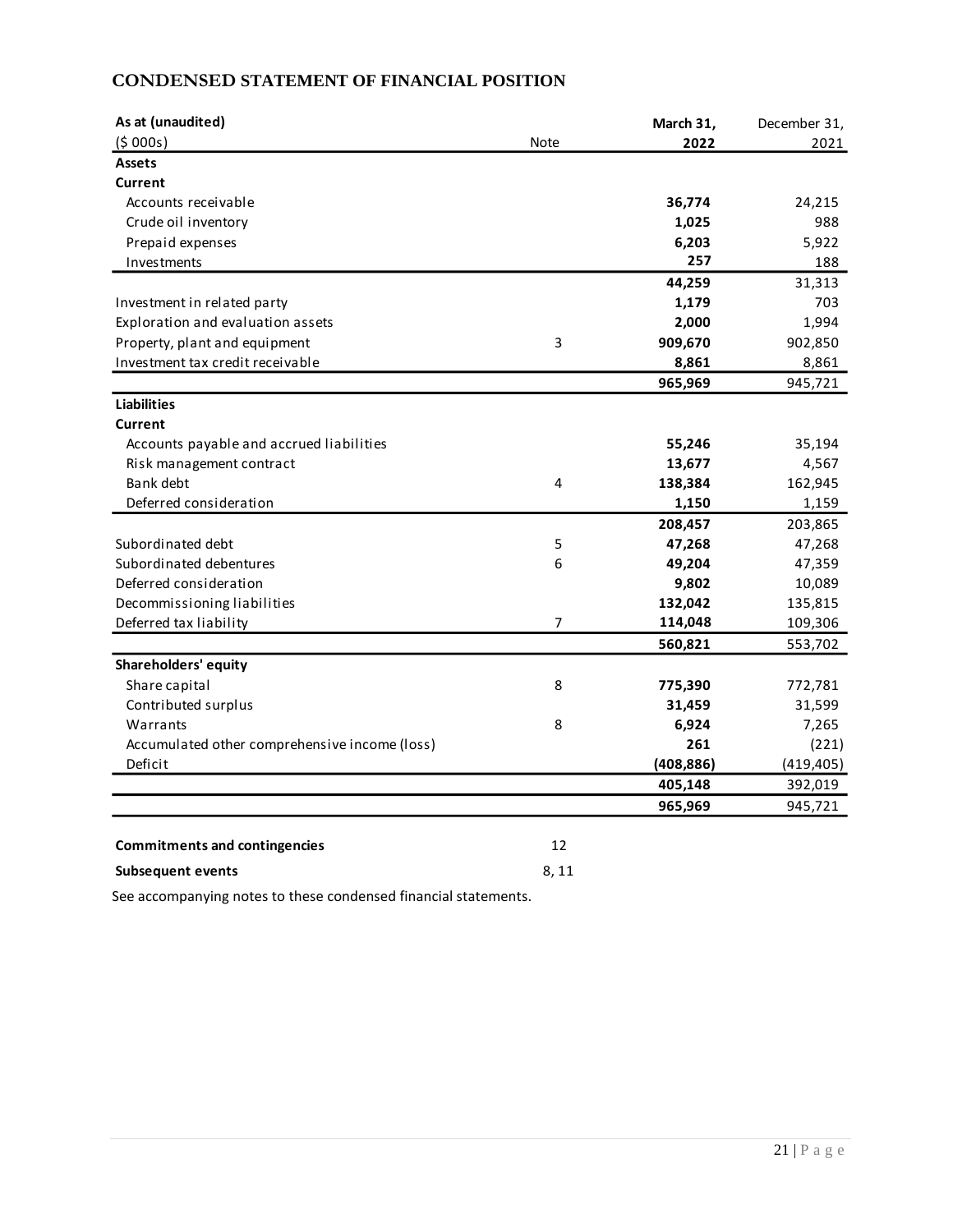### **CONDENSED STATEMENT OF COMPREHENSIVE INCOME**

| For the three months ended March 31 (unaudited)  |                |          |          |
|--------------------------------------------------|----------------|----------|----------|
| (5000s, except 5 per share)                      | <b>Note</b>    | 2022     | 2021     |
| Revenue                                          |                |          |          |
| Oil and gas sales, net of royalties              | 9              | 80,882   | 45,008   |
| Other income                                     | 13             | 793      | 2,151    |
| Deferred consideration                           |                | 295      | 286      |
| Loss on risk management contracts                | 11             | (15,604) | (6, 816) |
|                                                  |                | 66,366   | 40,629   |
| <b>Expenses</b>                                  |                |          |          |
| Production                                       |                | 20,615   | 16,716   |
| Office and administration                        |                | 1,212    | 1,876    |
| Employee compensation                            | 13             | 1,695    | 999      |
| Finance costs                                    | 10             | 5,193    | 7,701    |
| Share-option compensation                        |                | 274      | 293      |
| Depletion and depreciation                       | 3              | 22,534   | 15,312   |
|                                                  |                | 51,523   | 42,897   |
| Earnings (loss) before income taxes              |                | 14,843   | (2, 268) |
| <b>Taxes</b>                                     |                |          |          |
| Deferred income tax expense (recovery)           | $\overline{7}$ | 4,324    | (584)    |
|                                                  |                | 4,324    | (584)    |
| Net earnings (loss) for the period               |                | 10,519   | (1,684)  |
| Other comprehensive income (loss)                |                |          |          |
| Unrealized gain on investments                   |                | 545      | 90       |
| Deferred taxes on unrealized gain on investments |                | (63)     | (10)     |
| Other comprehensive income (loss) for the period |                | 482      | 80       |
| Total comprehensive income (loss) for the period |                | 11,001   | (1,604)  |
| Net earnings (loss) per share - basic            | 8              | 0.30     | (0.05)   |
| Net earnings (loss) per share - diluted          | 8              | 0.29     | (0.05)   |
| Comprehensive income (loss) per share - basic    | 8              | 0.31     | (0.05)   |
| Comprehensive income (loss) per share - diluted  | 8              | 0.30     | (0.05)   |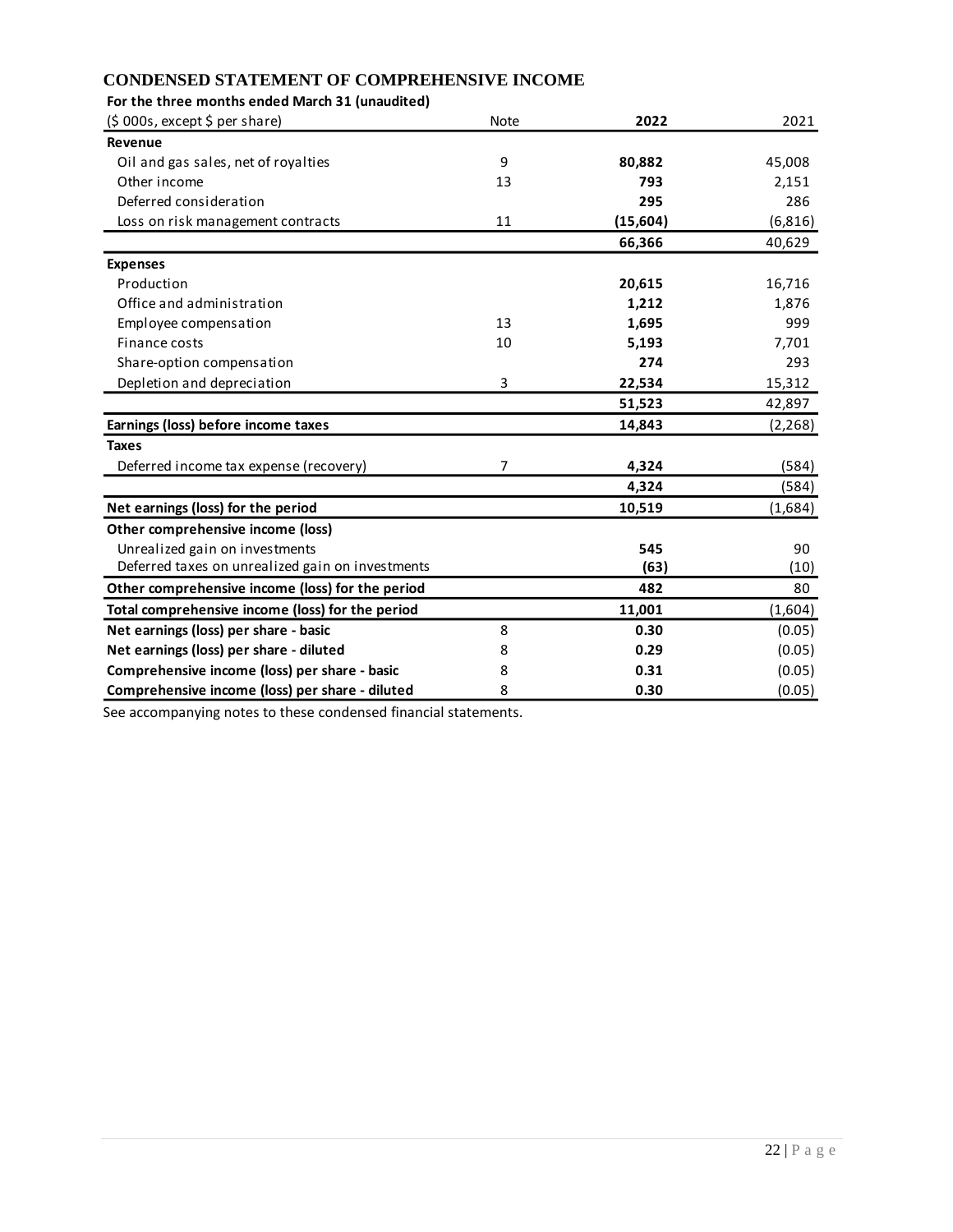## **CONDENSED STATEMENT OF CASH FLOW**

| For the three months ended March 31 (unaudited) |      |           |           |
|-------------------------------------------------|------|-----------|-----------|
| (5000s)                                         | Note | 2022      | 2021      |
| <b>Operating activities</b>                     |      |           |           |
| Net earnings (loss)                             |      | 10,519    | (1,684)   |
| Items not affecting cash                        |      |           |           |
| Deferred income taxes expense (recovery)        |      | 4,324     | (584)     |
| Share-option compensation                       |      | 274       | 293       |
| Investment income                               |      | (14)      | (6)       |
| Finance costs                                   |      | 5,193     | 7,701     |
| Unrealized loss on risk management contracts    | 11   | 9,110     | 4,850     |
| Deferred consideration                          |      | (295)     | (286)     |
| Depletion and depreciation                      | 3    | 22,534    | 15,312    |
| Government grant in-kind                        | 13   | (675)     | (2,083)   |
| Decommissioning expenditures                    |      | (1,049)   | (1,062)   |
| Interest paid                                   | 10   | (2, 564)  | (6, 220)  |
| Changes in non-cash working capital accounts    | 10   | (6, 415)  | (1, 486)  |
| Cash provided by operating activities           |      | 40,942    | 14,745    |
| <b>Financing activities</b>                     |      |           |           |
| Decrease of bank debt                           |      | (24, 561) | (13, 390) |
| Subordinated debt                               |      |           | 17,000    |
| Proceeds from warrants exercised                |      | 1,201     |           |
| Stock option proceeds                           |      | 653       | 71        |
| Cash provided by (used in) financing activities |      | (22, 707) | 3,681     |
| <b>Investing activities</b>                     |      |           |           |
| Investment income received                      |      | 14        | 6         |
| Exploration and evaluation expenditures         |      | (7)       | (271)     |
| Property, plant and equipment expenditures      | 3    | (32, 162) | (23, 190) |
| Changes in non-cash working capital accounts    | 10   | 13,920    | 5,029     |
| Cash used in investing activities               |      | (18, 235) | (18, 426) |
| Net change in cash in the period                |      |           |           |
| Cash beginning of period                        |      |           |           |
| Cash, end of period                             |      |           |           |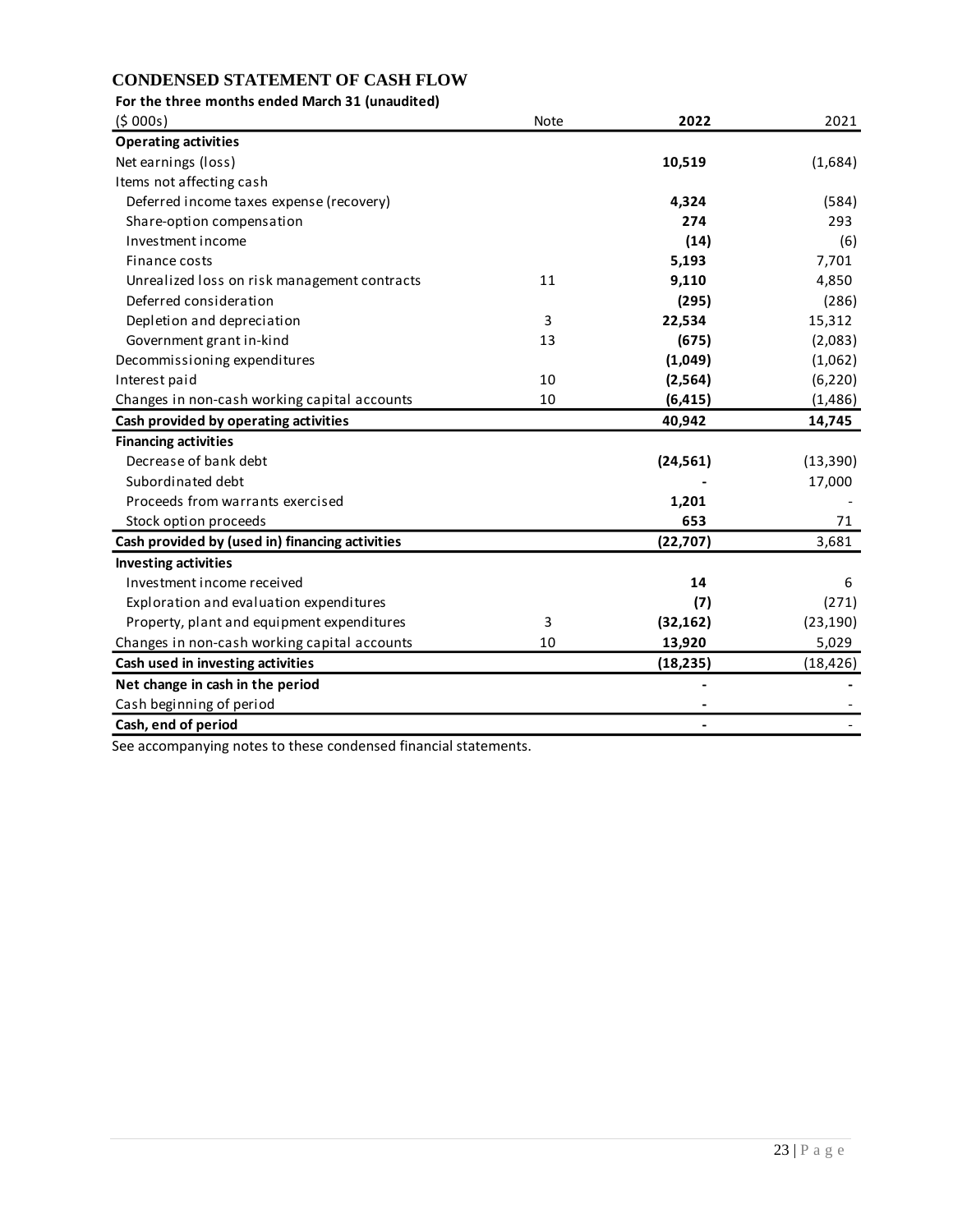## **CONDENSED STATEMENT OF CHANGES IN EQUITY**

### **For the periods ended (unaudited)**

(\$ 000's, except number of shares outstanding)

|                                 | <b>Numbers of</b> |               |             |                          |                                                              |                |               |
|---------------------------------|-------------------|---------------|-------------|--------------------------|--------------------------------------------------------------|----------------|---------------|
|                                 | common            |               |             |                          | <b>Accumulated</b>                                           |                |               |
|                                 | shares            |               |             |                          | other                                                        |                | <b>Total</b>  |
|                                 | outstanding       | Share capital | Contributed |                          | comprehensive                                                |                | shareholders' |
|                                 | (Note 8)          | (Note 8)      |             |                          | surplus <sup>(1)</sup> Warrants income (loss) <sup>(2)</sup> | <b>Deficit</b> | equity        |
| January 1, 2021                 | 33,511,316        | 765,415       | 30,672      |                          | (750)                                                        | (598, 704)     | 196,633       |
| Share-option compensation       |                   |               | 293         |                          |                                                              |                | 293           |
| Exercise of options             | 22,500            | 71            |             |                          |                                                              |                | 71            |
| Transfer to share capital on    |                   |               |             |                          |                                                              |                |               |
| exercise of options             |                   | 14            | (14)        |                          |                                                              |                |               |
| Comprehensive income (loss)     |                   |               |             |                          | 80                                                           | (1,684)        | (1,604)       |
| March 31, 2021                  | 33,533,816        | 765,500       | 30,951      | $\overline{\phantom{a}}$ | (670)                                                        | (600, 388)     | 195,393       |
| Share-option compensation       |                   |               | 802         |                          |                                                              |                | 802           |
| Shares issued for subordinated  |                   |               |             |                          |                                                              |                |               |
| promissory note interest        | 118,896           | 414           |             |                          |                                                              |                | 414           |
| Exercise of options             | 161,240           | 307           |             |                          |                                                              |                | 307           |
| Transfer to share capital on    |                   |               |             |                          |                                                              |                |               |
| exercise of options             |                   | 154           | (154)       |                          |                                                              |                |               |
| Issuance of warrants            |                   |               |             | 9,810                    |                                                              |                | 9,810         |
| Deferred tax on issuance of     |                   |               |             |                          |                                                              |                |               |
| warrants                        |                   |               |             | (2, 259)                 |                                                              |                | (2, 259)      |
| Share issue costs net of tax    |                   | (241)         |             | (286)                    |                                                              |                | (527)         |
| Issuance of flow through shares | 1,187,000         | 7,003         |             |                          |                                                              |                | 7,003         |
| Premium on flow through shares  |                   | (356)         |             |                          |                                                              |                | (356)         |
| Comprehensive income            |                   |               |             |                          | 449                                                          | 180,983        | 181,432       |
| December 31, 2021               | 35,000,952        | 772,781       | 31,599      | 7,265                    | (221)                                                        | (419, 405)     | 392,019       |
| Share-option compensation       |                   |               | 274         |                          |                                                              |                | 274           |
| Exercise of options             | 491,665           | 653           |             |                          |                                                              |                | 653           |
| Transfer to share capital on    |                   |               |             |                          |                                                              |                |               |
| exercise of options             |                   | 414           | (414)       |                          |                                                              |                |               |
| Exercise of warrants            | 155,000           | 1,201         |             |                          |                                                              |                | 1,201         |
| Transfer to share capital on    |                   |               |             |                          |                                                              |                |               |
| exercise of warrants            |                   | 341           |             | (341)                    |                                                              |                |               |
| Comprehensive income            |                   |               |             |                          | 482                                                          | 10,519         | 11,001        |
| March 31, 2022                  | 35,647,617        | 775,390       | 31,459      | 6,924                    | 261                                                          | (408, 886)     | 405,148       |

 $(1)$  All amounts reported in Contributed Surplus relate to share-option compensation.

 $(2)$  Accumulated other comprehensive income is comprised of unrealized gains and losses on investments fair value through other comprehensive income.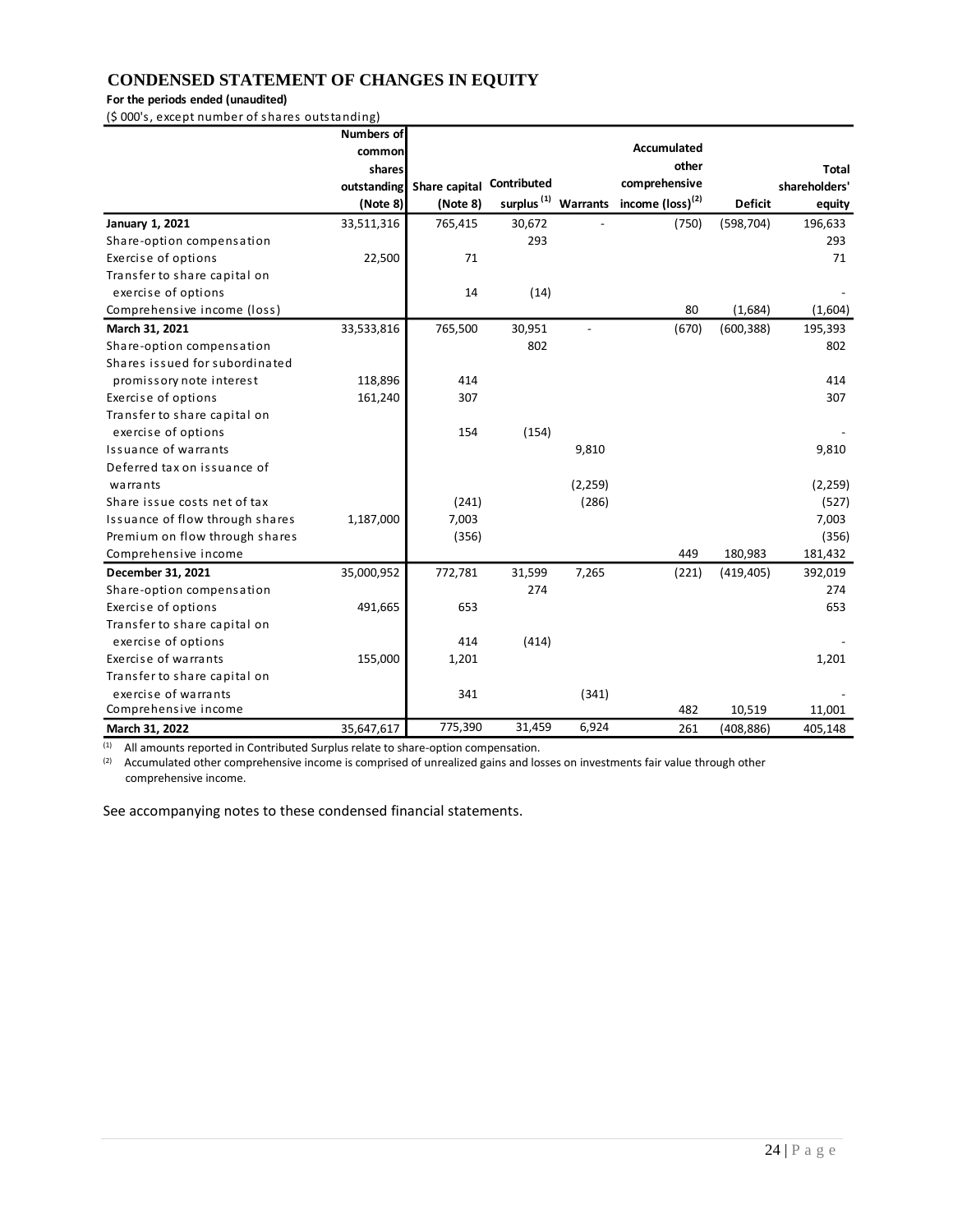### **NOTES TO THE CONDENSED FINANCIAL STATEMENTS**

As at March 31, 2022 and December 31, 2021 and for the three months ended March 31, 2022 and March 31, 2021. (unaudited)

### **1. NATURE OF BUSINESS AND SEGMENT INFORMATION**

Bonterra Energy Corp. ("Bonterra" or the "Company") is a public company listed on the Toronto Stock Exchange (the "TSX") and incorporated under the Business Corporations Act (Alberta). The address of the Company's registered office is Suite 901, 1015-4<sup>th</sup> Street SW, Calgary, Alberta, Canada, T2R 1J4.

Bonterra operates in one industry and has only one reportable segment which is the development and production of oil and natural gas in the Western Canadian Sedimentary Basin.

The financial statements were authorized for issue by the Company's Board of Directors on May 10, 2022.

### **2. BASIS OF PREPARATION AND FUTURE OPERATIONS**

#### **a) Statement of Compliance**

The Company prepares its unaudited condensed financial statements in accordance with International Accounting Standard 34 – Interim Financial Reporting (IAS 34).

The accounting policies and method of computation followed in the preparation of the condensed financial statements are the same as those followed in the preparation of Bonterra's 2021 audited annual financial statements, except as denoted below. These condensed financial statements do not include all of the information required for annual financial statements and should be read in conjunction with the 2021 audited annual financial statements, which have been prepared in accordance with International Financial Reporting Standards (IFRS).

### **3. PROPERTY, PLANT AND EQUIPMENT**

|                                           |             |            | <b>Furniture</b> | Total        |
|-------------------------------------------|-------------|------------|------------------|--------------|
|                                           |             |            | fixtures &       | property     |
| Cost                                      | Oil and gas | Production | other            | plant &      |
| (5000s)                                   | properties  | facilities | equipment        | equipment    |
| Balance at December 31, 2021              | 1,508,050   | 390,725    | 2,310            | 1,901,085    |
| Additions                                 | 23,430      | 8,672      | 60               | 32,162       |
| Adjustment to decommissioning liabilities | (2,833)     |            |                  | (2,833)      |
| Balance at March 31, 2022                 | 1,528,647   | 399,397    | 2,370            | 1,930,414    |
|                                           |             |            | <b>Furniture</b> | <b>Total</b> |
|                                           |             |            | fixtures &       | property     |
| Accumulated depletion and depreciation    | Oil and gas | Production | other            | plant &      |
| (5000s)                                   | properties  | facilities | equipment        | equipment    |
| Balance at December 31, 2021              | (815, 411)  | (180, 912) | (1, 912)         | (998, 235)   |
| Depletion and depreciation                | (18, 753)   | (3, 764)   | (17)             | (22, 534)    |
| Disposal and other                        | 25          |            |                  | 25           |
| Balance at March 31, 2022                 | (834, 139)  | (184, 676) | (1,929)          | (1,020,744)  |
| Carrying amounts as at:                   |             |            |                  |              |
| (5000s)                                   |             |            |                  |              |
| December 31, 2021                         | 692,639     | 209,813    | 398              | 902,850      |
| March 31, 2022                            | 694,508     | 214.721    | 441              | 909,670      |

There were no indicators of impairment losses or reversals identified for each of the three months ended March 31, 2022 and 2021.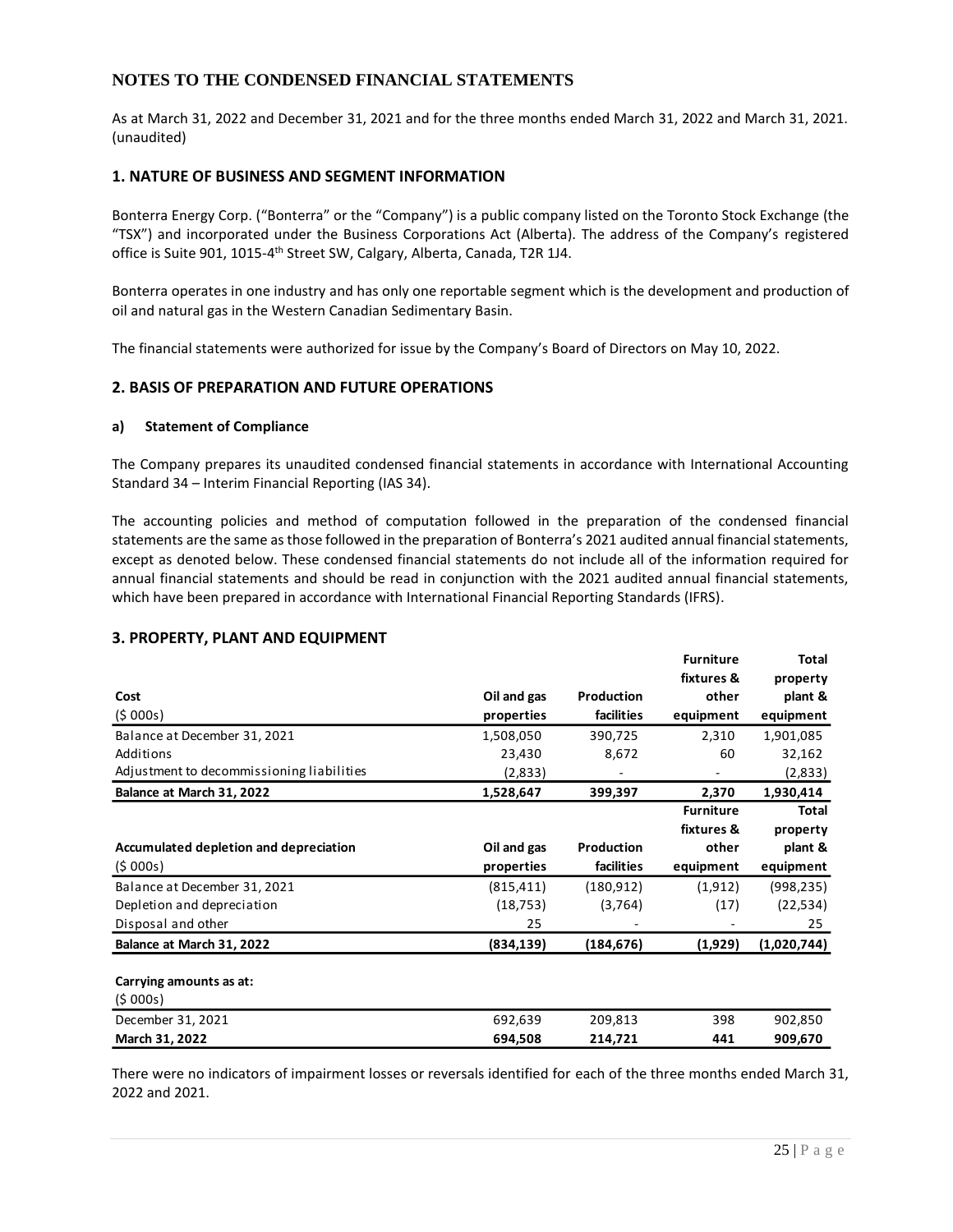### **4. BANK DEBT**

As at March 31, 2022, the Company has a total bank facility of \$200,000,000 (December 31, 2021 - \$210,000,000), comprised of a \$175,000,000 syndicated revolving credit facility, and a \$25,000,000 non-syndicated revolving credit facility. The amount drawn under the total bank facility at March 31, 2022 was \$138,384,000 (December 31, 2021 - \$162,945,000). The amounts borrowed under the total bank facility bear interest at a floating rate based on the applicable Canadian prime rate or Banker's Acceptance rate, plus between 2.00 percent and 7.00 percent, depending on the type of borrowing and the Company's consolidated debt to EBITDA ratio. EBITDA is defined as net income for the period excluding finance costs, provision for current and deferred taxes, depletion and depreciation, share-option compensation, gain or loss on sale of assets and impairment of assets. The terms of the total revolving bank facility provide that the loan facility is revolving to May 31, 2022, with a maturity date of November 30, 2022. The available lending limit of the bank facility is scheduled to be reviewed by May 31, 2022.

The amount available for borrowing under the bank facility is reduced by outstanding letters of credit. Letter of credit totaling \$1,445,000 were issued as at March 31, 2022 (December 31, 2021 - \$1,445,000). Security for the bank facility consists of various floating demand debentures totaling \$750,000,000 (December 31, 2021 - \$750,000,000) over all of the Company's assets and a general security agreement with first ranking over all personal and real property.

As at March 31, 2022, Bonterra was in compliance with all financial covenants on its total bank facility.

Under the Company' current credit agreement, it is restricted from making any payment of dividend distributions. In addition, the Company is also limited to expenditures on an annual basis which cannot:

- exceed 110 percent or be less than 90 percent of the forecasted decommissioning expenditures settled; and
- exceed 110 percent of forecasted capital expenditures.

### **5. SUBORDINATED DEBT**

As at March 31, 2021, Bonterra had \$47,268,000 (December 31, 2021 - \$47,268,000) outstanding on a second lien non-revolving term facility due November 13, 2024 from the Business Development Bank of Canada (the "BDC"), through the Business Credit Availability Program (the "BCAP"). The amount drawn under the BCAP facility as at March 31, 2022 was \$45,000,000 (December 31, 2021 - \$45,000,000). Interest owing of \$2,029,000 under the BCAP facility is accrued and added to the principal at five percent for the first year from the effective date of November 13, 2020. Thereafter interest will be paid monthly at an interest rate calculated as the greater of the revolving bank facility rate plus 1.00 percent or a fixed interest rate of 6.00 percent, increasing by 1.00 percent in each of the subsequent years. Security consists of a floating demand debenture over all of the Company's assets and is subordinated to all claims in favor of the syndicate of senior lenders providing credit facilities to the Company. Interest accrued on the BCAP facility during the first three months of 2022 was \$240,000 (March 31, 2021 - \$437,000). Interest paid in the first three months of 2022 was \$696,000 (March 31, 2021 - \$nil).

### **6. SUBORDINATED DEBENTURES**

As at March 31, 2022 the Company has a total of 59,000 senior unsecured subordinated debenture units outstanding. Each Unit is comprised of: (i) one senior unsecured debenture with a par value of \$1,000 per note and bearing interest at 9.0 percent per annum, which are payable semi-annually; and (ii) 56 common share purchase warrants of Bonterra ("Warrants"). The debentures mature on October 20, 2025 and all or a portion of the principal amount outstanding can be repaid without penalty after October 20, 2024, however, all interest owing to the maturity date must be paid. Total of 3,304,000 Warrants were issued, entitling the holder to purchase one Common Share of Bonterra for each Warrant at a price of \$7.75, until October 20, 2025. In the first three months of 2022, \$1,328,000 (March 31, 2021 - \$nil) of interest was accrued.

The unsecured subordinated debentures were determined to be a compound instrument with a debt and equity component. The fair value of the debt component of the \$59,000,000 in debentures were determined on issuance to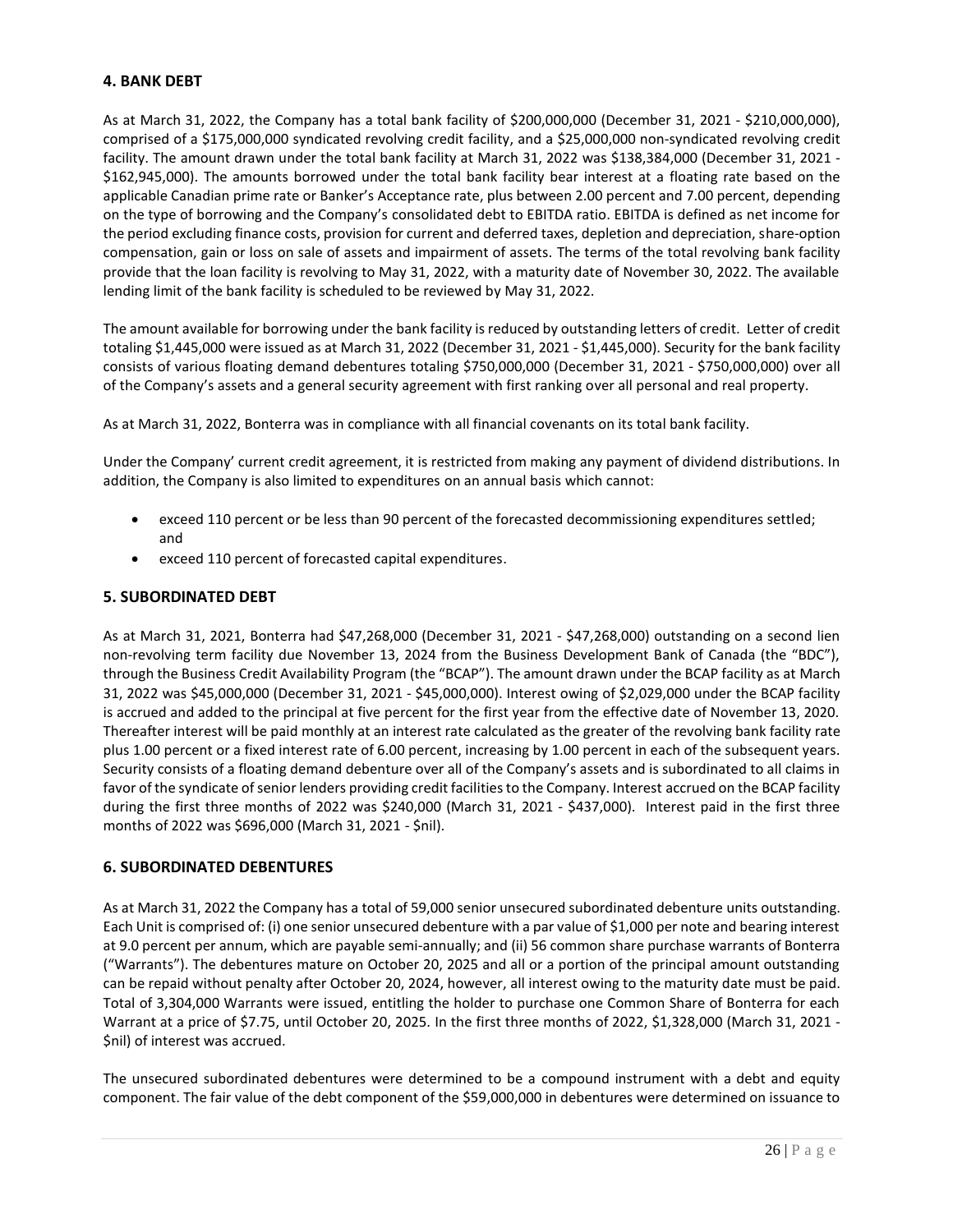be 15.6 percent using the effective interest rate method, by discounting future payments of interest and principal with the residual value allocated to Warrants and issue costs. The value of the debt will accrete up to the principal balance at maturity. For more information about Warrants please see Note 8.

### **7. INCOME TAXES**

The Company has the following tax pools, which may be used to reduce taxable income in future years, limited to the applicable rates of utilization:

|                                                             | Rate of         |         |
|-------------------------------------------------------------|-----------------|---------|
| (5000s)                                                     | Utilization (%) | Amount  |
| Undepreciated capital costs                                 | 7-100           | 64,823  |
| Share issue costs                                           | 20              | 2,197   |
| Canadian oil and gas property expenditures                  | 10              | 69,424  |
| Canadian development expenditures                           | 30              | 108,380 |
| Canadian exploration expenditures                           | 100             | 8,587   |
| Federal income tax losses carried forward <sup>(1)</sup>    | 100             | 53,708  |
| Provincial income tax losses carried forward <sup>(2)</sup> | 100             | 15,327  |
|                                                             |                 | 322.446 |

(1) Federal income tax losses carried forward expire in 2040.

(2) Provincial income tax losses carried forward expire in 2040.

The Company has \$8,861,000 (December 31, 2021 - \$8,861,000) of investment tax credits that expire in the following years: 2024 - \$1,319,000; 2025 - \$2,258,000; 2026 - \$2,405,000; 2027- \$2,009,000; 2028 - \$745,000; 2034 - \$99,000; and 2037 - \$26,000.

The Company has \$64,725,000 (December 31, 2021 - \$64,725,000) of capital losses carried forward which can only be claimed against taxable capital gains.

### **8. SHAREHOLDERS' EQUITY**

#### Authorized

The Company is authorized to issue an unlimited number of common shares without nominal or par value.

|                                                    |               | Amount  |
|----------------------------------------------------|---------------|---------|
| Issued and fully paid - common shares              | <b>Number</b> | (5000s) |
| Balance, December 31, 2021                         | 35,000,952    | 772,781 |
| Issued pursuant to the Company's share option plan | 491,665       | 653     |
| Transfer from contributed surplus to share capital |               | 414     |
| Issued pursuant to the exercise of warrants        | 155,000       | 1,201   |
| Transfer from warrants to share capital            |               | 341     |
| Balance, March 31, 2022                            | 35,647,617    | 775,390 |

The Company is authorized to issue an unlimited number of Class "A" redeemable Preferred Shares and an unlimited number of Class "B" Preferred Shares. There are currently no outstanding Class "A" redeemable Preferred Shares or Class "B" Preferred Shares.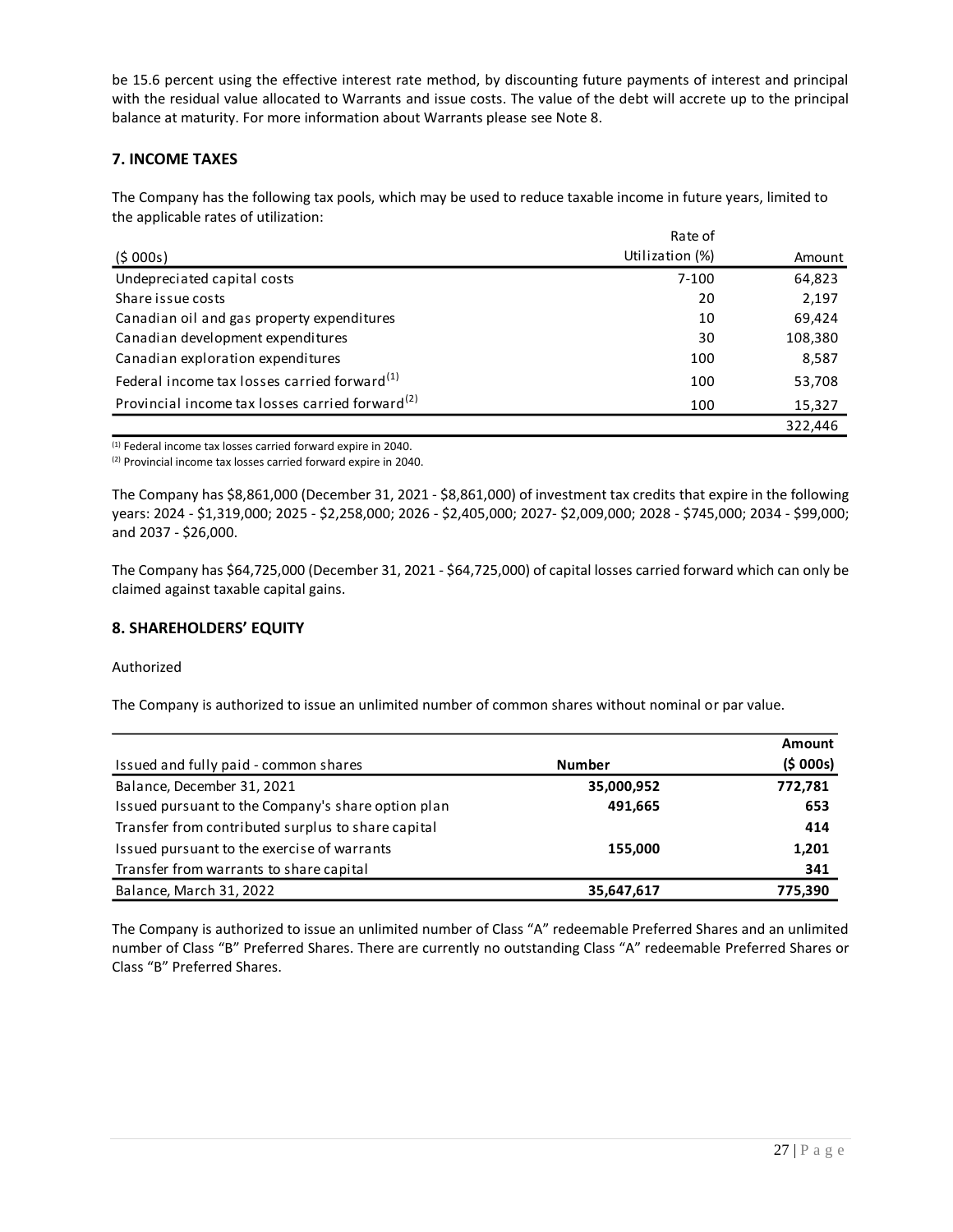The weighted average common shares used to calculate basic and diluted net earnings per share for the three months ended March 31, 2022, are as follows:

|                                                 | 2022       | 2021       |
|-------------------------------------------------|------------|------------|
| Basic shares outstanding                        | 35,177,401 | 33,515,316 |
| Dilutive effect of share options <sup>(1)</sup> | 1.592.600  | 474,816    |
| Diluted shares outstanding                      | 36,770,001 | 33,990,132 |

 $(1)$  The Company did not include 975,000 share-options and warrants (March 31, 2021 – 649,850) in the dilutive effect of share-options and warrants calculations as these were anti-dilutive.

#### **Warrants**

A summary of the status of warrants issued by the Company as of March 31, 2022 and changes during the period are presented below: **Weighted**

|                      | Number of | Weighted<br>exercise |  |
|----------------------|-----------|----------------------|--|
|                      | warrants  | price                |  |
| At December 31, 2021 | 3,304,000 | \$7.75               |  |
| Warrants exercised   | (155,000) | 7.75                 |  |
| At March 31, 2022    | 3,149,000 | \$7.75               |  |

The Warrants issued entitle the holder to purchase one Common Share of Bonterra for each Warrant at a price of \$7.75, until October 20, 2025. Subsequent to the quarter, 296,000 warrants were exercised for total proceeds of \$2.3 million.

#### **Options**

The Company provides an equity settled option plan for its directors, officers and employees. Under the plan, the Company may grant options for up to 3,564,762 (December 31, 2021 – 3,500,095 common shares). The exercise price of each option granted cannot be lower than the market price of the common shares on the date of grant and the option's maximum term is five years.

A summary of the status of the Company's stock options as of March 31, 2022 and changes during the period are presented below:

|                                  | Number of<br>options | Weighted<br>average exercise<br>price |
|----------------------------------|----------------------|---------------------------------------|
| At December 31, 2021             | 2,261,600            | \$2.56                                |
| Options granted                  | 965,000              | 9.00                                  |
| Options exercised <sup>(1)</sup> | (585, 750)           | 2.68                                  |
| Options forfeited                | (2,500)              | 3.14                                  |
| Options expired                  | (4,000)              | 13.97                                 |
| At March 31, 2022                | 2,634,350            | \$4.88                                |

 $(1)$  295,750 options were exercised under the cashless option method, which resulted in 201,665 shares being issued in which the Company received no proceeds.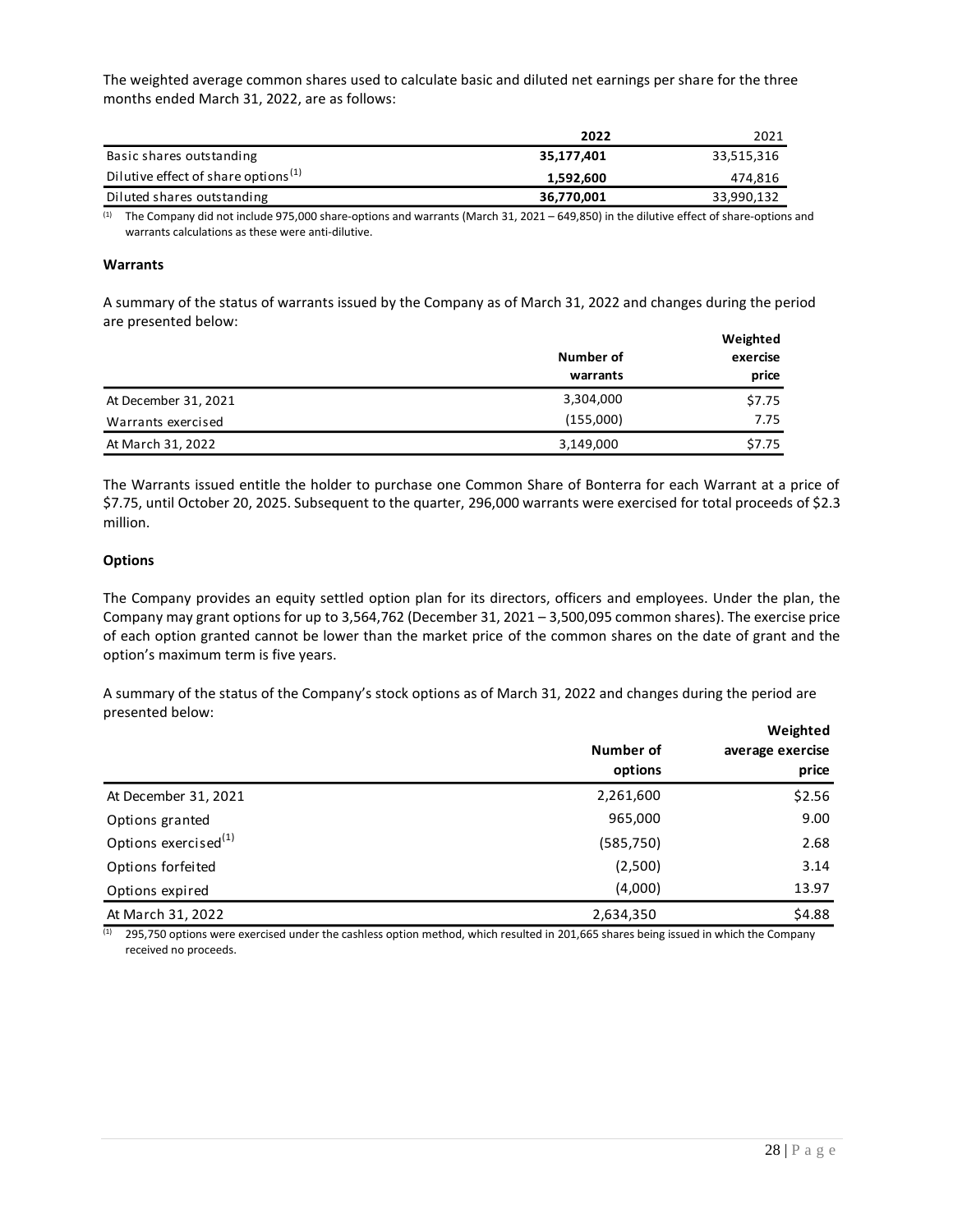The following table summarizes information about options outstanding and exercisable as at March 31, 2022:

|                   |               | Options outstanding |                | Options exercisable |                |
|-------------------|---------------|---------------------|----------------|---------------------|----------------|
|                   |               | Weighted-average    | Weighted-      |                     | Weighted-      |
| Range of exercise | <b>Number</b> | remaining           | average        | Number              | average        |
| prices            | outstanding   | contractual life    | exercise price | exercisable         | exercise price |
| $$1.00 - $5.00$   | 1,611,350     | 1.0 years           | 2.29           | 1,380,750           | 2.10           |
| $5.01 - 10.00$    | 1,013,000     | 4.7 years           | 8.85           | 36,000              | 5.90           |
| $10.01 - 20.00$   | 10,000        | 0.5 years           | 19.28          | 14,000              | 19.28          |
| $$1.00 - $20.00$  | 2,634,350     | 2.4 years           | 4.88           | 1,430,750           | 2.29           |

The Company records compensation expense over the vesting period, which ranges between one and three years, based on the fair value of options granted to directors, officers and employees. In 2022, the Company granted 965,000 options with an estimated fair value of \$3,561,000 or \$3.69 per option using the Black-Scholes option pricing model with the following key assumptions:

|                                                       | March 31, 2022 |
|-------------------------------------------------------|----------------|
| Weighted-average risk free interest rate $(\%)^{(1)}$ | 1.53           |
| Weighted-average expected life (years)                | 2.0            |
| Weighted-average volatility $(\%)^{(2)}$              | 79.50          |
| Forfeiture rate (%)                                   | 7.41           |
| Weighted average dividend yield (%)                   | 1.33           |

(1) Risk-free interest rate is based on the weighted average Government of Canada benchmark bond yields for one, two, and three year terms to match corresponding vesting periods.

 $(2)$  The expected volatility is measured as the standard deviation of expected share price returns based on statistical analysis of historical weekly share prices for a representative period.

### **9. OIL AND GAS SALES, NET OF ROYALTIES**

|                                     | March 31, | March 31, |
|-------------------------------------|-----------|-----------|
| (5000s)                             | 2022      | 2021      |
| Oil and gas sales                   |           |           |
| Crude oil                           | 73,096    | 37,986    |
| Natural gas liquids                 | 5,652     | 3,285     |
| Natural gas                         | 12,794    | 7,523     |
|                                     | 91,542    | 48,794    |
| Less royalties:                     |           |           |
| Crown                               | (6,690)   | (1,862)   |
| Freehold, gross overriding          |           |           |
| royalties and other                 | (3,970)   | (1,924)   |
|                                     | (10,660)  | (3,786)   |
| Oil and gas sales, net of royalties | 80,882    | 45.008    |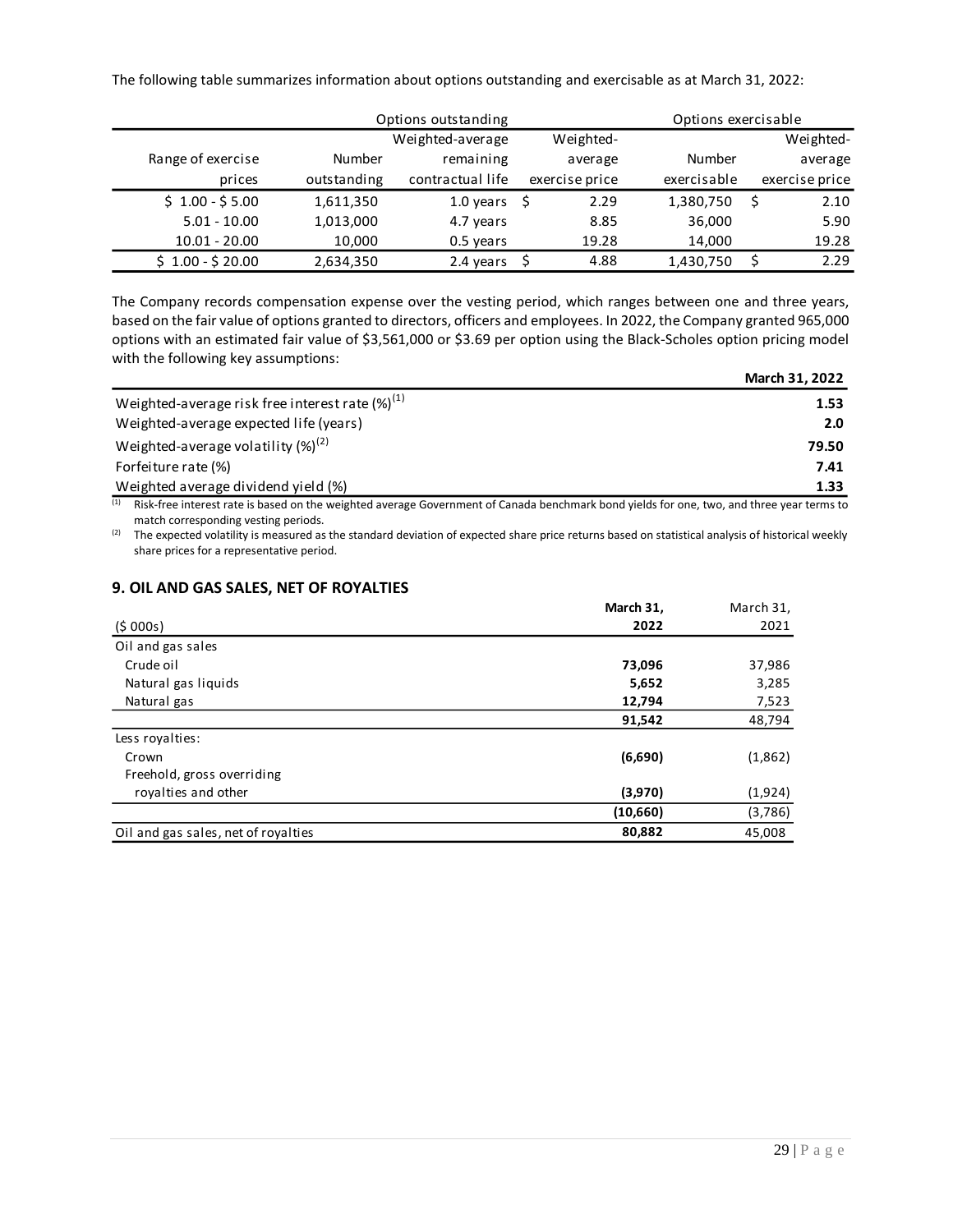## **10. SUPPLEMENTAL CASH FLOW INFORMATION**

|                                          | March 31, | March 31, |
|------------------------------------------|-----------|-----------|
| (5000s)                                  | 2022      | 2021      |
| Change in non-cash working capital:      |           |           |
| Accounts receivable                      | (12, 559) | (8,643)   |
| Crude oil inventory                      | (63)      | (90)      |
| Prepaid expenses                         | (281)     | (153)     |
| Accounts payable and accrued liabilities | 20,408    | 12,429    |
|                                          | 7,505     | 3,543     |
| Changes related to:                      |           |           |
| Operating activities                     | (6, 415)  | (1, 486)  |
| Investing activities                     | 13,920    | 5,029     |
|                                          | 7,505     | 3,543     |
|                                          |           |           |
| <b>Finance expense</b>                   |           |           |
|                                          | March 31, | March 31, |
| (5000s)                                  | 2022      | 2021      |
| Interest expense:                        |           |           |
| Bank and subordinated debt               | 2,564     | 6,219     |
| Due to related party                     |           | 168       |
| Subordinated debenture                   | 1,328     | 437       |
| Subordinated promissory note             |           | 102       |
|                                          | 3,892     | 6,926     |
| Accretion:                               |           |           |
| Decommissioning liabilities              | 784       | 775       |
| Subordinated debentures                  | 517       |           |
|                                          | 1,301     | 775       |
| Total finance costs                      | 5,193     | 7,701     |
|                                          |           |           |
| Interest expense                         | 3,892     | 6,926     |
| Interest accrued                         | (1, 328)  | (706)     |
| Interest paid                            | 2,564     | 6,220     |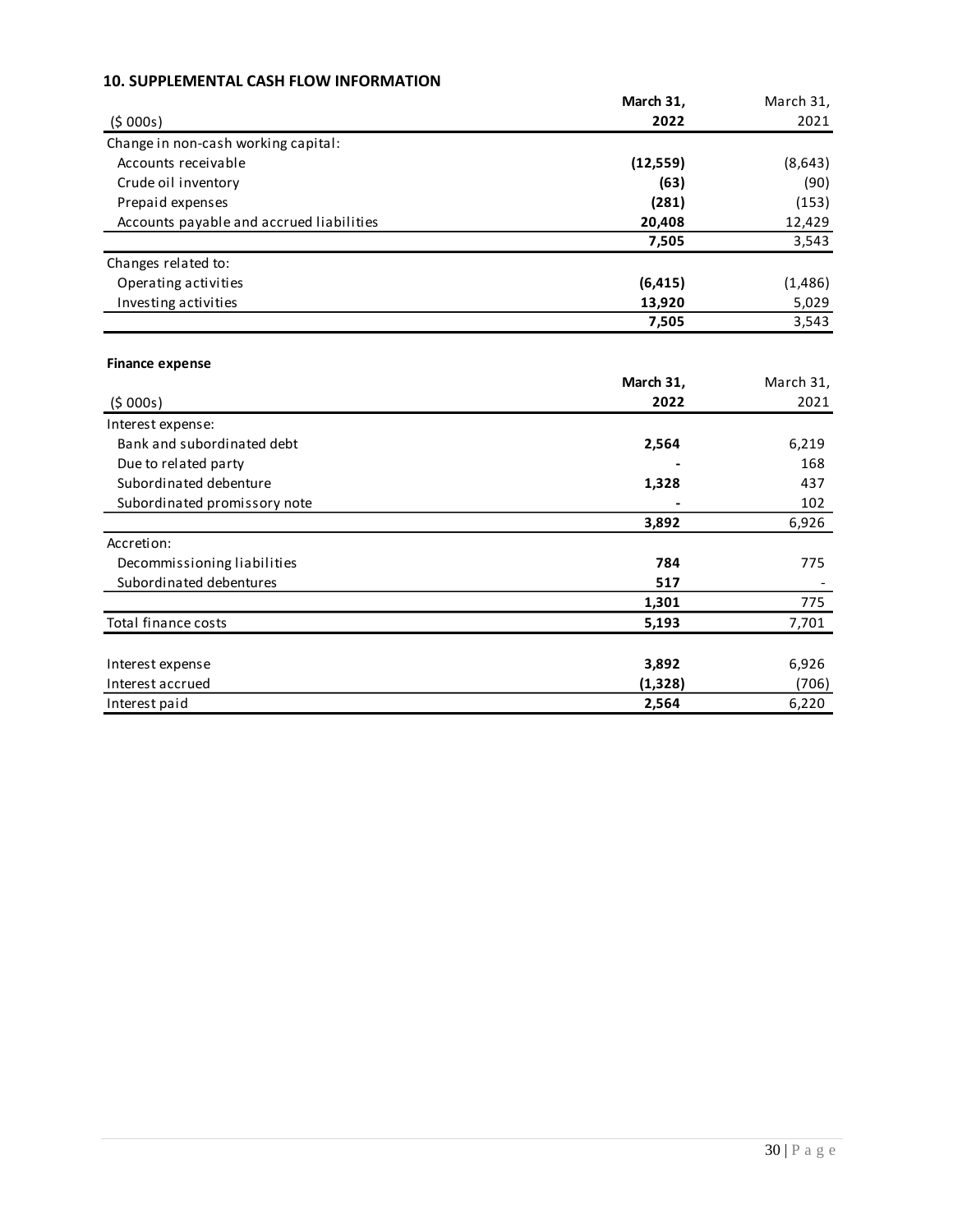### **11. FINANCIAL RISK MANAGEMENT**

### **Financial Risk Factors**

The Company undertakes transactions in a range of financial instruments including:

- Accounts receivable
- Accounts payable and accrued liabilities
- Common share investments
- Bank debt
- Subordinated debt
- Subordinated debentures

The Company's activities result in exposure to a number of financial risks including market risk (commodity price risk, interest rate risk, and foreign exchange risk), credit risk, liquidity risk and equity price risk.

The Company's overall risk management program seeks to mitigate these risks and reduce the volatility on the Company's financial performance. Financial risk is managed by senior management under the direction of the Board of Directors.

The Company is exposed to credit risk, liquidity risk and market risk as part of its normal course of business. The Company's overall risk management program seeks to mitigate these risks and reduce the volatility on the Company's financial performance. Financial risk is managed by senior management under the direction of the Board of Directors. The Company does not speculatively trade in risk management contracts. The Company's risk management contracts are entered into to manage the risks relating to commodity prices from its business activities.

#### **Liquidity Risk Management**

Liquidity risk is the risk that the Company will encounter difficulty in meeting obligations associated with its financial liabilities. The Company's financial performance and position are largely dependent on the commodity prices received for its oil and natural gas production. Commodity prices have fluctuated widely in recent years due to COVID-19 pandemic, crude oil inventory levels, domestic infrastructure constraints, global economic and geopolitical factors. The Company continues to retain available committed borrowing capacity that provides the Company with financial flexibility and the ability to meet ongoing obligations as they become due.

After examining the economic factors that are causing the liquidity risk facing the Company, the judgment applied to these factors, and the various initiatives that the Company has and will undertake to strengthen its financial position, the Company believes it will have sufficient liquidity to support its ongoing operations and meet its financial obligations as they come due for at least the next twelve months. There can be no assurance that the next borrowing base redetermination will not result in a borrowing base shortfall, and that the necessary funds or additional security will be available to eliminate the short fall. Upon receipt of notice from the lenders, the shortfall would have to be remedied within 30 days or by such other means as acceptable to the lenders.

### **Credit Risk**

Credit risk is the risk that a contracting party will not complete its obligations under a financial instrument and cause the Company to incur a financial loss. The Company is exposed to credit risk on all financial assets included on the statement of financial position. To help mitigate this risk:

- The Company only enters into material agreements with credit worthy counterparties. These include major oil and gas companies or major Canadian chartered banks; and
- Agreements for product sales are primarily on 30-day renewal terms. Of the \$36,774,000 accounts receivable balance at March 31, 2022 (December 31, 2021 - \$24,215,000) over 97 percent (2021 – 89 percent) relates to product sales or risk management contracts with national and international banks and oil and gas companies.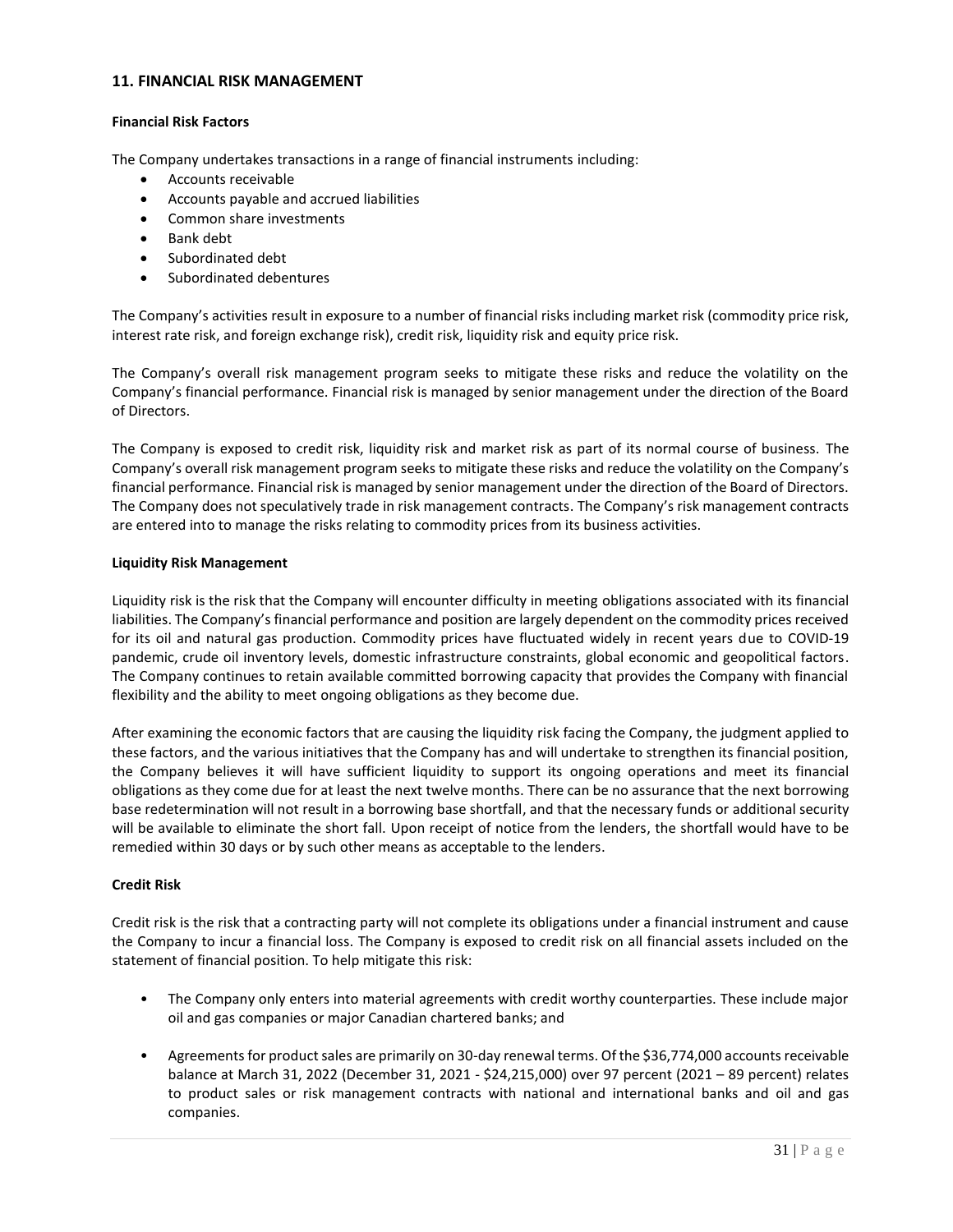On a quarterly basis, the Company assesses if there has been any impairment of the financial assets of the Company. During the three months ended March 31, 2022, there was no material impairment provision required on any of the financial assets of the Company. The Company does have credit risk exposure, as the majority of the Company's accounts receivable are with counterparties having similar characteristics. However, payments from the Company's largest accounts receivable counterparties have consistently been received within 30 days and the sales agreements with these parties are cancellable with 30 days' notice if payments are not received.

At March 31, 2022, approximately \$92,000 or 0.3 percent of the Company's total accounts receivable are aged over 90 days and considered past due (December 31, 2021 - \$459,000 or 1.9 percent). The majority of these accounts are due from various joint venture partners. The Company actively monitors past due accounts and takes the necessary actions to expedite collection, which can include withholding production or netting payables when the accounts are with joint venture partners. Should the Company determine that the ultimate collection of a receivable is in doubt, it will provide the necessary provision in its allowance for doubtful accounts with a corresponding charge to earnings. If the Company subsequently determines an account is uncollectable, the account is written off with a corresponding charge to the allowance account. The Company's allowance for doubtful accounts balance at March 31, 2022 is \$1,214,000 (December 31, 2021 - \$1,287,000) with the expense being included in general and administrative expenses. There were no material accounts written off during the period.

The maximum exposure to credit risk is represented by the carrying amounts of accounts receivable. There are no material financial assets that the Company considers past due.

### **Capital Risk Management**

The Company's objectives when managing capital, which the Company defines to include shareholders' equity, debt and working capital balances, are to safeguard the Company's ability to continue as a going concern, so that it can continue to provide returns to its shareholders and benefits for other stakeholders and to maintain a capital structure that provides a low cost of capital. In order to maintain or adjust the capital structure, the Company may adjust the current debt structure and/or issue common shares.

The Company monitors capital based on the ratio of net debt (total debt adjusted for working capital) to cash flow from operating activities. This ratio is calculated using each quarter end net debt divided by the preceding twelve months' cash flow. During the current period, the Company had a net debt to cash flow level of 2.1:1 compared to 2.8:1 as at December 31, 2021. The improvement in Bonterra's net debt to cash flow ratio is primarily due to an increase in cash flow from increasing commodity prices and production. The net debt to cash flow ratio is expected to continue to improve in subsequent quarters due to the Company's focus on debt reduction paired with improved commodity prices, increased production and having approximately thirty percent of Bonterra's forecasted oil and natural gas production hedged over the next twelve months.

Section (a) of this note provides the Company's debt to cash flow from operations.

Section (b) addresses in more detail the key financial risk factors that arise from the Company's activities including its policies for managing these risks.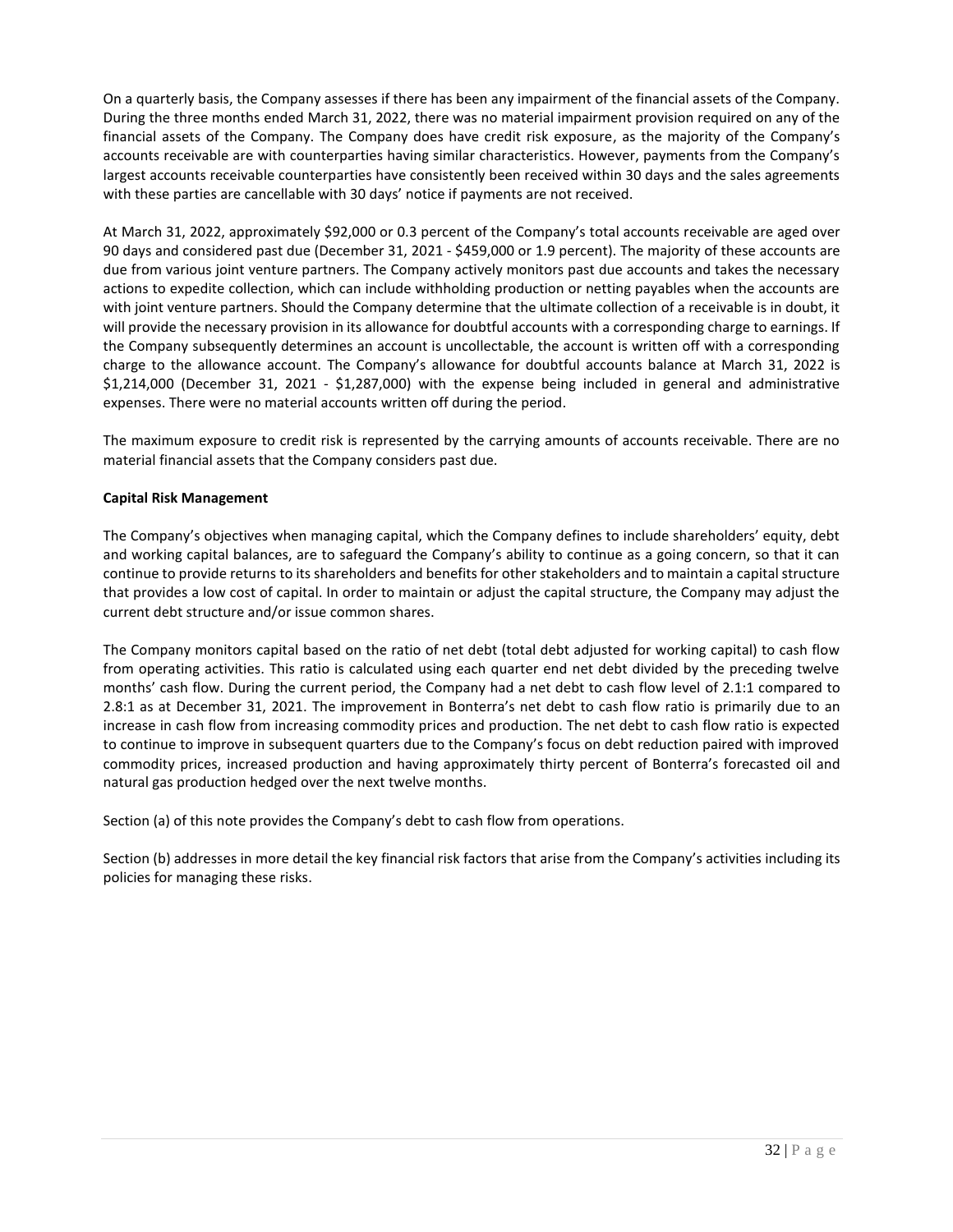#### a) Net debt to cash flow ratio

The net debt and cash flow amounts are as follows:

|                                                     | March 31, | December 31, |
|-----------------------------------------------------|-----------|--------------|
| (5000s)                                             | 2022      | 2021         |
| Bank debt <sup>(1)</sup>                            | 138,384   | 162,945      |
| Subordinated debt                                   | 47,268    | 47,268       |
| Subordinated debentures                             | 49,204    | 47,359       |
| Current liabilities                                 | 70.073    | 40.920       |
| Current assets                                      | (44,259)  | (31, 313)    |
| Net debt                                            | 260,670   | 267,179      |
| Cash flow from operations (preceding twelve months) | 122,300   | 96,103       |
| Net debt to cash flow ratio                         | 2.1       | 2.8          |

 $(1)$  Bank debt is classified as a current liability.

#### b) Risks and mitigation

Market risk is the risk that the fair value or future cash flow of the Company's financial instruments will fluctuate because of changes in market prices. Components of market risk to which the Company is exposed are discussed below.

#### **Commodity Price Risk**

The Company's principal operation is the production and sale of crude oil, natural gas and natural gas liquids. Fluctuations in prices of these commodities directly impact the Company's performance and ability to continue with its dividends.

The Company has used various risk management contracts to set price parameters for a portion of its production. The Company has assumed the risk in respect of commodity prices, except for a small portion of physical delivery sales and risk management contracts to manage commodity risk on the Company's higher operating cost areas.

The Company is exposed to credit risk, liquidity risk and market risk as part of its normal course of business. The Company's overall risk management program seeks to mitigate these risks and reduce the volatility on the Company's financial performance. Financial risk is managed by senior management under a risk management program approved by the Board of Directors.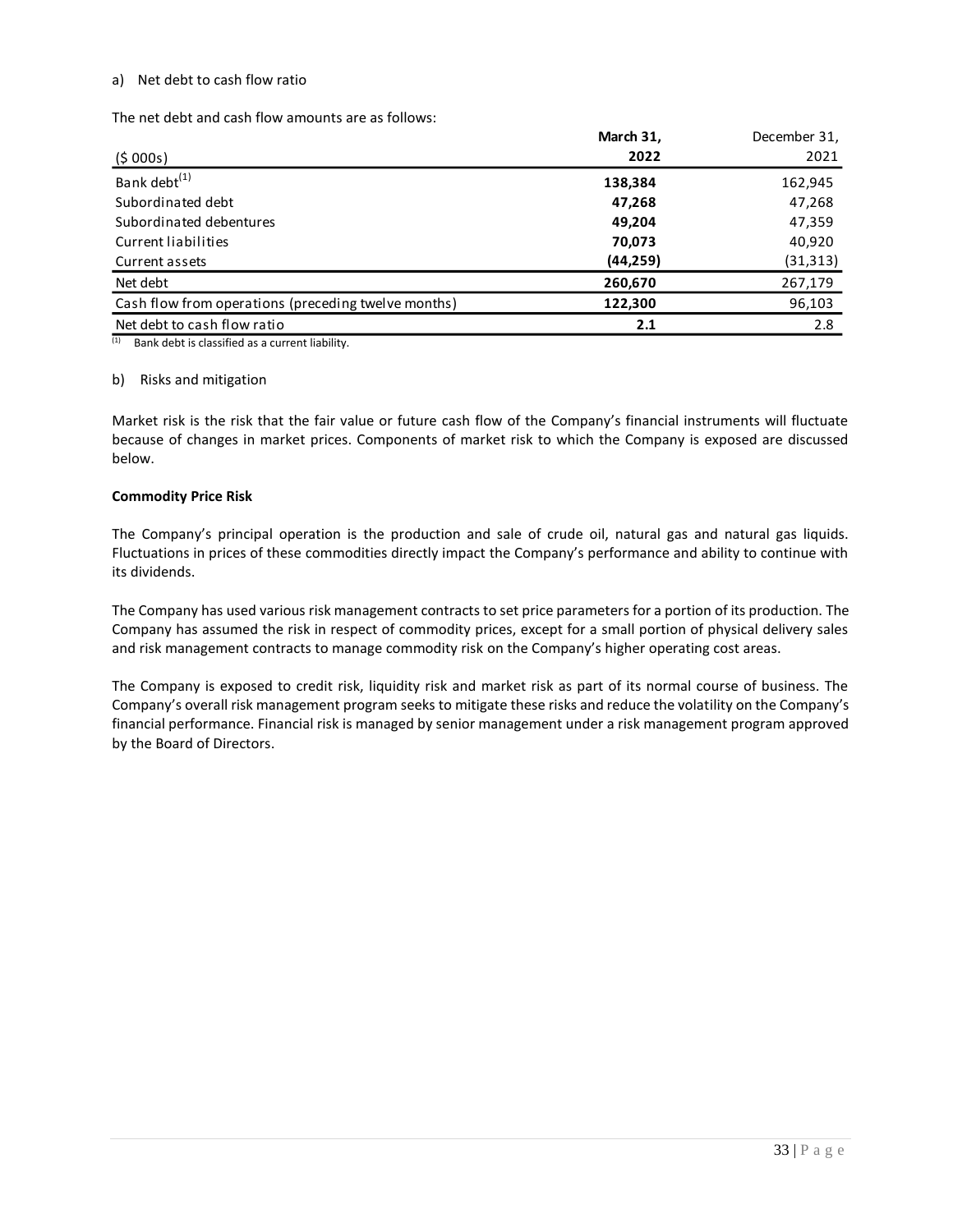#### **Physical Delivery Sales Contracts**

Bonterra enters into physical delivery sales contracts to manage commodity price risk. These contracts are considered normal executory sales contracts and are not recorded at fair value in the financial statements. As of March 31, 2022, the Company has the following physical delivery sales contracts in place.

| Product    | Type of contract                                                                                                                                                          | Volume         | Term                                     | Contract price (\$)     |
|------------|---------------------------------------------------------------------------------------------------------------------------------------------------------------------------|----------------|------------------------------------------|-------------------------|
| Oil        | Physical collar - WTI <sup>(1)</sup>                                                                                                                                      | 500 BBL/day    | Apr 1, 2022 to Jun 30, 2022              | 48.00 to 75.50 USD/BBL  |
| Oil        | Physical collar - WTI <sup>(1)</sup>                                                                                                                                      | 500 BBL/day    | Apr 1, 2022 to Jun 30, 2022              | 48.00 to 77.00 USD/BBL  |
| Oil        | Physical collar - WTI <sup>(1)</sup>                                                                                                                                      | 500 BBL/day    | Jul 1, 2022 to Sept 30, 2022             | 48.00 to 77.20 USD/BBL  |
| Oil        | Physical collar - WTI <sup>(1)</sup>                                                                                                                                      | 500 BBL/day    | Oct 1, 2022 to Dec 31, 2022              | 48.00 to 77.00 USD/BBL  |
| Oil        | Physical collar - WTI <sup>(1)</sup>                                                                                                                                      | 500 BBL/day    | Apr 1, 2022 to Jun 30, 2022              | 75.00 to 92.10 USD/BBL  |
| Oil        | Physical collar - WTI <sup>(1)</sup>                                                                                                                                      |                | 500 BBL/day Jan 1, 2023 to Mar 31, 2023  | 65.00 to 86.00 USD/BBL  |
| Oil        | Physical collar - WTI <sup>(1)</sup>                                                                                                                                      |                | 500 BBL/day Jan 1, 2023 to Mar 31, 2023  | 70.00 to 100.00 USD/BBL |
| Oil        | Fixed price - MSW differential <sup>(2)(3)</sup>                                                                                                                          | 500 BBL/day    | Apr 1, 2022 to Jun 30, 2022              | (5.25) USD/BBL          |
| Oil        | Fixed price - MSW differential <sup>(2)(3)</sup>                                                                                                                          | 500 BBL/day    | Jul 1, 2022 to Sept 30, 2022             | (4.65) USD/BBL          |
| Oil        | Fixed price - MSW differential <sup>(2)(3)</sup>                                                                                                                          | 500 BBL/day    | Apr 1, 2022 to Jun 30, 2022              | (2.75) USD/BBL          |
| Oil        | Fixed price - MSW differential <sup>(2)(3)</sup>                                                                                                                          |                | 500 BBL/day Jan 1, 2023 to Mar 31, 2023  | (4.50) USD/BBL          |
| Gas        | Physical collar - AECO Monthly <sup>(5)</sup>                                                                                                                             | 5,000 GJ/day   | Apr 1, 2022 to Jun 30, 2022              | 2.00 to 2.60 GJ/ day    |
| Gas        | Fixed Price - AECO Daily <sup>(4)</sup>                                                                                                                                   | 2,000 GJ/day   | Apr 1, 2022 to Jun 30, 2022              | 2.40 GJ/ day            |
| Gas        | Physical collar - AECO Monthly <sup>(5)</sup>                                                                                                                             | 5,000 GJ/day   | Jul 1, 2022 to Sep 30, 2022              | 2.50 to 3.15 GJ/ day    |
| Gas        | Fixed Price - AECO Daily <sup>(4)</sup>                                                                                                                                   | $2,500$ GJ/day | Jul 1, 2022 to Sep 30, 2022              | 3.18 GJ/ day            |
| Gas        | Fixed Price - AECO Daily <sup>(4)</sup>                                                                                                                                   | $2,500$ GJ/day | Nov 1, 2021 to Oct 31, 2022              | 4.10 GJ/ day            |
| Gas        | Fixed Price - AECO Daily <sup>(4)</sup>                                                                                                                                   | 5,000 GJ/day   | Oct 1, 2022 to Dec 31, 2022              | 3.32 GJ/ day            |
| Gas        | Physical collar - AECO Monthly <sup>(5)</sup>                                                                                                                             |                | 4,000 GJ/day Oct 1, 2022 to Dec 31, 2022 | 3.00 to 3.63 GJ/ day    |
| Gas        | Physical collar - AECO Monthly <sup>(5)</sup>                                                                                                                             |                | 2,500 GJ/day Apr 1, 2022 to Oct 31, 2022 | 3.50 to 4.15 GJ/ day    |
| Gas        | Physical collar - AECO Monthly <sup>(5)</sup>                                                                                                                             |                | 5,000 GJ/day Jan 1, 2023 to Mar 31, 2023 | 4.00 to 4.55 GJ/ day    |
| Gas<br>(1) | Physical collar - AECO Monthly <sup>(5)</sup><br>"WTI" refers to West Texas Intermediate, a grade of light sweet crude oil used as benchmark pricing in the United States |                | 4,000 GJ/day Jan 1, 2023 to Mar 31, 2023 | 4.50 to 5.00 GJ/ day    |

(1) "WTI" refers to West Texas Intermediate, a grade of light sweet crude oil used as benchmark pricing in the United States.<br>(2) WISW Stream index" or "Edmonton Par" refers to the mixed sweet blend that is the benchmark

(2) "MSW Stream index" or "Edmonton Par" refers to the mixed sweet blend that is the benchmark price for conventionally produced light sweet crude oil in Western Canada.

(3) "MSW differential" is the primary difference between WTI and MSW steam index benchmark pricing.<br>"AECO Daily" refers to a grade or beating content of natural gas used as daily index benchmark pricing.

(4) "AECO Daily" refers to a grade or heating content of natural gas used as daily index benchmark pricing in Alberta, Canada.<br>(5) "AECO Monthly" refers to a grade or heating content of natural gas used as monthly index b

(5) "AECO Monthly" refers to a grade or heating content of natural gas used as monthly index benchmark pricing in Alberta, Canada.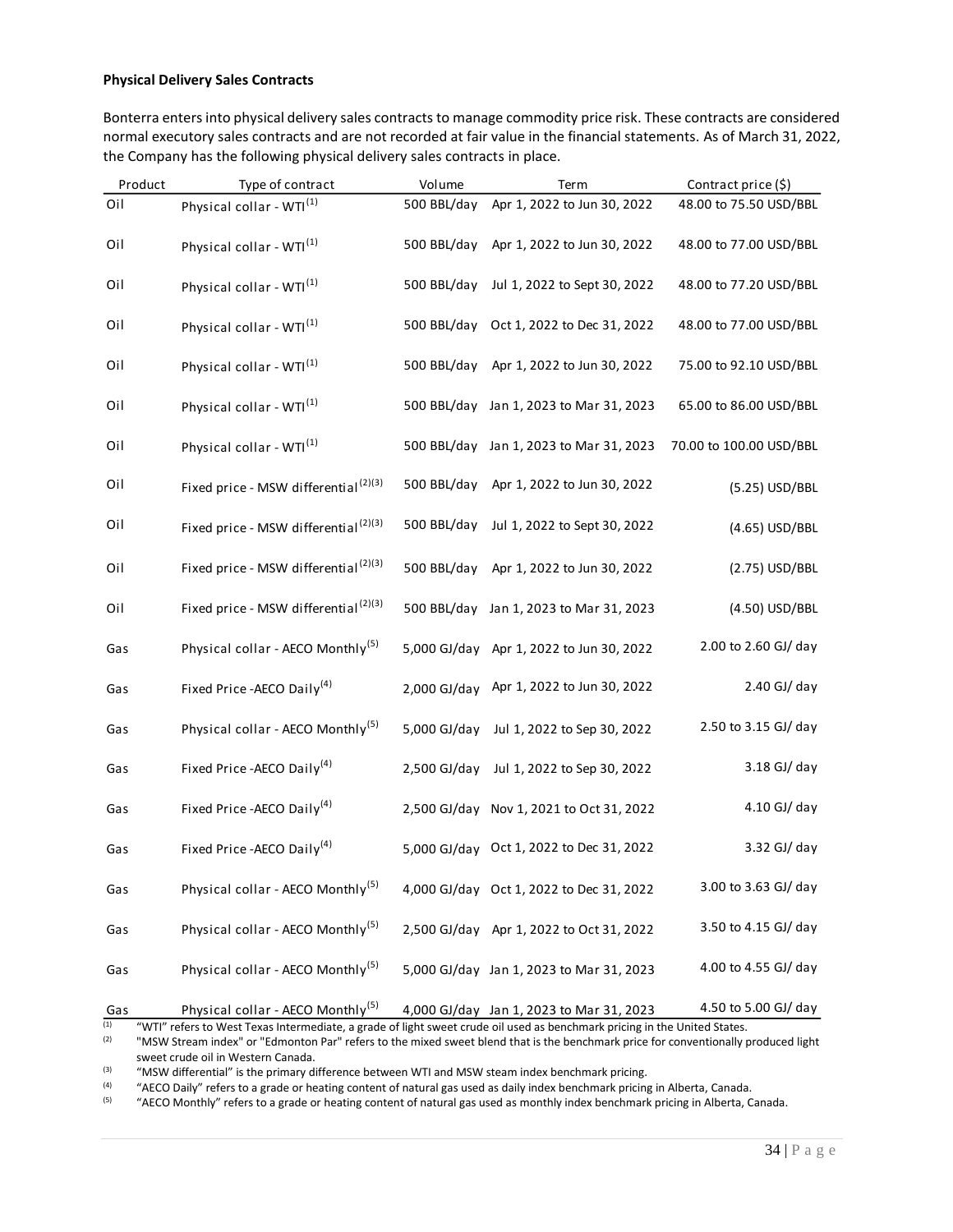Subsequent to March 31, 2022, the Company entered into the following physical delivery sales contracts.

| Product         | Type of contract                 | Volume       | Term                        | Contract price (\$) |               |
|-----------------|----------------------------------|--------------|-----------------------------|---------------------|---------------|
| Gas             | Fixed Price - AECO Daily         | 5,000 GJ/day | Apr 1, 2023 to Jun 30, 2023 |                     | $4.28$ GJ/day |
|                 | <b>Risk Management Contracts</b> |              |                             |                     |               |
|                 |                                  |              |                             | March 31,           | March 31,     |
| (5000s)         |                                  |              |                             | 2022                | 2021          |
|                 | Risk management contracts        |              |                             |                     |               |
| Realized loss   |                                  |              |                             | (6, 494)            | (1,966)       |
| Unrealized loss |                                  |              |                             | (9, 110)            | (4,850)       |
|                 |                                  |              |                             | (15,604)            | (6, 816)      |

The Company also enters into financial derivative instruments or risk management contracts to manage commodity price risk. These contracts are not considered normal executory sales contracts and are recorded at fair value in the financial statements. The Company has entered into the following risk management contracts during the period ended March 31, 2022.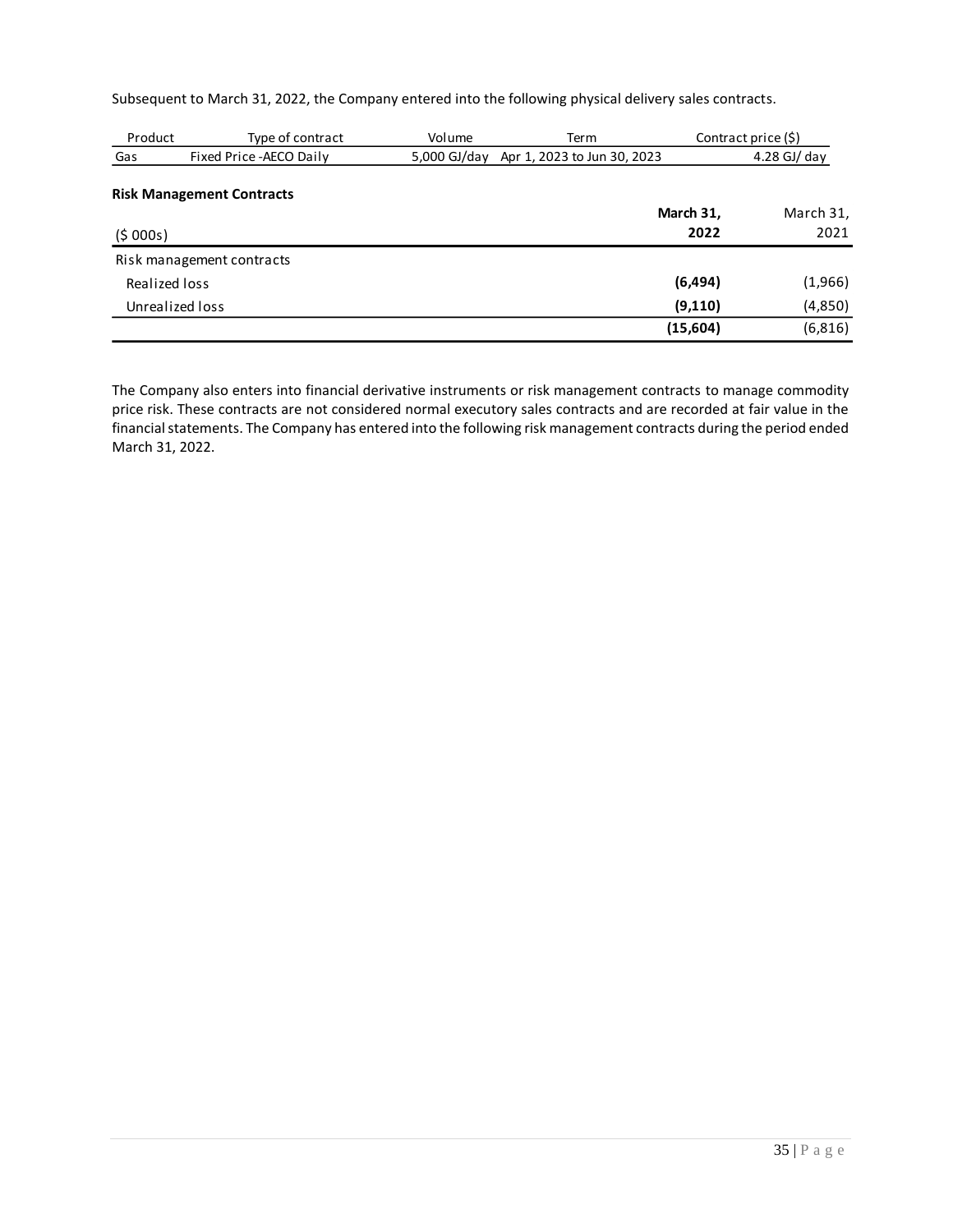| Product | Type of contract               | Volume      | Term                                       | Contract price (\$)     |
|---------|--------------------------------|-------------|--------------------------------------------|-------------------------|
| Oil     | Financial collar - WTI         | 500 BBL/day | Apr 1, 2022 to Jun 30, 2022                | 48.00 to 68.90 USD/BBL  |
| Oil     | Financial collar -WTI          | 500 BBL/day | Apr 1, 2022 to Jun 30, 2022                | 48.00 to 73.10 USD/BBL  |
| Oil     | Financial collar -WTI          | 300 BBL/day | Apr 1, 2022 to Jun 30, 2022                | 48.00 to 79.75 USD/BBL  |
| Oil     | Financial collar -WTI          |             | 1,000 BBL/day Jul 1, 2022 to Sept 30, 2022 | 48.00 to 75.75 USD/BBL  |
| Oil     | Financial collar -WTI          | 600 BBL/day | Jul 1, 2022 to Sept 30, 2022               | 48.00 to 81.60 USD/BBL  |
| Oil     | Financial collar - WTI         |             | 1000 BBL/day Oct 1, 2022 to Dec 31, 2022   | 60.00 to 81.25 USD/BBL  |
| Oil     | Financial collar - WTI         | 500 BBL/day | Oct 1, 2022 to Dec 31, 2022                | 48.00 to 81.25 USD/BBL  |
| Oil     | Financial collar - WTI         | 200 BBL/day | Oct 1, 2022 to Dec 31, 2022                | 55.00 to 78.45 USD/BBL  |
| Oil     | Financial collar - WTI         |             | 1000 BBL/day Oct 1, 2022 to Dec 31, 2022   | 60.00 to 81.25 USD/BBL  |
| Oil     | Financial collar - WTI         | 500 BBL/day | Oct 1, 2022 to Dec 31, 2022                | 48.00 to 81.25 USD/BBL  |
| Oil     | Financial collar - WTI         | 200 BBL/day | Oct 1, 2022 to Dec 31, 2022                | 55.00 to 78.45 USD/BBL  |
| Oil     | Financial collar - WTI         | 500 BBL/day | Jan 1, 2023 to Mar 31, 2023                | 60.00 to 88.00 USD/BBL  |
| Oil     | Financial collar - WTI         | 500 BBL/day | Jan 1, 2023 to Mar 31, 2023                | 65.00 to 89.45 USD/BBL  |
| Oil     | Financial collar - WTI         | 500 BBL/day | Jan 1, 2023 to Mar 31, 2023                | 65.00 to 100.00 USD/BBL |
| Oil     | Financial collar - WTI         | 500 BBL/day | Apr 1, 2023 to Jun 30, 2023                | 70.00 to 100.00 USD/BBL |
| Oil     | Fixed price - MSW differential |             | 1,000 BBL/day Apr 1, 2022 to Jun 30, 2022  | (6.55) CAD/BBL          |
| Oil     | Fixed price - MSW differential | 300 BBL/day | Apr 1, 2022 to Jun 30, 2022                | (4.75) USD/BBL          |
| Oil     | Fixed price - MSW differential |             | 1,000 BBL/day Jul 1, 2022 to Sept 30, 2022 | (5.90) CAD/BBL          |
| Oil     | Fixed price - MSW differential |             | 600 BBL/day Jul 1, 2022 to Sept 30, 2022   | (4.65) USD/BBL          |
| Oil     | Fixed price - MSW differential |             | 1000 BBL/day Oct 1, 2022 to Dec 31, 2022   | (6.05) CAD/BBL          |
| Oil     | Fixed price - MSW differential |             | 500 BBL/day Jan 1, 2023 to Mar 31, 2023    | (4.40) USD/BBL          |
| Oil     | Fixed price - MSW differential |             | 500 BBL/day Jan 1, 2023 to Mar 31, 2023    | (4.20) USD/BBL          |

Subsequent to March 31, 2022, the Company entered into the following risk management contracts.

| Product | Type of contract      | Volume | Term                                                              | Contract price (\$) |
|---------|-----------------------|--------|-------------------------------------------------------------------|---------------------|
| Oil     | Financial collar -WTI |        | 1.000 BBL/day Apr 1, 2023 to Jun 30, 2023 75.00 to 101.00 USD/BBL |                     |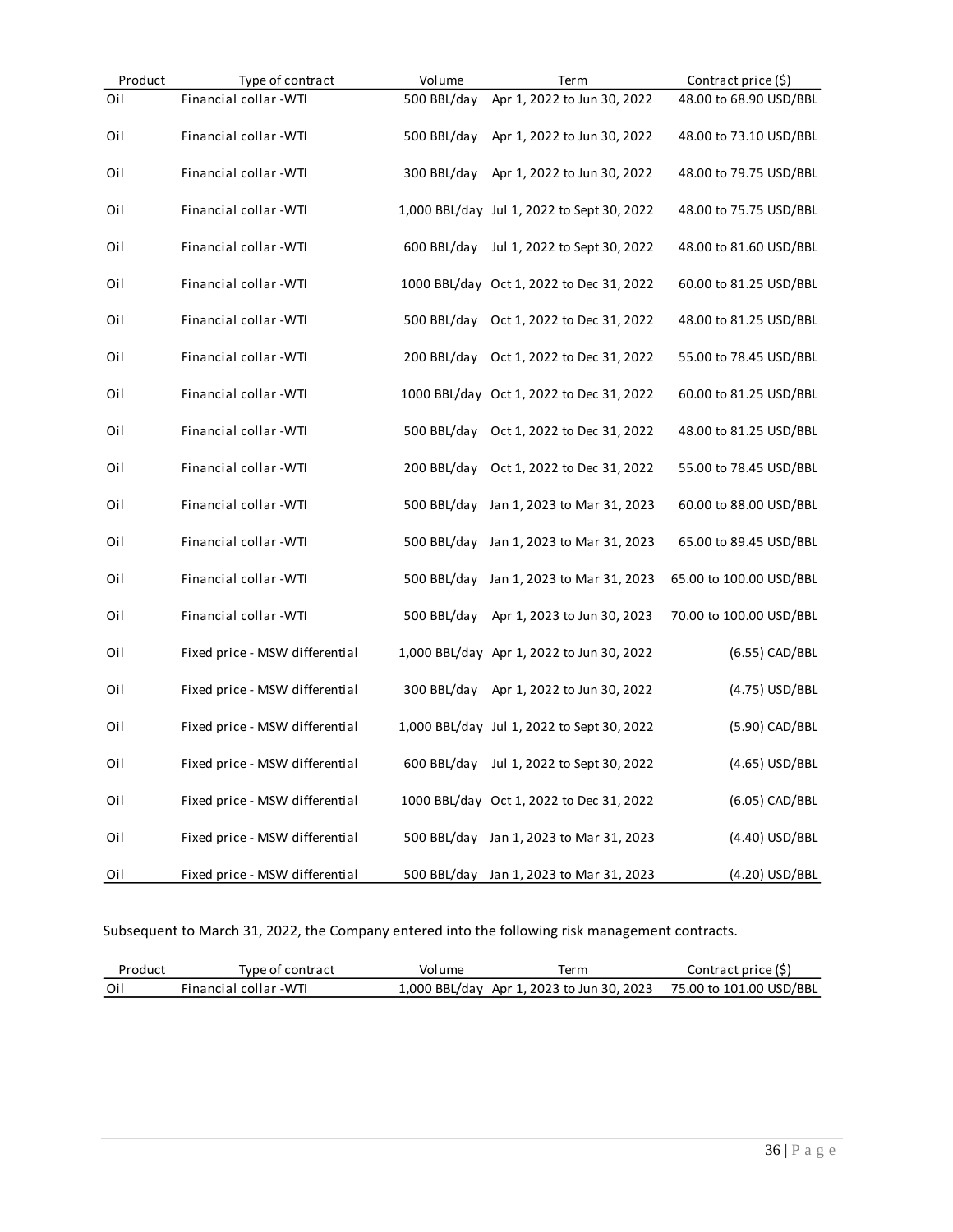#### **Interest Rate Risk**

Interest rate risk refers to the risk that the value of a financial instrument or cash flows associated with the instrument will fluctuate due to changes in market interest rates. Interest rate risk arises from interest bearing financial assets and liabilities that the Company uses. The principal exposure of the Company is on its borrowings which have a variable interest rate which gives rise to a cash flow interest rate risk.

As of March 31, 2022, the Company's debt facilities consist of a \$175,000,000 syndicated revolving credit facility, and a \$25,000,000 non-syndicated revolving credit facility, \$47,000,000 subordinated debt and \$59,000,000 in senior unsecured subordinated debentures. The borrowings under the total bank facilities are at bank prime plus or minus various percentages as well as by means of banker's acceptances ("BAs") within the Company's credit facility. Subordinated debt is at the greater of six percent and increases by one percent in subsequent years or the revolving bank facility rate plus one percent. The subordinated debentures are at a fixed interest rate of nine percent. The Company manages its exposure to interest rate risk on its floating interest rate debt through entering into various term lengths on its BAs but in no circumstances do the terms exceed six months.

#### **Sensitivity Analysis**

Based on historic movements and volatilities in the interest rate markets and management's current assessment of the financial markets, the Company believes that a one percent variation in the Canadian prime interest rate is reasonably possible over a 12 month period.

A one percent increase (decrease) in the Canadian prime rate would decrease (increase) both annual net earnings and comprehensive income by \$1,429,000.

#### **Equity Price Risk**

Equity price risk refers to the risk that the fair value of the investments and investment in related party will fluctuate due to changes in equity markets. Equity price risk arises from the realizable value of the investments that the Company holds which are subject to variable equity market prices which on disposition gives rise to a cash flow equity price risk. The Company will assume full risk in respect of equity price fluctuations.

#### **Foreign Exchange Risk**

The Company has no foreign operations and currently sells all of its product sales in Canadian currency. The Company however is exposed to currency risk in that crude oil is priced in US currency, then converted to Canadian currency. The Company currently has no outstanding risk management agreements. The Company will assume full risk in respect of foreign exchange fluctuations.

#### **12. COMMITMENTS AND FINANCIAL LIABILITIES**

The Company has the following maturity schedule for its financial liabilities and commitments:

|                                        | Recognized on     |           |             |              |                          |         |
|----------------------------------------|-------------------|-----------|-------------|--------------|--------------------------|---------|
|                                        | Financial         | Less than | Over 1 year | Over 3 years | Over 5 years             |         |
| (5000s)                                | <b>Statements</b> | 1 year    | to 3 years  | to 5 years   | to 7 years               | Total   |
| Accounts payable and                   |                   |           |             |              |                          |         |
| accrued liabilities                    | Yes - Liability   | 55.246    |             |              | ۰.                       | 55,246  |
| <b>Bank Debt</b>                       | Yes - Liability   | 138,384   |             |              | ۰.                       | 138,384 |
| Subordinated debt <sup>(1)</sup>       | Yes - Liability   |           | 47,029      |              | ۰.                       | 47,029  |
| Suboridnated debentures <sup>(1)</sup> | Yes - Liability   |           |             | 59,000       | ۰                        | 59,000  |
| Future interest                        | No                | 8.308     | 16.440      | 2.876        | $\overline{\phantom{a}}$ | 27.624  |
| Firm service commitments               | No                | 738       | 1,156       | 415          | 91                       | 2.400   |
| Office lease commitments               | No                | 521       | 959         | 843          |                          | 2,323   |
| Total                                  |                   | 203,197   | 65,584      | 63,134       | 91                       | 332,006 |
| (1)<br>Princinal amount                |                   |           |             |              |                          |         |

(1) Principal amount.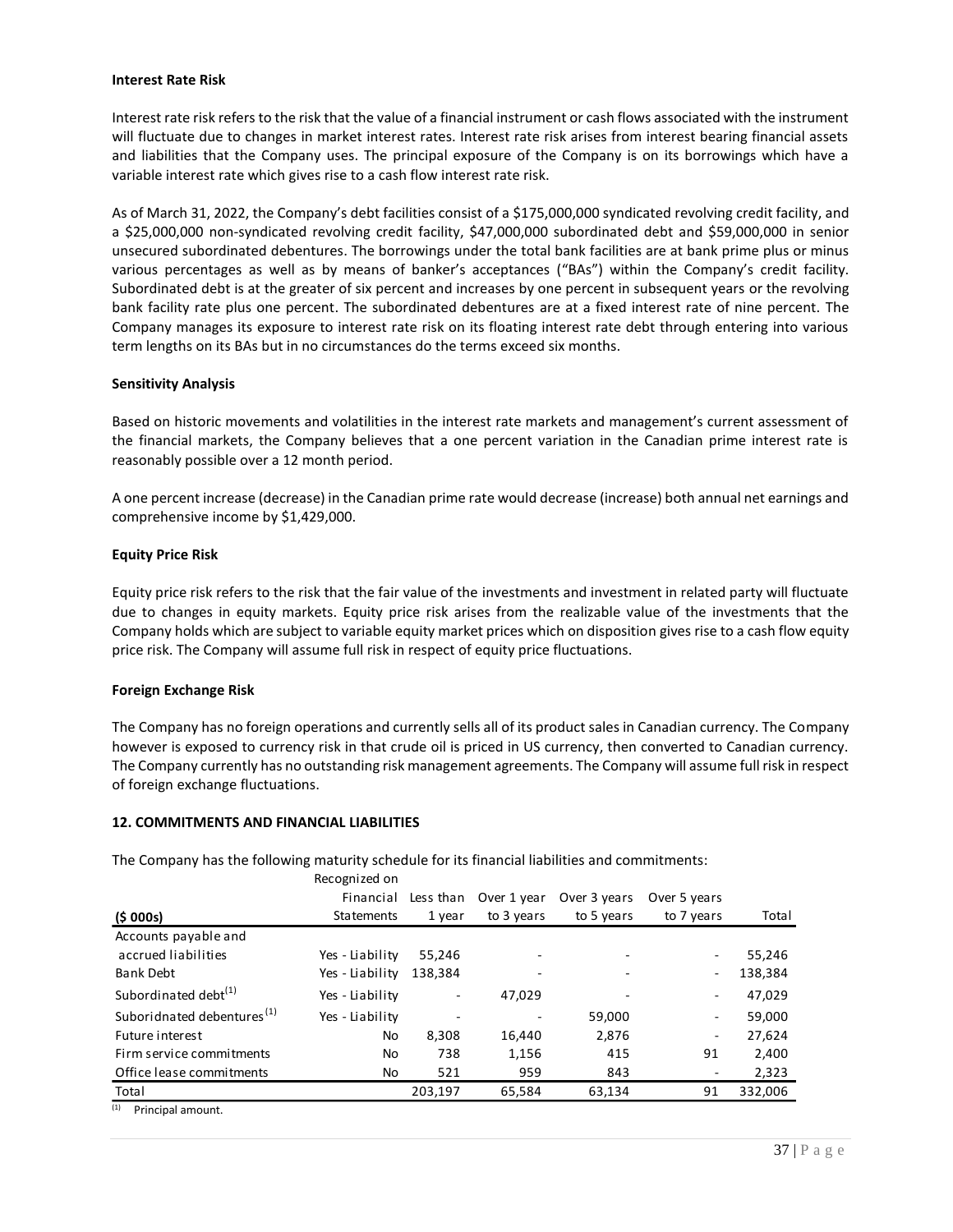The Company has entered into firm service gas transportation agreements in which the Company guarantees certain minimum volumes of natural gas will be shipped on various gas transportation systems. The terms of the various agreements expire in one to seven years. The future minimum payment amounts for the firm service gas transportation agreements are calculated using current tariff rates.

The Company also has non-cancellable office lease commitments for building and office equipment. The building and office equipment leases have an average remaining life of 4.6 years.

### **13. GOVERNMENT GRANTS**

The Government of Alberta's Site Rehabilitation Program ("SRP") provides grant funding through service providers to abandon or remediate oil and gas sites. The Company derecognized approximately \$675,000 of asset retirement obligations as an in-kind grant (March 31, 2021 - \$2,083,000). The benefit of the in-kind grant is recognized through other income.

Canadian Emergency Wage Subsidy ("CEWS") is a federal program that allows eligible companies to receive a subsidy of employee wages, subject to a maximum per employee. During the three-month period ended March 31, 2022, the Company received \$nil (March 31, 2021 - \$152,000), which resulted in a reduction of employee compensation.